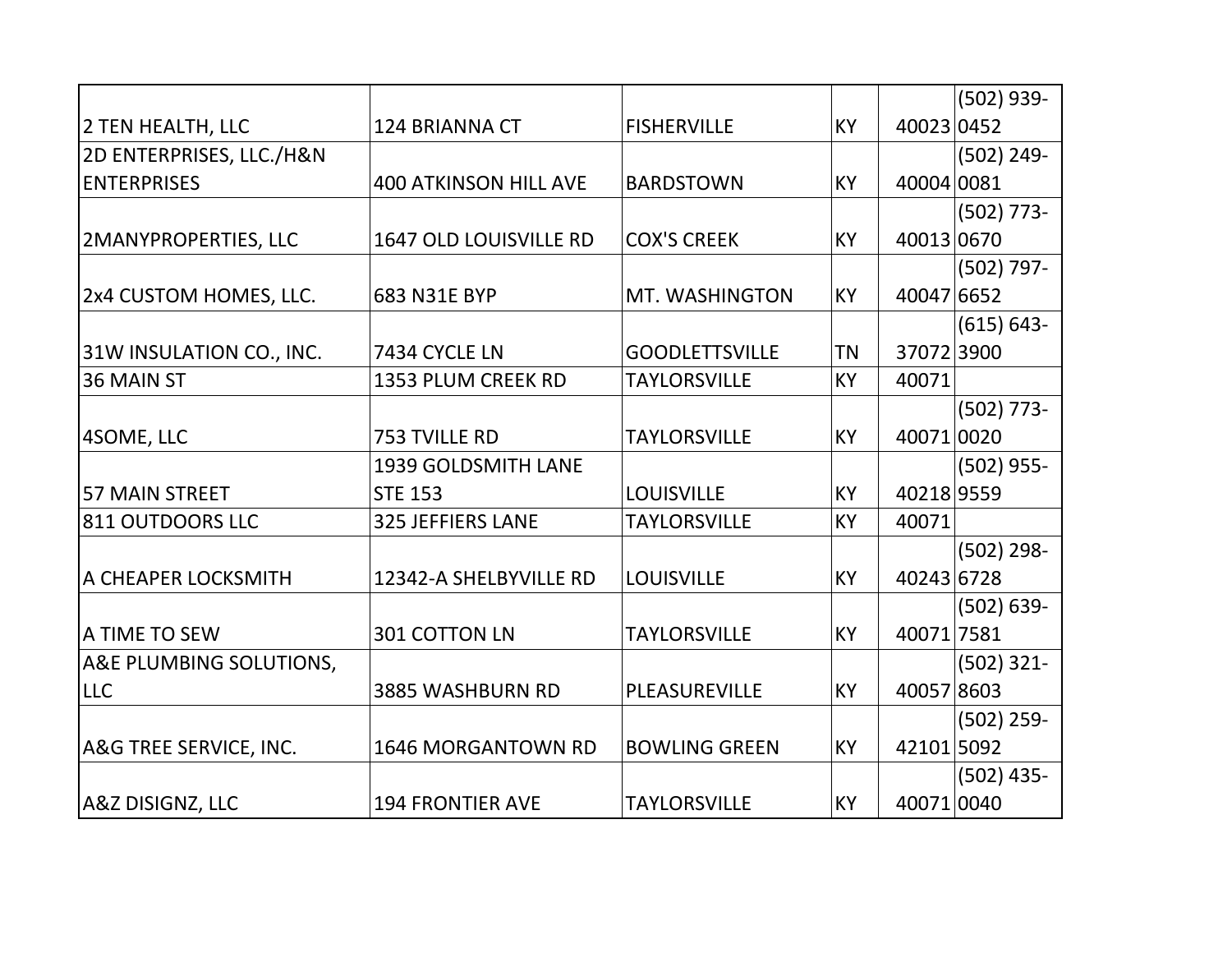|                                   |                           |                        |           |            | $(812)$ 728-  |
|-----------------------------------|---------------------------|------------------------|-----------|------------|---------------|
| A1 PORTA POTTY, LLC               | <b>200 GALVIN WAY</b>     | <b>NEW ALBANY</b>      | IN        | 47150 8465 |               |
| <b>AARON'S AUTOMOTIVE REPAIR,</b> |                           |                        |           |            | $(502)$ 354-  |
| LLC.                              | <b>77 ELK PARK DR</b>     | <b>TAYLORSVILLE</b>    | KY        | 40071 0477 |               |
|                                   |                           |                        |           |            | $(502) 633 -$ |
| <b>ABLE SERVICES, LLC.</b>        | <b>PO BOX 816</b>         | <b>SHELBYVILLE</b>     | KY        | 40065 4549 |               |
| <b>ABSOLUTE OVERHEAD DOOR</b>     |                           |                        |           |            |               |
| <b>SERVICE, LLC</b>               |                           |                        |           |            |               |
|                                   |                           |                        |           |            | $(859) 621 -$ |
| <b>ACCURATE ELECTRIC LLC</b>      | 2980 BARDSTOWN RD         | LAWRENCEBURG           | KY        | 40342 6913 |               |
| <b>ACE BUILDING SPECIALTY</b>     |                           |                        |           |            | $(502)$ 494-  |
| <b>SERVICE</b>                    | 3805 HWY 555              | SPRINGFIELD            | KY        | 40069 1034 |               |
|                                   |                           |                        |           |            | $(502)$ 921-  |
| <b>ACE CHIMNEY SWEEP</b>          | <b>440 SHELBYVILLE RD</b> | <b>TAYLORSVILLE</b>    | KY        | 400713090  |               |
|                                   |                           |                        |           |            | $(502)$ 955-  |
| <b>ACTION OVERHEAD DOOR INC</b>   | 375 BEECH GROVE RD        | SHEPHERDSVILLE         | <b>KY</b> | 40165 7725 |               |
|                                   |                           |                        |           |            | $(502)$ 773-  |
| <b>ADINA'S EMBROIDERY</b>         | 495 KEELING LN            | <b>TAYLORSVILLE</b>    | <b>KY</b> | 400710896  |               |
|                                   |                           |                        |           |            | $(502) 964 -$ |
| <b>ADVANCE DRYWALLS, INC.</b>     | 7706 FEGENBUSH LN         | <b>LOUISVILLE</b>      | <b>KY</b> | 40228 8988 |               |
| <b>ADVANCED CLIENT SOLUTIONS,</b> |                           |                        |           |            | $(815) 704 -$ |
| <b>LLC</b>                        | 2660 BOND ST              | <b>UNIVERSITY PARK</b> | IL        | 60484 4822 |               |
|                                   |                           |                        |           |            |               |
| ALL 4 WALLS WALLPAPER, LLC.       | <b>205 CLINTON CT</b>     | <b>TAYLORSVILLE</b>    | <b>KY</b> | 40071      |               |
|                                   |                           |                        |           |            | $(502)$ 966-  |
| ALLGEIER EXCAVATING CO.           | 1023 LANDIS LN, STE F     | MT. WASHINGTON         | <b>KY</b> | 40047 5551 |               |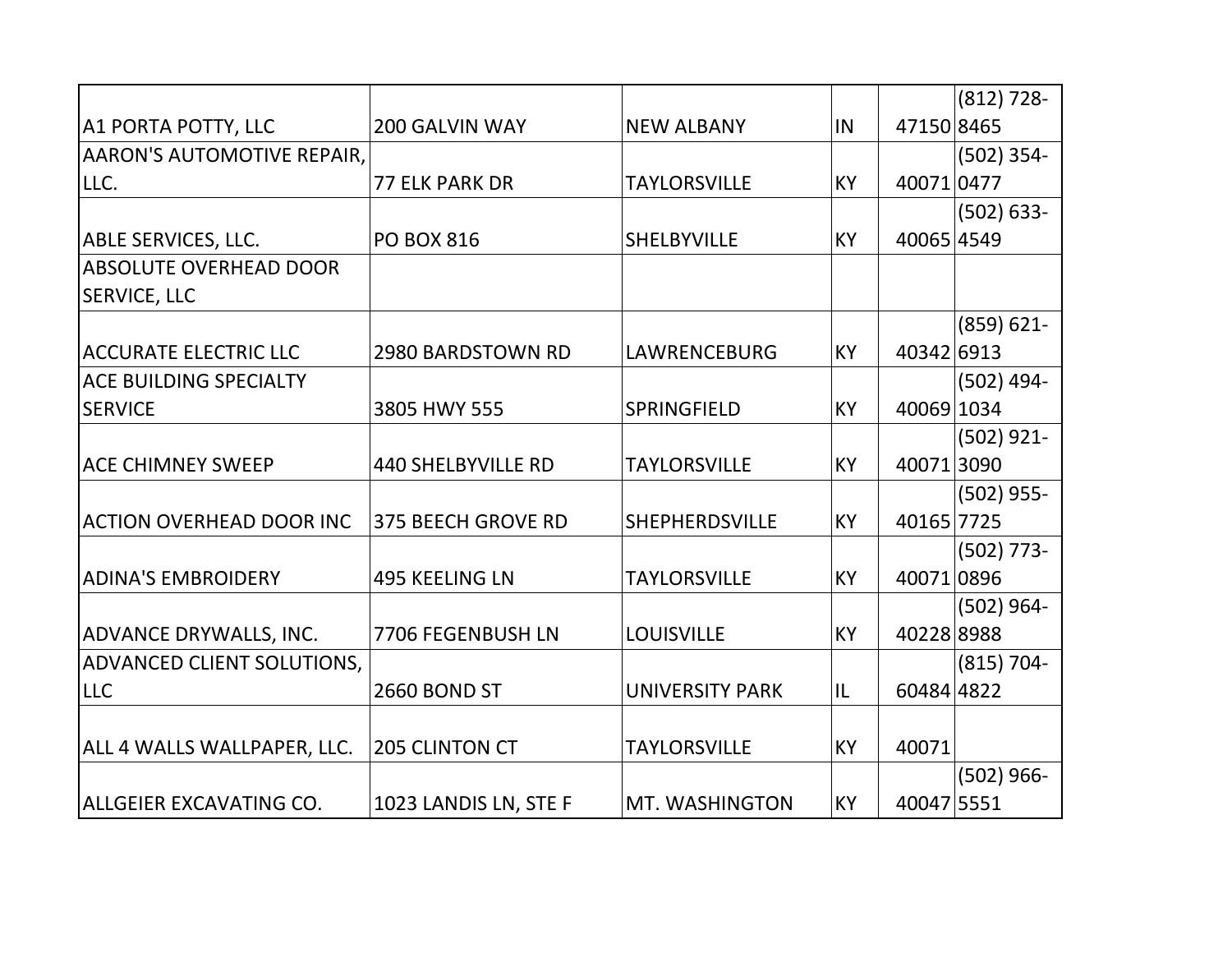|                                     |                             |                     |           |            | $(502)$ 216-  |
|-------------------------------------|-----------------------------|---------------------|-----------|------------|---------------|
| ALLGEIER PLUMBING, INC.             | 1325 CECIL NOEL RD          | <b>BLOOMFIELD</b>   | <b>KY</b> | 40008 2760 |               |
|                                     |                             |                     |           |            | $(502)$ 222-  |
| <b>ALLSTATE READY MIX, INC.</b>     | 1951 BUTTON LN              | LAGRANGE            | KY        | 40031 7750 |               |
| <b>ALMA THOMAS</b>                  | <b>650 ELK CREEK RD</b>     | <b>TAYLORSVILLE</b> | <b>KY</b> | 40071      |               |
| <b>ALPHA MECHANICAL SERVICE</b>     |                             |                     |           |            | $(502)$ 968-  |
| <b>INC</b>                          | <b>7200 DISTRIBUTION DR</b> | <b>LOUISVILLE</b>   | KY        | 40258 0121 |               |
| ALTERNATIVE ELECTRICAL              |                             |                     |           |            | $(502)$ 962-  |
| <b>SERVICE</b>                      | PO BOX 58479                | <b>LOUISVILLE</b>   | KY        | 40268 2448 |               |
| ALVARADO DRYWALL &                  |                             |                     |           |            |               |
| <b>FINISHING INC</b>                | 1101 WASHINGTON ST          | <b>SHELBYVILLE</b>  | KY        | 40065      |               |
| <b>AMANDA BUCK</b>                  | <b>141 INDIAN RIDGE DR</b>  | <b>TAYLORSVILLE</b> | <b>KY</b> | 40071      |               |
| AMANDA J. TURNER                    | <b>450 OAK TREE WAY</b>     | <b>TAYLORSVILLE</b> | <b>KY</b> | 40071      |               |
|                                     |                             |                     |           |            | $(270) 651 -$ |
| <b>AMERICAN ENGINEERS, INC.</b>     | <b>65 ABERDEEN DR</b>       | <b>GLASGOW</b>      | <b>KY</b> | 42141 7220 |               |
| <b>AMERICAN ROOFING &amp; METAL</b> |                             |                     |           |            | $(502)$ 966-  |
| CO., INC.                           | 4610 ROOFING RD             | <b>LOUISVILLE</b>   | KY        | 40218 2900 |               |
| AMERICAN STANDARD                   | 6425 MILLTOWN               |                     |           |            | $(502)$ 442-  |
| <b>ELECTRIC, LLC</b>                | FRENCHTOWN RD, NW           | <b>DEPAUW</b>       | IN        | 47115 8739 |               |
| AMERI-CHEM, LLC                     | <b>298 COCHRAN HILL LN</b>  | <b>TAYLORSVILLE</b> | <b>KY</b> | 40071      |               |
| AMN WORKFORCE SOLUTIONS,            |                             |                     |           |            | $(858) 792 -$ |
| <b>LLC</b>                          | 12400 HIGH BLUFF DR         | <b>SAN DIEGO</b>    | CA        | 92130 0711 |               |
| <b>ANDERSON SOFTWARE</b>            |                             |                     |           |            | $(502) 802 -$ |
| <b>SOLUTIONS, LLC</b>               | 14 JESSICA CT               | <b>TAYLORSVILLE</b> | KY        | 40071 1480 |               |
|                                     |                             |                     |           |            | $(502)$ 220-  |
| <b>ANDREW K. GOODLETT</b>           | 1751 VAN BUREN RD           | MT. EDEN            | KY        | 40046 6473 |               |
| <b>ANGELA MCKINNEY</b>              | <b>30 YODER STATION RD</b>  | <b>TAYLORSVILLE</b> | KY        | 40071      |               |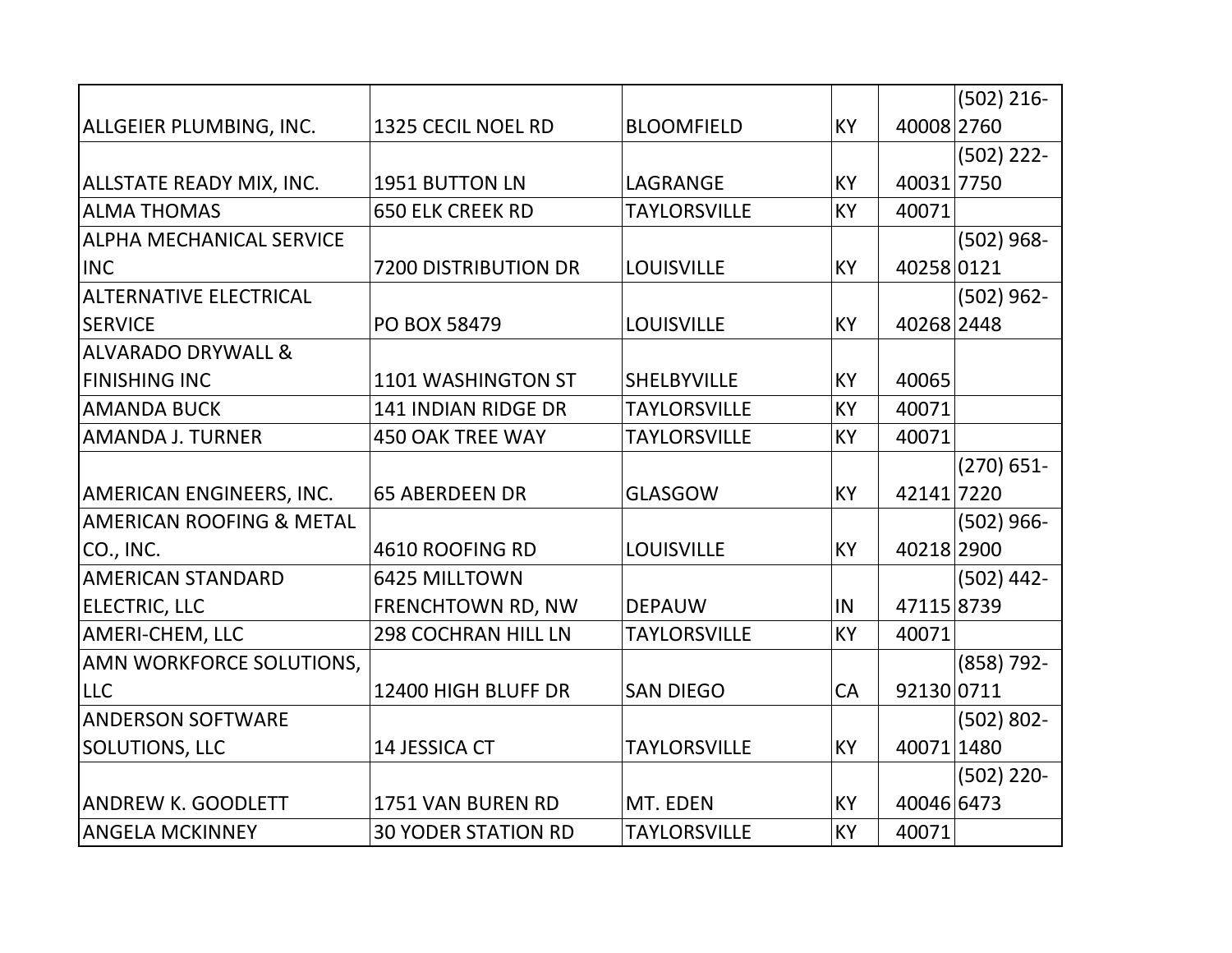|                                       |                             |                     |           |            | $(502) 608 -$ |
|---------------------------------------|-----------------------------|---------------------|-----------|------------|---------------|
| <b>AQUATIC DESIGNS, LLC</b>           | 330 WOODLAND HILLS DR       | <b>TAYLORSVILLE</b> | KY        | 40071 2442 |               |
|                                       |                             |                     |           |            | $(502)$ 938-  |
| <b>ARMOR METAL SALES</b>              | <b>188 BURGIN NOEL RD</b>   | <b>TAYLORSVILLE</b> | KY        | 40071 7719 |               |
| <b>ARNOLD REALTY INC</b>              | 3500 LITTLE UNION RD        | <b>TAYLORSVILLE</b> | <b>KY</b> | 40071      |               |
|                                       |                             |                     |           |            |               |
| <b>ASHBY ELECTRICAL SERVICES</b>      | <b>1207 KINGS CHURCH RD</b> | <b>TAYLORSVILLE</b> | KY        | 40071      |               |
| <b>ATLANTIC CONSTRUCTION CO.,</b>     |                             |                     |           |            | $(502)$ 447-  |
| <b>INC</b>                            | 4226 ALLMOND AVE            | <b>LOUISVILLE</b>   | KY        | 40209 4470 |               |
|                                       |                             |                     |           |            |               |
| <b>AUTHENTIC CARPENTRY,</b>           |                             |                     |           |            |               |
| LLC/MULTI-FAMILY SOLUTION             | 7707 FLOYDSBURG RD          | <b>CRESTWOOD</b>    | <b>KY</b> | 40014      |               |
| <b>B&amp;J OVERHEAD DOOR SERVICE,</b> |                             |                     |           |            | $(502) 241 -$ |
| <b>INC</b>                            | <b>PO BOX 1397</b>          | <b>CRESTWOOD</b>    | <b>KY</b> | 40014 3099 |               |
| <b>BACK HOME IN SPENCER</b>           |                             |                     |           |            | $(502)$ 373-  |
| <b>COUNTY</b>                         | PO BOX 1000, APT 216        | <b>NAZARETH</b>     | KY        | 40048 7776 |               |
|                                       |                             |                     |           |            | $(502)$ 477-  |
| <b>BARIATRICS UNLIMITED</b>           | <b>PO BOX 925</b>           | <b>TAYLORSVILLE</b> | KY        | 40071 0068 |               |
| <b>BARRETT &amp; SCHNEIDERMAN,</b>    |                             |                     |           |            | $(502) 553 -$ |
| <b>LLC</b>                            | PO BOX 20612                | <b>LOUISVILLE</b>   | KY        | 40250 0721 |               |
|                                       |                             |                     |           |            | $(502)$ 321-  |
| <b>BASTIN LANDSCAPE, LLC.</b>         | 4318 HOOPER STATION RD      | SHELBYVILLE         | KY        | 40065 2313 |               |
| <b>BEACON ELECTRIC SERVICE,</b>       |                             |                     |           |            | $(502)$ 368-  |
| INC.                                  | 10609 W MANSLICK RD         | FAIRDALE            | <b>KY</b> | 40118 5052 |               |
| <b>BEACON PROPERTIES/LEA</b>          |                             |                     |           |            | $(502) 634 -$ |
| <b>PROPERTIES</b>                     | 1244 S 4TH ST               | <b>LOUISVILLE</b>   | KY        | 40203 9830 |               |
| <b>BENNETT BROTHERS LLC</b>           | <b>21 TAYLORSVILLE RD</b>   | <b>TAYLORSVILLE</b> | <b>KY</b> | 40071      |               |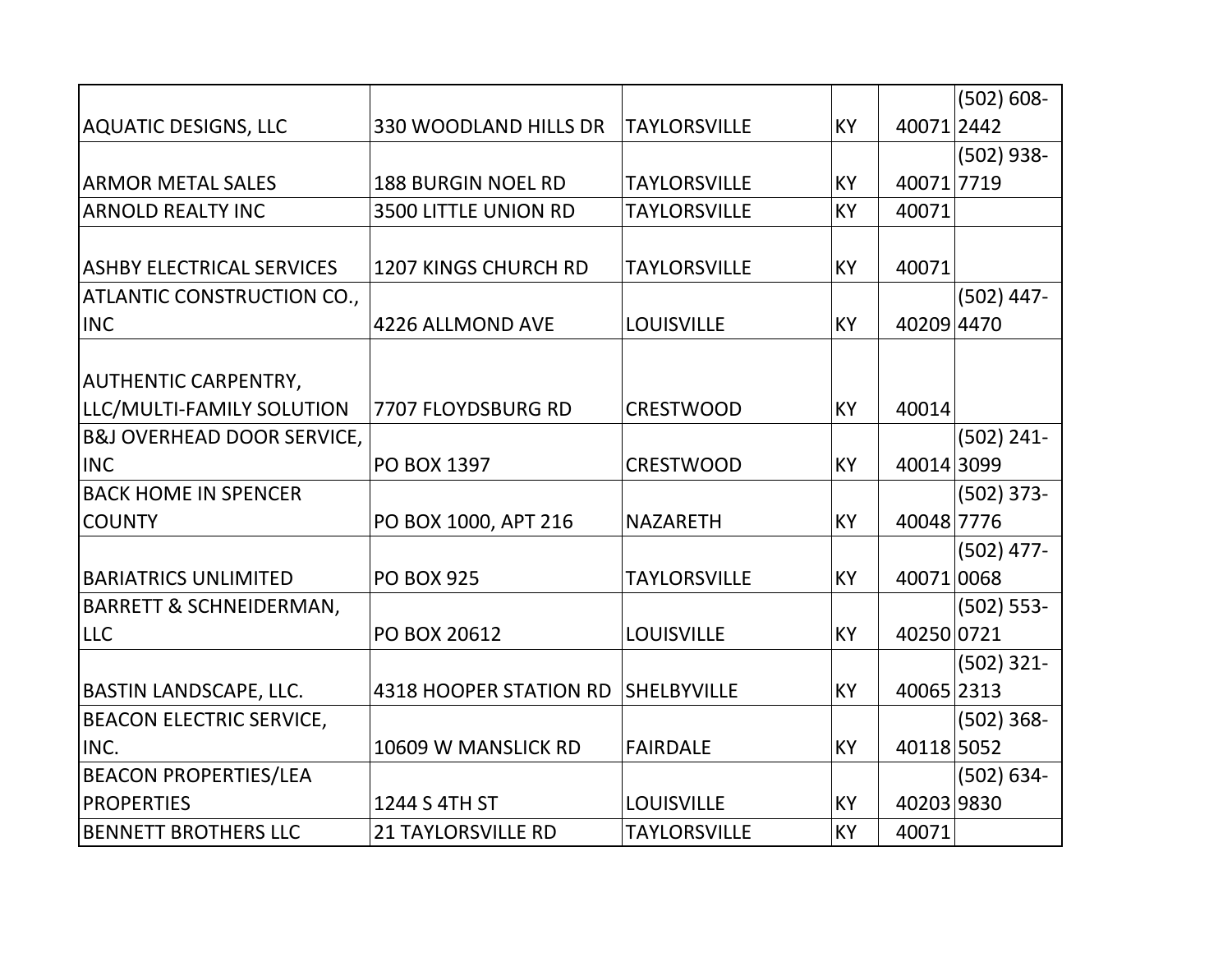|                                          |                             |                       |           |            | $(502) 738 -$ |
|------------------------------------------|-----------------------------|-----------------------|-----------|------------|---------------|
| <b>BENTLEY MONUMENT</b>                  | <b>224 VAN BUREN</b>        | MT. EDEN              | KY        | 40046 5906 |               |
| <b>BEST OF KENTUCKY HOMES,</b>           |                             |                       |           |            | $(502) 648 -$ |
| <b>LLC</b>                               | 34 COMMERCE DR, STE 1A      | <b>FISHERVILLE</b>    | <b>KY</b> | 40023 1529 |               |
| <b>BEST OF KENTUCKY HOMES,</b>           |                             |                       |           |            | $(502) 664 -$ |
| <b>LLC</b>                               | <b>34 COMMERCE DR</b>       | <b>FISHERVILLE</b>    | KY        | 40023 9953 |               |
|                                          |                             |                       |           |            |               |
| <b>BETHANY MATTINGLY</b>                 | 2514 HOCHSTRASSER RD        | <b>FISHERVILLE</b>    | KY        | 40023      |               |
| <b>BEVERLY J. SOICE</b>                  | 1438 BLOOMFIELD RD          | <b>TAYLORSVILLE</b>   | KY        | 40071      |               |
|                                          |                             |                       |           |            | $(502)249-$   |
| BISHOP REALTY & AUCTION LLC   PO BOX 339 |                             | <b>BLOOMFIELD</b>     | KY        | 40008 0328 |               |
| <b>BLACK DIAMOND TERMITE &amp;</b>       |                             |                       |           |            | $(812) 944 -$ |
| <b>PEST CONTROL</b>                      | <b>4911 HAMBURG PIKE</b>    | <b>JEFFERSONVILLE</b> | IN        | 47130 0453 |               |
|                                          |                             |                       |           |            | $(502) 633 -$ |
| <b>BLITZ BUILDERS, INC.</b>              | <b>PO BOX 458</b>           | <b>SHELBYVILLE</b>    | KY        | 40066 1071 |               |
| BLUE BELL CREAMERIES, L.P.               | <b>PO BOX 1807</b>          | <b>BRENHAM</b>        | <b>TX</b> |            |               |
| <b>BLUE LIMESTONE</b>                    |                             |                       |           |            |               |
| CONSTRUCTION, LLC/ BARR                  | 1890 STAR SHOOT PKWY,       |                       |           |            | $(843)$ 227-  |
| <b>CONSTRUCTION CO.</b>                  | <b>STE 170</b>              | <b>LEXINGTON</b>      | KY        | 405098184  |               |
|                                          |                             |                       |           |            | $(502)$ 477-  |
| <b>BLUE MOON SALON, INC</b>              | <b>4809 TAYLORSVILLE RD</b> | <b>TAYLORSVILLE</b>   | KY        | 400718810  |               |
| <b>BLUEGRASS AG</b>                      | 702 GREER RD                | <b>TAYLORSVILLE</b>   | KY        | 40071      |               |
|                                          |                             |                       |           |            | $(502) 712 -$ |
| <b>BLUEGRASS DRYER VENT SQUD</b>         | 1041 HOUGHLIN RD            | <b>BLOOMFIELD</b>     | <b>KY</b> | 40008 0333 |               |
| <b>BLUEGRASS ORNAMENTAL</b>              |                             |                       |           |            | $(502)$ 261-  |
| <b>IRON</b>                              | <b>277 TAYLORSVILLE RD</b>  | <b>TAYLORSVILLE</b>   | <b>KY</b> | 40071 6647 |               |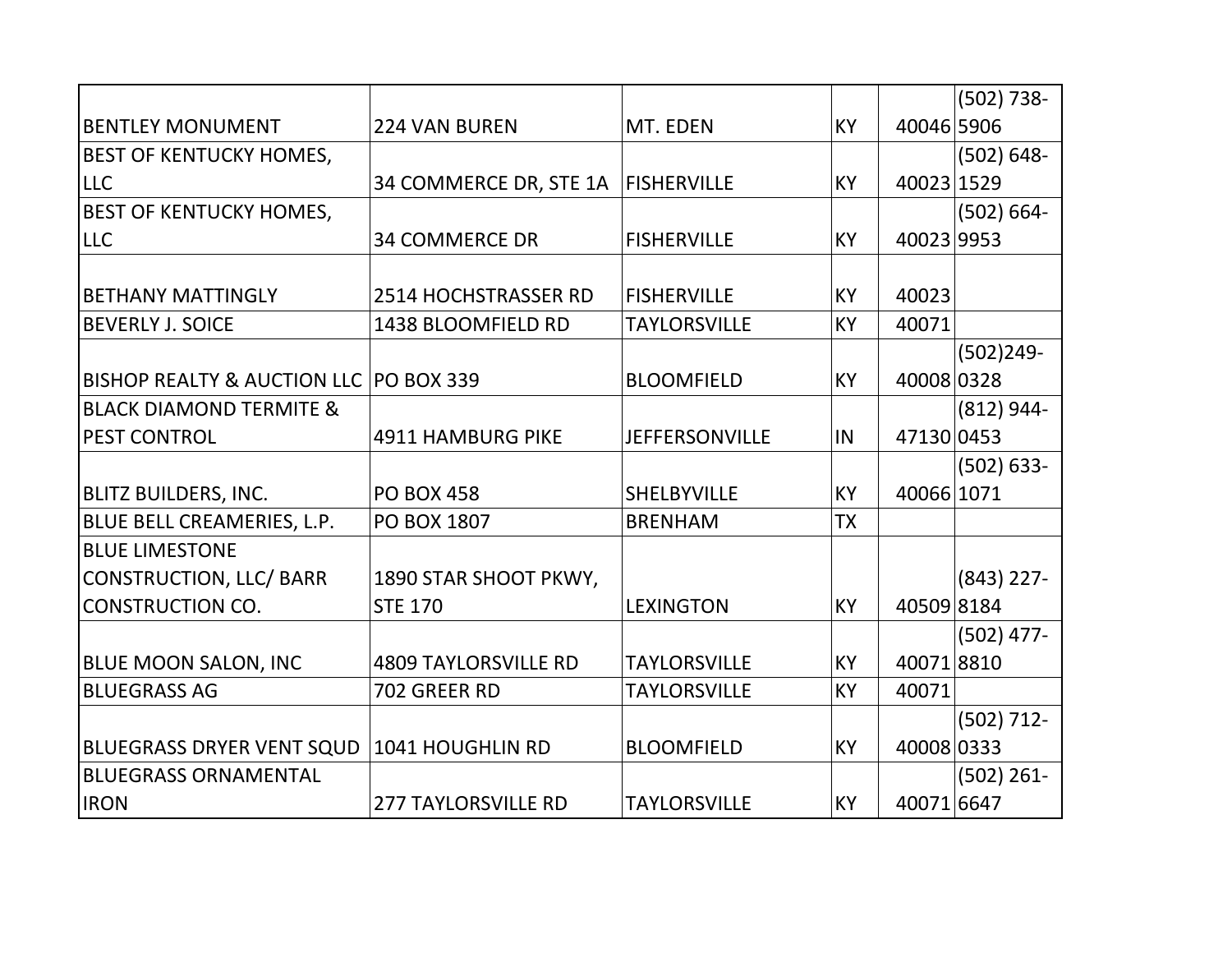| <b>BLUEWATER TOXICOLOGY LLC</b>        | <b>207 S. BARDSTOWN RD</b>  | <b>MT WASHINGTON</b> | <b>KY</b> | 40047      |               |
|----------------------------------------|-----------------------------|----------------------|-----------|------------|---------------|
|                                        |                             |                      |           |            | $(502) 817 -$ |
| <b>BMJ CONSTRUCTION, LLC</b>           | <b>6287 TAYLORSVILLE RD</b> | <b>FISHERVILLE</b>   | KY        | 400233901  |               |
|                                        |                             |                      |           |            | $(502)$ 905-  |
| <b>BOGAR ENTERPRISES, LLC</b>          | 4120 BRIAR RIDGE RD         | MT. EDEN             | KY        | 40046 9385 |               |
|                                        |                             |                      |           |            | $(502)$ 905-  |
| <b>BOGAR ENTERPRISES, LLC</b>          | 4120 BRIAR RIDGE RD         | MT. EDEN             | <b>KY</b> | 40046 9385 |               |
|                                        |                             |                      |           |            |               |
| <b>BOURBAN COUNTRY CABINS</b>          | <b>3646 MURPHY LANE</b>     | <b>MT EDEN</b>       | <b>KY</b> | 40046      |               |
|                                        |                             |                      |           |            |               |
| BOURBON TRAIL BITES/JTR ENT 40 WEBB LN |                             | <b>TAYLORSVILLE</b>  | KY        | 40071      |               |
|                                        |                             |                      |           |            | $(502)$ 292-  |
| <b>BRADLEY CONTRACTING, INC.</b>       | 234 MADDOX AVE              | <b>TAYLORSVILLE</b>  | KY        | 400718054  |               |
|                                        |                             |                      |           |            | $(502)$ 262-  |
| <b>BRIAN KUTE</b>                      | 11618 WALNUT VIEW WAY       | <b>LOUISVILLE</b>    | KY        | 402993422  |               |
| <b>BRIAR RIDGE GENERAL STORE,</b>      |                             |                      |           |            | $(502)$ 477-  |
| <b>LLC</b>                             | 21 OLD BRIAR RIDGE RD       | MT. EDEN             | <b>KY</b> | 40046 1713 |               |
| <b>BRIAR RIDGE RETREAT</b>             | 141 OAK VALLEY DR           | MT. WASHINGTON       | KY        | 40047      |               |
| <b>BROUGHTON CONSTRUCTION,</b>         |                             |                      |           |            | $(502)$ 267-  |
| <b>LLC</b>                             | 11012 DECIMAL DR            | <b>LOUISVILLE</b>    | <b>KY</b> | 40391 5242 |               |
| <b>BROWN HOLDINGS, LLC.</b>            | <b>6130 ELK CREEK RD</b>    | <b>TAYLORSVILLE</b>  | <b>KY</b> | 40071      |               |
| <b>BROWN LAND SURVEYING</b>            | <b>PO BOX 926</b>           | <b>TAYLORSVILLE</b>  | <b>KY</b> | 40071      |               |
| <b>BROWN REALTY, LLC.</b>              | <b>6130 ELK CREEK RD</b>    | <b>TAYLORSVILLE</b>  | KY        | 40071      |               |
| <b>BROWN SPRINKLER</b>                 |                             |                      |           |            | $(502)$ 491-  |
| CORPORATION                            | 4705 PINEWOOD RD            | <b>LOUISVILLE</b>    | <b>KY</b> | 40218 5550 |               |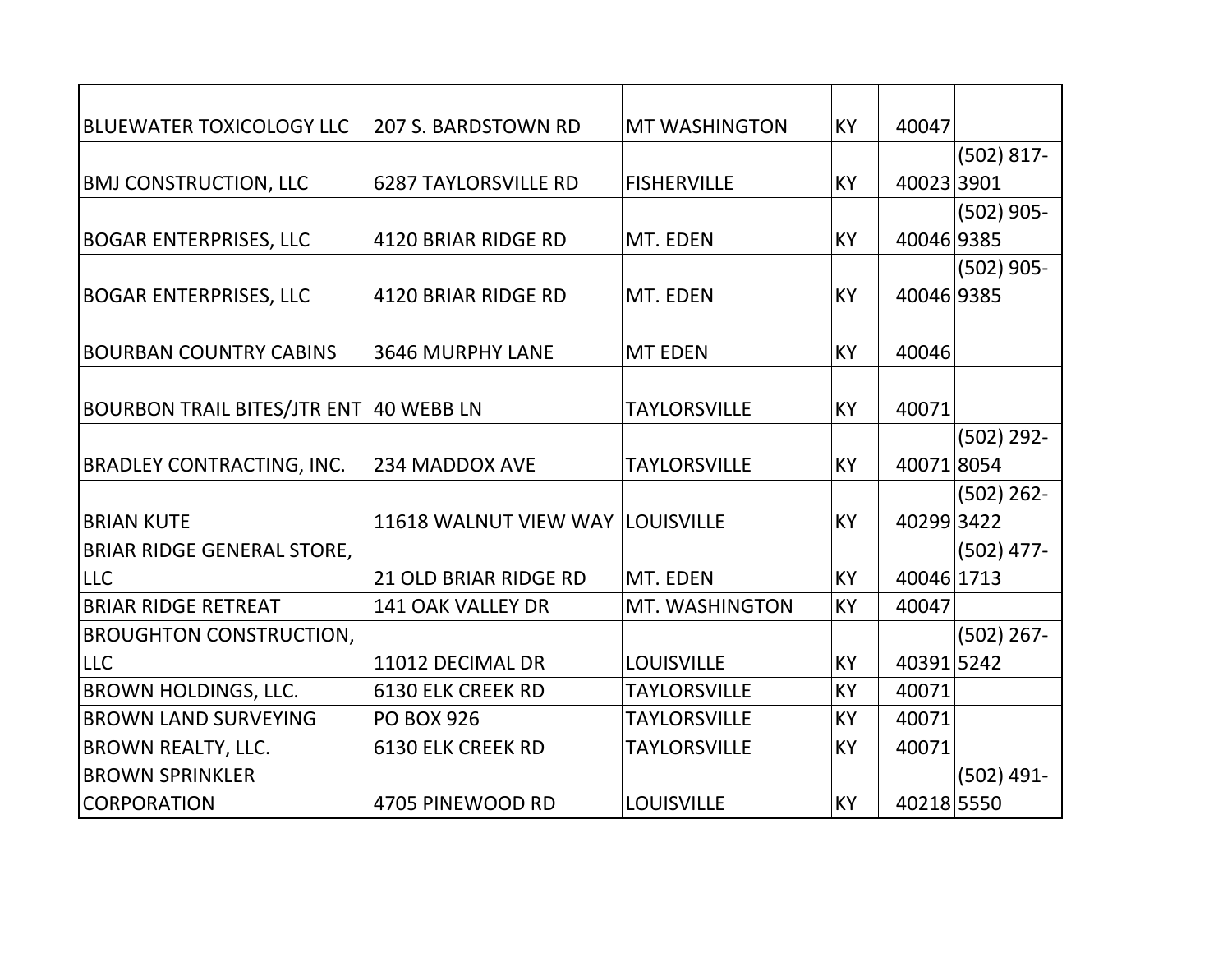| <b>BRYANT HEATING &amp; COOLING,</b> |                                |                     |           |            | $(502) 363 -$ |
|--------------------------------------|--------------------------------|---------------------|-----------|------------|---------------|
| INC.                                 | 4531 BISHOP LN                 | <b>LOUISVILLE</b>   | KY        | 40218 2451 |               |
| <b>BUCKEYE COMMUNITY</b>             |                                |                     |           |            |               |
| TWELVE, LP/TAYLORSVILLE              | <b>3021 E DUBLIN-GRANVILLE</b> |                     |           |            |               |
| <b>PLACE APARTMENTS</b>              | <b>RD</b>                      | <b>COLUMBUS</b>     | <b>OH</b> | 43231      |               |
|                                      |                                |                     |           |            | $(502)$ 225-  |
| <b>BUCKNER PLUMBING, INC.</b>        | 3104 SALT LICK RD              | <b>CRESTWOOD</b>    | <b>KY</b> | 40014 0118 |               |
|                                      |                                |                     |           |            | $(502)$ 758-  |
| <b>C&amp;C LAWNCARE, INC.</b>        | 306 RISING SUN                 | <b>TAYLORSVILLE</b> | <b>KY</b> | 400713360  |               |
|                                      |                                |                     |           |            | $(502) 817 -$ |
| <b>C&amp;H SYSTEMS, INC.</b>         | 4294 ELK CREEK RD              | <b>TAYLORSVILLE</b> | KY        | 40071 1197 |               |
| <b>C&amp;T DESIGN AND EQUIPMENT</b>  |                                |                     |           |            | $(317) 898 -$ |
| CO, INC.                             | 2750 TOBEY DR                  | <b>INDIANAPOLIS</b> | IN        | 46219 9602 |               |
|                                      |                                |                     |           |            | $(502)$ 408-  |
| <b>C&amp;V CONCRETE, LLC</b>         | 11254 HWY 44E                  | MT. WASHINGTON      | KY        | 40047 5831 |               |
| <b>CARL &amp; MARY BROWNING</b>      | 526 PLUM RIDGE RD              | <b>TAYLORSVILLE</b> | KY        | 40071      |               |
| <b>CARL &amp; SUSAN GLASSCOCK</b>    | 1064 BOWMAN LN                 | <b>TAYLORSVILLE</b> | KY        | 40071      |               |
|                                      |                                |                     |           |            | $(336) 367 -$ |
| CAROLINA CARPORTS, INC.              | <b>187 CARDINAL RIDGE TR</b>   | <b>DOBSON</b>       | <b>NC</b> | 27017 6400 |               |
|                                      | 2101 STANLEY GAULT             |                     |           |            | $(502)$ 245-  |
| <b>CARPET SPECIALISTS, INC</b>       | <b>PKWY</b>                    | <b>LOUISVILLE</b>   | <b>KY</b> | 40223 0221 |               |
| <b>CARTER REALTY MANAGEMENT</b>      |                                |                     |           |            |               |
| <b>COMPANY</b>                       | 7909 FARM SPRING DR            | <b>PROSPECT</b>     | KY        | 40059      |               |
|                                      |                                |                     |           |            | $(502)$ 727-  |
| CASA DE MIA, LLC.                    | <b>105 STONECREST DR</b>       | <b>FISHERVILLE</b>  | KY        | 40023 0793 |               |
|                                      |                                |                     |           |            | $(502)$ 320-  |
| <b>CASEY'S CATCH</b>                 | <b>229 TAYLORSVILLE RD</b>     | <b>TAYLORSVILLE</b> | KY        | 40071 1952 |               |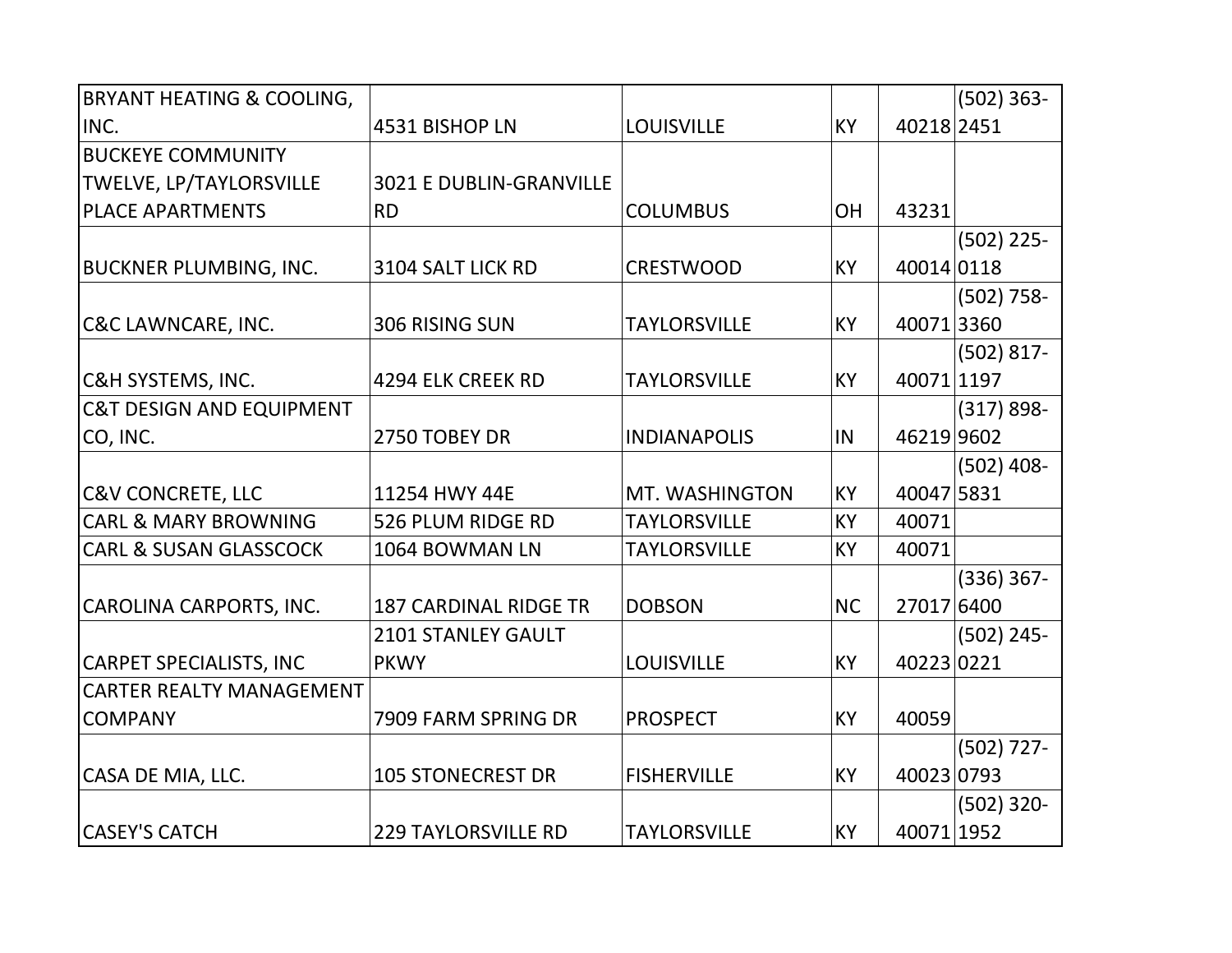| <b>CBS NEWS, INC</b>                      | 1515 BROADWAY                | <b>NEW YORK</b>     | <b>NY</b> | 10036      |               |
|-------------------------------------------|------------------------------|---------------------|-----------|------------|---------------|
| CENTRETOWN APARTMENTS,                    |                              |                     |           |            | (859) 276-    |
| LTD.                                      | PO BOX 12830                 | <b>LEXINGTON</b>    | <b>KY</b> | 40583 5388 |               |
|                                           | 3311 EAST OLD SHAKOPEE       |                     |           |            |               |
| <b>CERIDIAN HCM INC</b>                   | <b>RD</b>                    | <b>MINNEAPOLIS</b>  | <b>MN</b> | 55425      |               |
| <b>CHAMPION INTERMEDIATE</b>              |                              |                     |           |            | $(513) 346 -$ |
| <b>HOLDINGS, INC</b>                      | 12121 CHAMPION WAY           | <b>CINCINNATI</b>   | OH        | 45241 4600 |               |
|                                           |                              |                     |           |            | $(270) 821 -$ |
| <b>CHARBON CONTRACTING LLC</b>            | <b>475 WHITTINGTON DR</b>    | <b>MADISONVILLE</b> | KY        | 42431 2742 |               |
|                                           |                              |                     |           |            | $(502)$ 384-  |
| CHATTERBOX, LLC.                          | 6317 HWY 329                 | <b>CRESTWOOD</b>    | <b>KY</b> | 40014 4091 |               |
|                                           |                              |                     |           |            |               |
| <b>CHICKAPOO PROPERTIES LLC</b>           | 947 HALEY RD                 | <b>SHELBYVILLE</b>  | KY        | 40065      |               |
|                                           | 79 SETTLERS CENTER RD,       |                     |           |            | $(502)$ 902-  |
| CHINA ONE A, INC                          | #99                          | <b>TAYLORSVILLE</b> | KY        | 40071 6255 |               |
| <b>CHRISTELL S. STEPHENSON</b>            | 9900 FERN CREEK RD           | <b>LOUISVILLE</b>   | KY        | 40291      |               |
|                                           |                              |                     |           |            |               |
| <b>CHRISTIAN BROTHERS</b>                 | <b>500 N ENGLISH STATION</b> |                     |           |            | $(502) 244 -$ |
| <b>ROOFING &amp; CONTRACTING, INC</b>     | <b>RD, STE 109</b>           | <b>LOUISVILLE</b>   | <b>KY</b> | 40223 0208 |               |
|                                           |                              |                     |           |            | $(502)$ 902-  |
| <b>CHRISTOPHER C. MILES</b>               | <b>399 TOWNHILL RD</b>       | <b>TAYLORSVILLE</b> | <b>KY</b> | 400710904  |               |
| <b>CINDY'S YOUR PET'S SECOND</b>          |                              |                     |           |            | $(502)$ 477-  |
| <b>HOME</b>                               | <b>410 GARRARD ST</b>        | <b>TAYLORSVILLE</b> | KY        | 40071 1500 |               |
|                                           | 6800 CINTAS BLVD/PO BOX      |                     |           |            |               |
| <b>CINTAS COPORATION #2</b>               | 625737                       | <b>CINCINNATI</b>   | OH        | 45262      |               |
|                                           |                              |                     |           |            | $(502)$ 442-  |
| CLEAN SCAPE EXCAVATION, LLC 629 COTTON LN |                              | <b>TAYLORSVILLE</b> | KY        | 40071 3924 |               |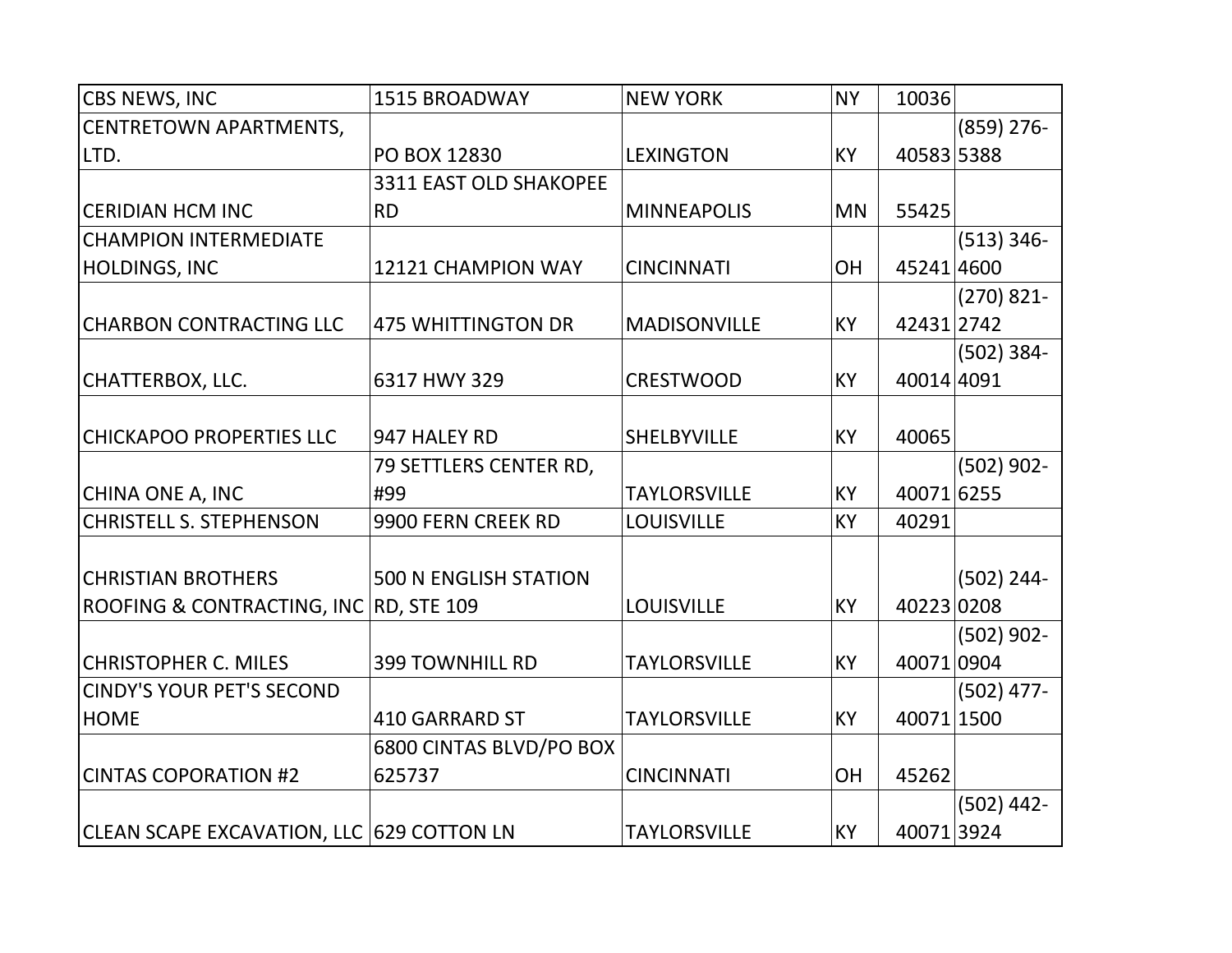| <b>CLEARWATER FIBERGLASS</b>      |                              |                       |           |            | $(502)$ 499-  |
|-----------------------------------|------------------------------|-----------------------|-----------|------------|---------------|
| <b>POOLS &amp; SPAS INC</b>       | <b>4602 WATTBOURNE LANE</b>  | <b>LOUISVILLE</b>     | <b>KY</b> | 40299 7550 |               |
|                                   |                              |                       |           |            | $(859)$ 233-  |
| <b>CLEM'S REFRIGERATED FOODS</b>  | <b>181 VIRGINIA AVE</b>      | <b>LEXINGTON</b>      | <b>KY</b> | 40508 0821 |               |
|                                   |                              |                       |           |            | $(502)$ 442-  |
| COLDWATER COACHES, LLC            | <b>106 CREEKVIEW CT</b>      | <b>TAYLORSVILLE</b>   | <b>KY</b> | 40071 5523 |               |
| <b>COMFORT &amp; PROCESS</b>      |                              |                       |           |            | $(859)$ 294-  |
| <b>SOLUTIONS</b>                  | 124 TRADE ST                 | <b>LEXINGTON</b>      | <b>KY</b> | 40511 4400 |               |
|                                   | 5051 COMMERCE                |                       |           |            | $(502) 363 -$ |
| <b>COMFORT SYSTEMS USA</b>        | <b>CROSSING SUITE 102</b>    | <b>LOUISVILLE</b>     | <b>KY</b> | 40229 2654 |               |
|                                   |                              |                       |           |            | $(502)$ 254-  |
| COMPLETE TRANSFER, LLC.           | <b>13120 AIKEN RD</b>        | <b>LOUISVILLE</b>     | KY        | 40223 0883 |               |
|                                   |                              |                       |           |            | $(270)$ 442-  |
| COMPUTER SERVICES, INC.           | 3901 TECHNOLOGY DR           | <b>PADUCAH</b>        | <b>KY</b> | 42001 7361 |               |
|                                   | <b>4306 CHARLESTOWN JEFF</b> |                       |           |            | $(812) 284 -$ |
| CORONADO STONE, INC.              | <b>PIKE</b>                  | <b>JEFFERSONVILLE</b> | IN        | 47130 2845 |               |
|                                   |                              |                       |           |            | $(502)267 -$  |
| <b>CORRIGAN ELECTRIC CO</b>       | 2621 HOLLOWAY RD             | <b>LOUISVILLE</b>     | KY        | 40299 4600 |               |
| <b>CORVIN'S FURNITURE &amp;</b>   |                              |                       |           |            | $(502)$ 348-  |
| CARPET, LLC.                      | 3465 E JOHN ROWAN BLVD       | BARDSTOWN             | <b>KY</b> | 40004 7474 |               |
| <b>COVENANT PROPERTY GROUP.</b>   |                              |                       |           |            |               |
| <b>LLC</b>                        | <b>1008 CHAMPIONS CIR</b>    | SIMPSONVILLE          | <b>KY</b> | 40067      |               |
|                                   |                              |                       |           |            | $(502)$ 727-  |
| <b>CRAFTY AS CAN BE</b>           | <b>285 CRENSHAW LANE</b>     | <b>FISHERVILLE</b>    | <b>KY</b> | 40023 5440 |               |
| <b>CREATIVE PHOTOGRAPHY &amp;</b> |                              |                       |           |            |               |
| <b>IEVENT CENTER</b>              | <b>3655 LITTLE MOUNT RD</b>  | <b>TAYLORSVILLE</b>   | <b>KY</b> | 40071      |               |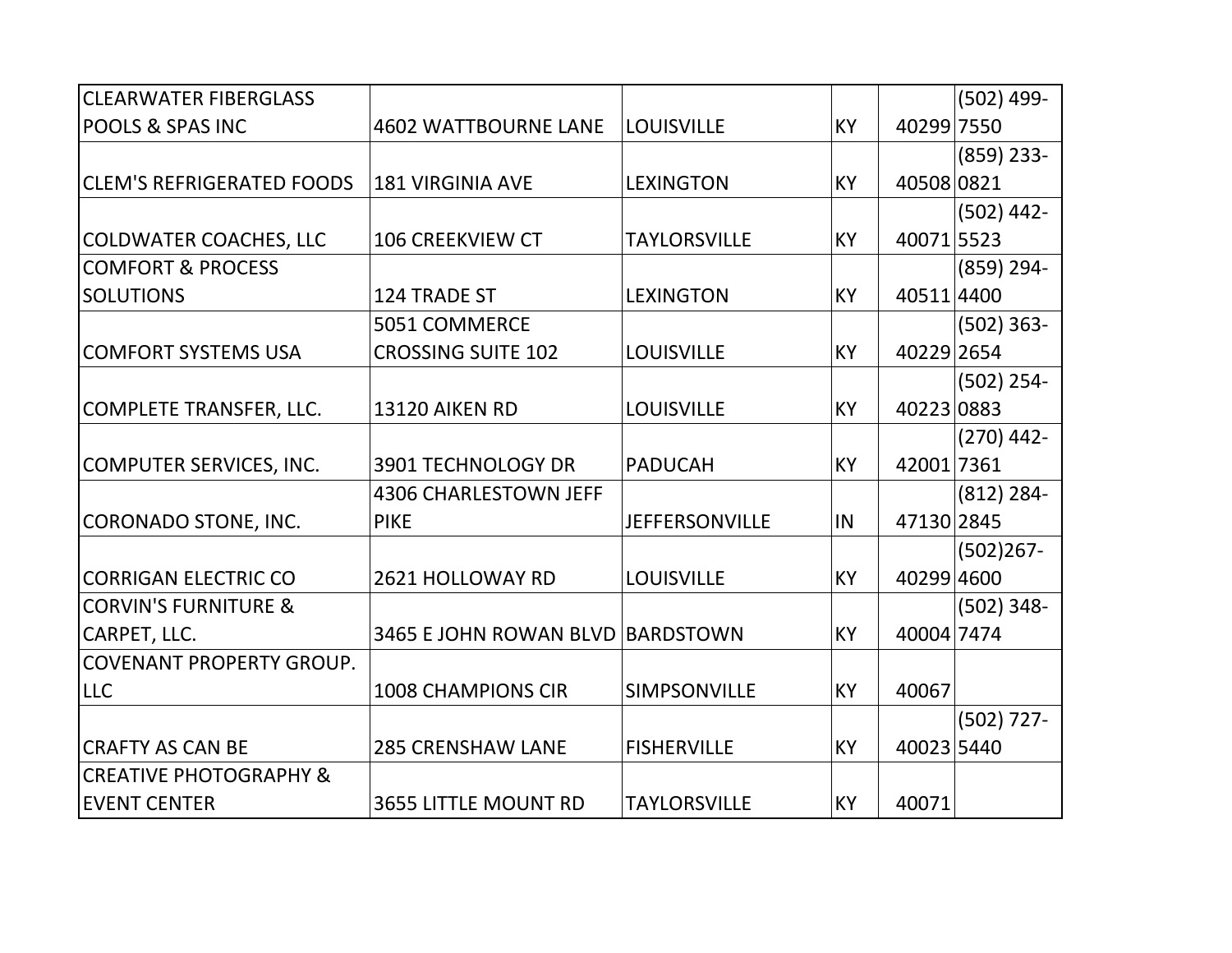|                                                 |                             |                     |           |            | $(502) 592 -$ |
|-------------------------------------------------|-----------------------------|---------------------|-----------|------------|---------------|
| <b>CROUCH'S GARAGE</b>                          | <b>1115 WILSONVILLE RD</b>  | <b>FISHERVILLE</b>  | KY        | 40023 1884 |               |
|                                                 |                             |                     |           |            | $(502)387 -$  |
| <b>CRYSTAL BLUE POOL SERVICE</b>                | 9152 TAYLORSVILLE RD        | <b>LOUISVILLE</b>   | <b>KY</b> | 40299 5780 |               |
|                                                 |                             |                     |           |            | $(502) 821 -$ |
| <b>CURIOSITY CONSULTING LLC</b>                 | <b>461 ARBOR GREEN WAY</b>  | <b>FISHERVILLE</b>  | KY        | 40023 2549 |               |
|                                                 |                             |                     |           |            | $(888) 510 -$ |
| <b>CUSTOM SOLUTIONS, INC.</b>                   | <b>PO BOX 1465</b>          | MT. WASHINGTON      | KY        | 40047 0204 |               |
|                                                 |                             |                     |           |            | $(612)439-$   |
| <b>CYGNUS HOME SERVICE</b>                      | <b>PO BOX 178</b>           | <b>MARSHALL</b>     | <b>MN</b> | 56258 8497 |               |
| DAHLEM ANIMAL HOSPITAL,                         |                             |                     |           |            | $(502)$ 902-  |
| LLC.                                            | 2850 WILSONVILLE RD         | <b>FISHERVILLE</b>  | KY        | 40023 6460 |               |
| <b>DAN BRIDWELL</b>                             |                             |                     |           |            |               |
| <b>CONSTRUCTION, LLC.</b>                       | <b>560 CHATMAN LN</b>       | <b>TAYLORSVILLE</b> | <b>KY</b> | 40071      |               |
| <b>DAN BROWN CONCRETE</b>                       |                             |                     |           |            | $(502) 639 -$ |
| <b>FOUNDATIONS, INC.</b>                        | <b>6819 SEATON WOODS DR</b> | <b>LOUISVILLE</b>   | <b>KY</b> | 40291 2070 |               |
|                                                 |                             |                     |           |            | $(502)$ 477-  |
| DANAN L. CHIROPRACTIC, PLLC                     | 34 COMMERCE DR, STE A       | <b>FISHERVILLE</b>  | KY        | 40023 5000 |               |
|                                                 |                             |                     |           |            | $(502) 802 -$ |
| <b>DANNY ROACH</b>                              | <b>6065 BRIAR RIDGE RD</b>  | MT. EDEN            | <b>KY</b> | 40046 9561 |               |
| <b>DAN'S HAULING &amp; BACKHOE</b>              |                             |                     |           |            | $(502) 836 -$ |
| SERVICE, LLC.                                   | 5227 ELK CREEK RD           | <b>TAYLORSVILLE</b> | KY        | 400718677  |               |
|                                                 |                             |                     |           |            | $(502)$ 477-  |
| DAUGHERTY'S BODY SHOP, INC. 910 TAYLORSVILLE RD |                             | <b>TAYLORSVILLE</b> | <b>KY</b> | 400719898  |               |
|                                                 |                             |                     |           |            |               |
| DAVID A. & JANE SHELBURNE                       | 967 E RIVER RD              | <b>TAYLORSVILLE</b> | <b>KY</b> | 40071      |               |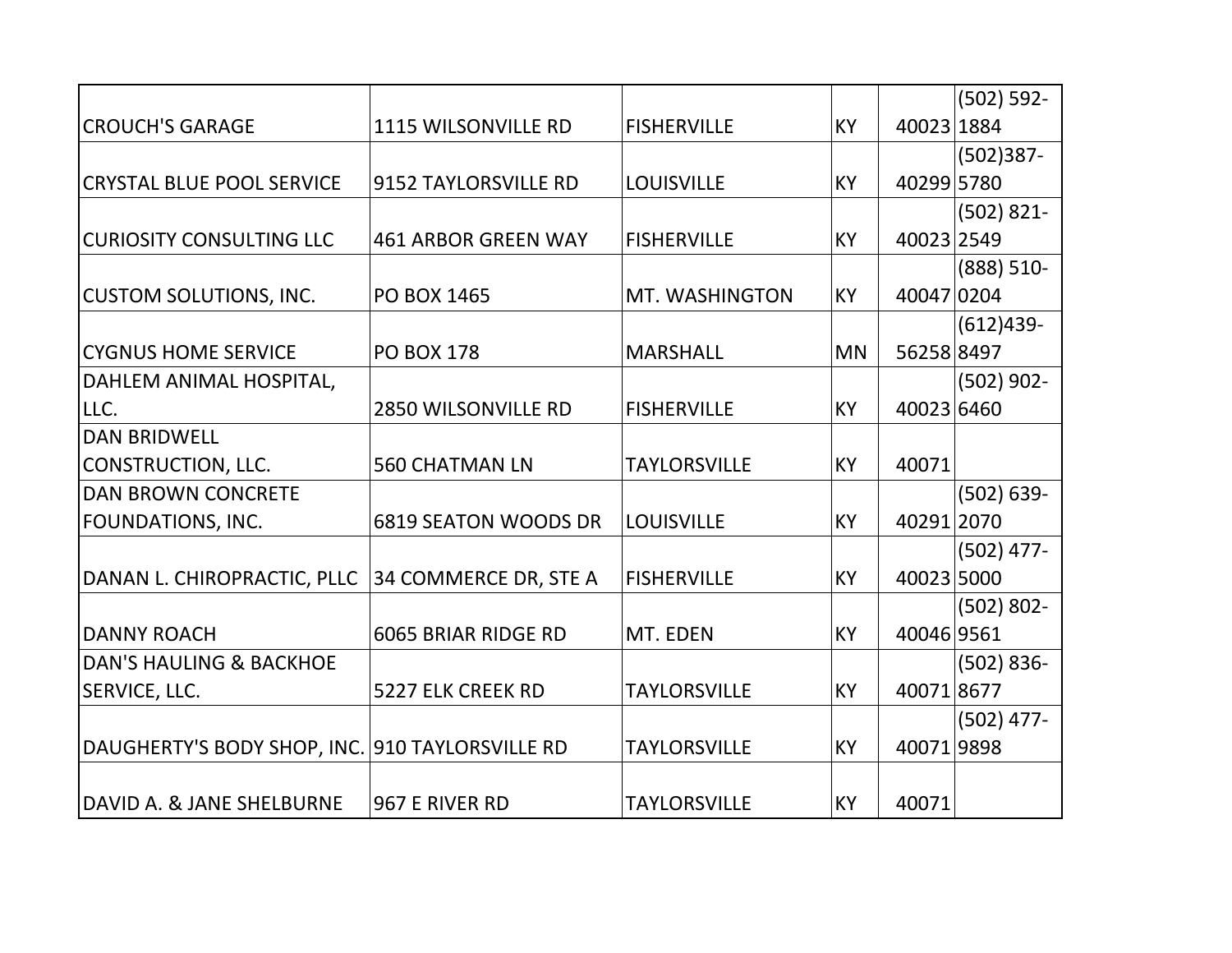| DAVID A. GUELDA BUILDER,                       |                                        |                     |    |            | $(502) 500 -$ |
|------------------------------------------------|----------------------------------------|---------------------|----|------------|---------------|
| INC.                                           | 2521 ALANMEDE RD                       | <b>LOUISVILLE</b>   | KY | 40205 6516 |               |
| <b>DAVID H. HOUGHLIN</b>                       | 225 DONNA AVE                          | <b>TAYLORSVILLE</b> | KY | 40071      |               |
| DAVID LEWIS ENTERPRISES,                       |                                        |                     |    |            | $(502)$ 348-  |
| LLC.                                           | 499 HOBB'S LN                          | <b>COX'S CREEK</b>  | KY | 40013 2776 |               |
|                                                |                                        |                     |    |            | $(502)$ 477-  |
| DAVIS LEE & BONNIE L. DOWNS 3701 BLOOMFIELD RD |                                        | <b>TAYLORSVILLE</b> | KY | 400718522  |               |
| DEPENDABLE SENIOR CARE,                        |                                        |                     |    |            |               |
| LLC/HOME INSTEAD                               | 1034 SEARCY WAY, STE 200 BOWLING GREEN |                     | KY | 42103      |               |
|                                                |                                        |                     |    |            | $(502)$ 459-  |
| <b>DERBY CITY SUPPLY, INC.</b>                 | PO BOX 206095                          | <b>LOUISVILLE</b>   | KY | 40250 8300 |               |
|                                                |                                        |                     |    |            | $(502)$ 314-  |
| DERBY'S ENTERPRISES, LLC                       | <b>18 VILLAGE PLAZA</b>                | <b>SHELBYVILLE</b>  | KY | 40065 7398 |               |
|                                                |                                        |                     |    |            | $(502)$ 387-  |
| <b>DEROSSETT MEDIA, LLC</b>                    | <b>64 AUTUMN DR</b>                    | <b>TAYLORSVILLE</b> | KY | 400710302  |               |
|                                                |                                        |                     |    |            |               |
| DHL LOGISTICS, LLC.                            | 34 COMMERCE DR, STE A                  | <b>FISHERVILLE</b>  | KY | 40023      |               |
| <b>DIERUF RENTAL</b>                           | <b>613 TURNSTILE TRACE</b>             | <b>LOUISVILLE</b>   | KY | 40223      |               |
| <b>DIRT N TURF</b>                             | 9201 LENA LANE                         | <b>LOUISVILLE</b>   | KY | 40299      |               |
| <b>DISTINCTIVE DESIGN</b>                      | 1050 ENTERPRISE DR, STE                |                     |    |            | $(859)$ 223-  |
| REMODELING, LLC.                               | 100                                    | <b>LEXINGTON</b>    | KY | 40510 0539 |               |
|                                                |                                        |                     |    |            | $(865) 562 -$ |
| <b>DIXIE ROOFING, INC.</b>                     | 672 FOX DEN LN                         | <b>LAFOLLETTE</b>   | ΤN | 37766 0031 |               |
| <b>DIXON PLUMBING</b>                          | 3000 MURRAY RD                         | <b>TAYLORSVILLE</b> | KY | 40071      |               |
| <b>DONALD &amp; NANCY STOUT</b>                | 1640 TOWNHILL RD                       | <b>TAYLORSVILLE</b> | KY | 40071      |               |
|                                                |                                        |                     |    |            | $(502)$ 773-  |
| DONE RIGHT COMPUTERS, INC.                     | 900 BLOOMFIELD RD                      | <b>TAYLORSVILLE</b> | KY | 40071 2405 |               |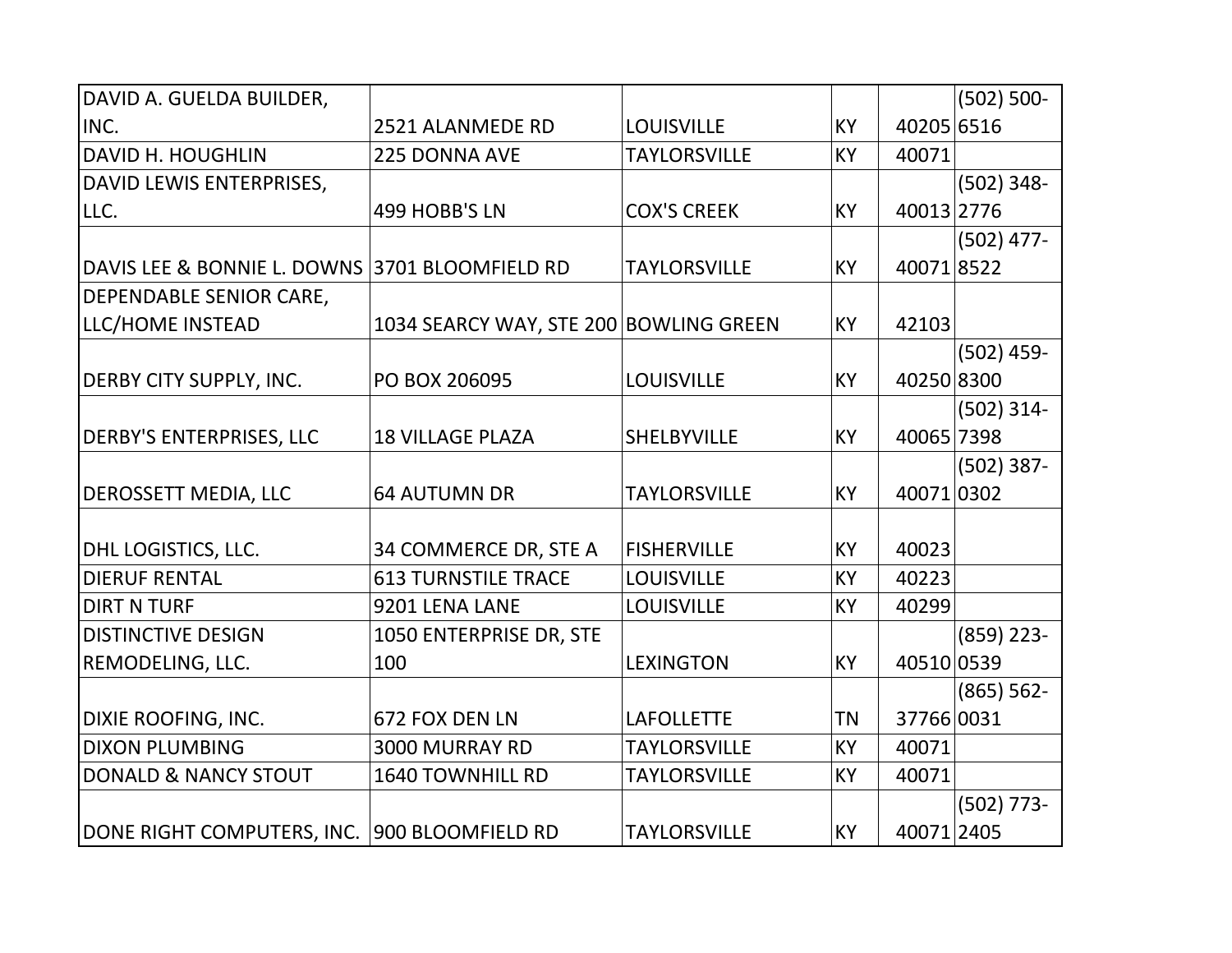| <b>DOWN &amp; DIRTY LAWN &amp;</b>           |                             |                     |           |            | $(502) 572 -$ |
|----------------------------------------------|-----------------------------|---------------------|-----------|------------|---------------|
| TRUCKING, LLC.                               | <b>PO BOX 546</b>           | <b>TAYLORSVILLE</b> | <b>KY</b> | 400715132  |               |
| <b>EAGLE CONSTRUCTION OF KY,</b>             |                             |                     |           |            | $(502) 510 -$ |
| <b>LLC</b>                                   | 1560 TIMBER CREEK RD        | <b>BLOOMFIELD</b>   | <b>KY</b> | 40008 3052 |               |
| <b>EAGLES EYE CUSTOM HOMES,</b>              |                             |                     |           |            |               |
| <b>LLC</b>                                   | <b>PO BOX 607</b>           | SIMPSONVILLE        | <b>KY</b> | 40067      |               |
|                                              |                             |                     |           |            | $(502)$ 477-  |
| <b>EARL S. BROWNING, INC.</b>                | <b>POB 507</b>              | <b>TAYLORSVILLE</b> | <b>KY</b> | 400710731  |               |
| EARLY WYNE PLANTATION, INC. 2212 BRADFORD DR |                             | <b>LOUISVILLE</b>   | <b>KY</b> | 40218      |               |
|                                              |                             |                     |           |            | $(502)$ 902-  |
| <b>EASLEY HOME SERVICES, LLC.</b>            | 884 ALLEN PL N              | <b>TAYLORSVILLE</b> | <b>KY</b> | 400715086  |               |
| <b>EAST &amp; MATIAS</b>                     |                             |                     |           |            |               |
| CONSTRUCTION COMPANY,                        |                             |                     |           |            | $(502) 633 -$ |
| INC.                                         | 802 S 10TH ST               | <b>SHELBYVILLE</b>  | <b>KY</b> | 40065 0393 |               |
| <b>EISENBACK CONSTRUCTION</b>                |                             |                     |           |            | $(502)$ 477-  |
| CO., INC.                                    | 787 LOVE LN                 | <b>TAYLORSVILLE</b> | <b>KY</b> | 400712612  |               |
|                                              |                             |                     |           |            | (502) 939-    |
| <b>EJ'S TOWING, LLC</b>                      | 619 GOOSE CREEK CT          | <b>TAYLORSVILLE</b> | <b>KY</b> | 40071 5265 |               |
| <b>ELECTRIC SERVICES/ASHBY</b>               |                             |                     |           |            | $(502)$ 939-  |
| <b>ELECTRIC</b>                              | 241 CREEKVIEW DR            | <b>TAYLORSVILLE</b> | <b>KY</b> | 40071 1940 |               |
|                                              |                             |                     |           |            | $(502)$ 387-  |
| <b>ELEVATION HAIR SALON</b>                  | <b>6479 TAYLORSVILLE RD</b> | <b>FISHERVILLE</b>  | <b>KY</b> | 40023 8024 |               |
|                                              | 6287 TAYLORSVILLE RD,       |                     |           |            | $(502)$ 477-  |
| <b>ELITE FAMILY DENTISTRY</b>                | BLDG 2, STE A               | <b>FISHERVILLE</b>  | <b>KY</b> | 40023 6380 |               |
|                                              |                             |                     |           |            | $(502)$ 724-  |
| <b>ELITE TECHNICAL SYSTEMS</b>               | <b>440 SHELBYVILLE RD</b>   | <b>TAYLORSVILLE</b> | <b>KY</b> | 40071 6393 |               |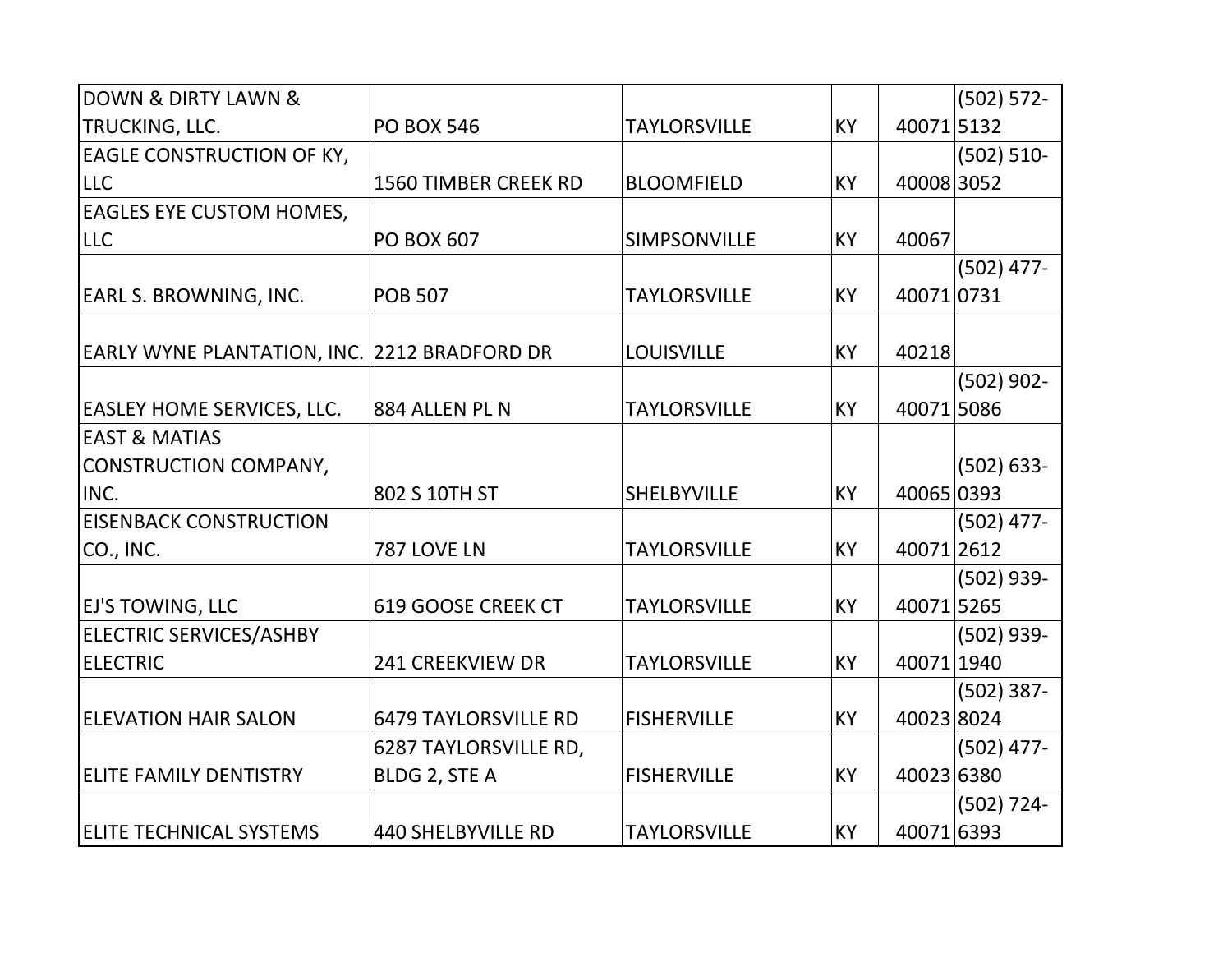|                                                   |                        |                      |           |            | $(502)$ 477-  |
|---------------------------------------------------|------------------------|----------------------|-----------|------------|---------------|
| <b>ELK CREEK REALTY, INC.</b>                     | 6287 TVILLE RD,        | <b>FISHERVILLE</b>   | KY        | 40023 6561 |               |
|                                                   |                        |                      |           |            | $(502) 538 -$ |
| <b>ELK CREEK TOWING</b>                           | <b>PO BOX 43</b>       | MT. WASHINGTON       | KY        | 40047 7685 |               |
| <b>ELK CREEK WOOD WORKS</b>                       | <b>PO BOX 733</b>      | <b>TAYLORSVILLE</b>  | KY        | 40071      |               |
|                                                   |                        |                      |           |            | $(502)$ 477-  |
| ELMAR'S, INC.                                     | <b>26 COMMERCE DR</b>  | <b>FISHERVILLE</b>   | <b>KY</b> | 40023 6772 |               |
|                                                   |                        |                      |           |            | $(502)$ 477-  |
| <b>ELVA KEELING</b>                               | 1227 PLUM CREEK RD     | <b>TAYLORSVILLE</b>  | <b>KY</b> | 400718566  |               |
|                                                   |                        |                      |           |            | $(404) 885 -$ |
| <b>EQUIFAX, INC</b>                               | 1500 PEACHTREE ST, NE  | <b>ATLANTA</b>       | GA        | 30309 8300 |               |
|                                                   |                        |                      |           |            | $(502)633 -$  |
| <b>ETHINGTON BUILDING SUPPLY</b>                  | <b>PO BOX 381</b>      | <b>SHELBYVILLE</b>   | KY        | 40066 5539 |               |
|                                                   |                        |                      |           |            | $(502)$ 252-  |
| <b>EVANS INSULATION, LLC</b>                      | 1265 COONEY NECK RD    | <b>BLOOMFIELD</b>    | KY        | 40008 5317 |               |
|                                                   |                        |                      |           |            | $(502) 600 -$ |
| EVERGREEN SPRAYING SERVICE 11 FIFTH ST            |                        | MT. EDEN             | <b>KY</b> | 40046 4366 |               |
| <b>EVERNORTH ENTERPRISE</b>                       |                        |                      |           |            | $(215) 761 -$ |
| <b>SERVICES, INC.</b>                             | 1601 CHESTNUT ST TL05M | PHILADELPHIA         | PA        | 19192 2032 |               |
|                                                   |                        |                      |           |            | $(608)$ 284-  |
| <b>EXACT SCIENCES CORPORATION 441 CHARMANY DR</b> |                        | <b>MADISON</b>       | WI        | 53719 5700 |               |
|                                                   |                        |                      |           |            | $(405) 840 -$ |
| <b>IEXPRESS SERVICES INC</b>                      | 9701 BOARDWALK BLVD    | <b>OKLAHOMA CIRY</b> | OK        | 73162 5000 |               |
| <b>F&amp;S ELECTRICAL</b>                         |                        |                      |           |            | $(502) 538 -$ |
| CONTRACTORS, INC.                                 | 13708 HWY 44E          | <b>TAYLORSVILLE</b>  | KY        | 40071 7757 |               |
| F.B. PURNELL SAUSAGE CO.,                         |                        |                      |           |            |               |
| INC.                                              | <b>PO BOX 366</b>      | SIMPSONVILLE         | KY        | 40067      |               |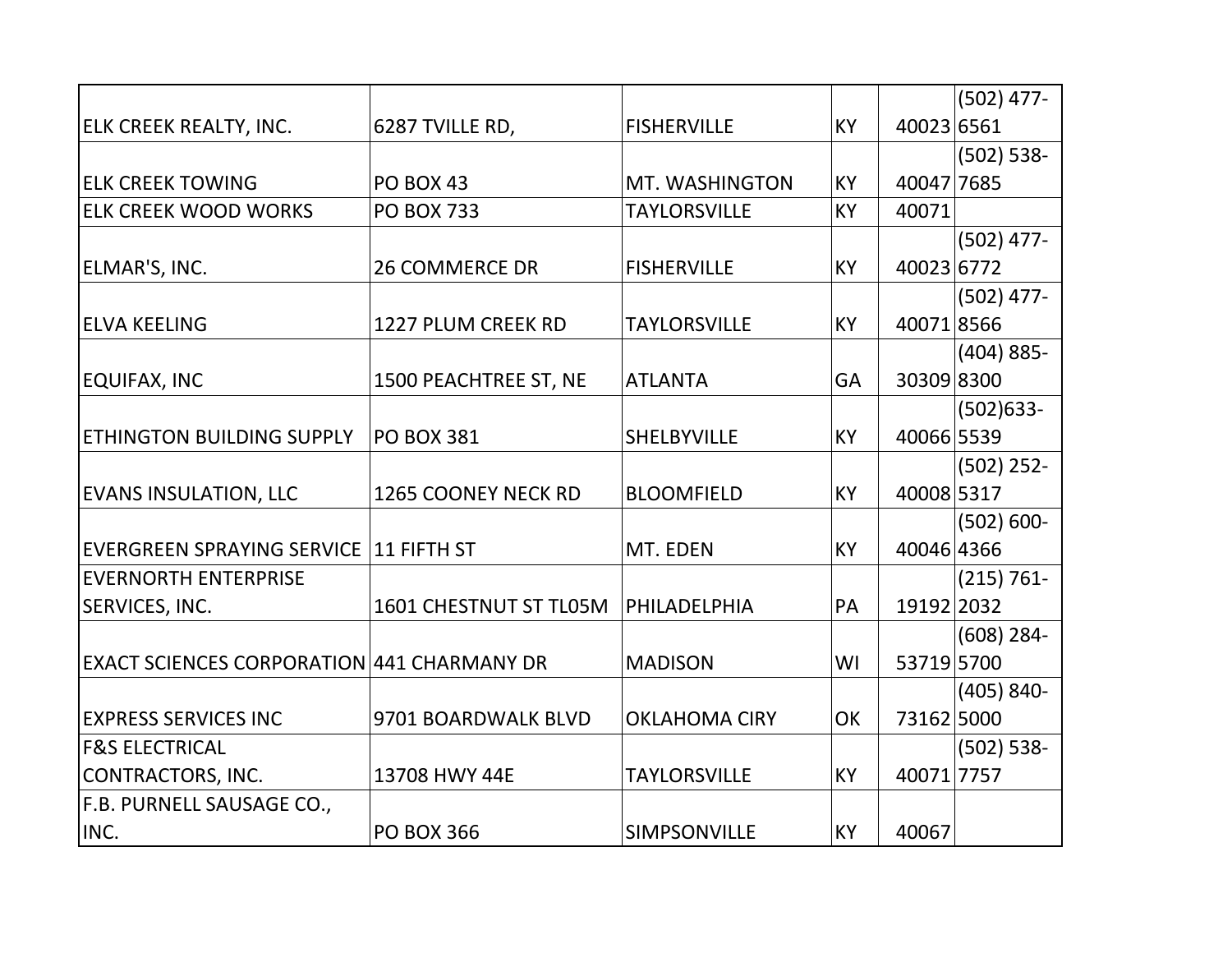| <b>FAMILY BROADCASTING</b>          |                            |                     |           |            | $(574)291 -$  |
|-------------------------------------|----------------------------|---------------------|-----------|------------|---------------|
| <b>CORPORATION</b>                  | 61300 IRONWOOD RD          | <b>SOUTH BEND</b>   | IN        | 46614 8200 |               |
| <b>FAMILY DOLLAR</b>                |                            |                     |           |            |               |
|                                     | <b>6300 UNIVERSITY</b>     |                     |           |            |               |
| <b>FCCI SERVICES INC</b>            | <b>PARKWAY</b>             | <b>SARASOTA</b>     | FL        | 34240      |               |
| <b>FERN CREEK FARM SHOP</b>         |                            | <b>TAYLORSVILLE</b> | <b>KY</b> | 40071      |               |
|                                     |                            |                     |           |            | $(502) 643 -$ |
| <b>FICK'S CONTRACTING, LLC</b>      | <b>69 GROGSBY LN</b>       | <b>COX'S CREEK</b>  | KY        | 40013 6097 |               |
| <b>FIRE &amp; INVESTIGATIVE</b>     |                            |                     |           |            | $(502)$ 458-  |
| CONSULTANTS, LLC.                   | PO BOX 99767               | <b>LOUISVILLE</b>   | <b>KY</b> | 40269 5395 |               |
|                                     |                            |                     |           |            | $(502)$ 477-  |
| <b>FIRELIGHT ARABIANS</b>           | <b>509 SPINPOINTE RD</b>   | <b>FISHERVILLE</b>  | <b>KY</b> | 40023 1018 |               |
|                                     |                            |                     |           |            |               |
| <b>FIREPLACE DISTRIBUTORS, INC.</b> | 5810 FERN VALLEY RD        | <b>LOUISVILLE</b>   | <b>KY</b> | 40228      |               |
|                                     |                            |                     |           |            |               |
| <b>FLOWERS BAKING COMPANY</b>       |                            |                     |           |            |               |
| OF BARDSTOWN, LLC.                  | 1919 FLOWERS CIR           | <b>THOMASVILLE</b>  | GA        | 31757      |               |
|                                     |                            |                     |           |            | $(502) 817 -$ |
| <b>FORTIS HOMEBUILDERS, INC.</b>    | 3440 VEECHDALE RD          | SIMPSONVILLE        | KY        | 40067 7092 |               |
|                                     |                            |                     |           |            | $(502) 538 -$ |
| <b>FORWARD STAFFING, LLC</b>        | 207 S. BARDSTOWN RD        | MT. WASHINGTON      | <b>KY</b> | 40047 2980 |               |
| FOUR B'S, LLC.                      | 1013 WOODED LAKE DR        | SIMPSONVILLE        | KY        | 40067      |               |
|                                     |                            |                     |           |            | $(502) 643 -$ |
| <b>FRANK NIX FLOORING LLC</b>       | <b>631 TAYLORSVILLE RD</b> | <b>TAYLORSVILLE</b> | KY        | 40071 1268 |               |
|                                     |                            |                     |           |            | $(502)$ 439-  |
| <b>FRESH TAKE, LLC.</b>             | <b>751 TAYLORSVILLE RD</b> | <b>TAYLORSVILLE</b> | <b>KY</b> | 40071 6336 |               |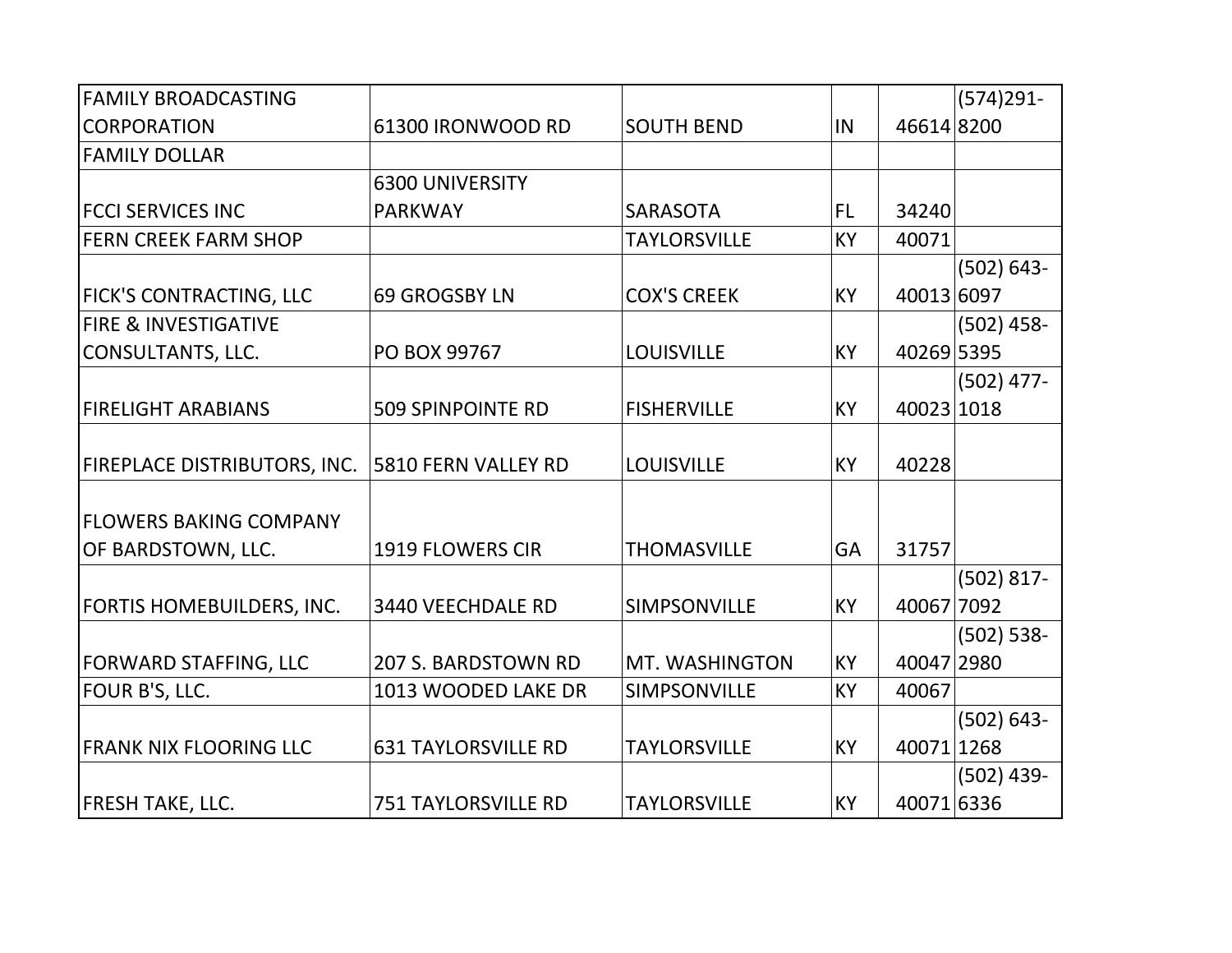|                                   |                              |                      |           |            | $(502)$ 477-  |
|-----------------------------------|------------------------------|----------------------|-----------|------------|---------------|
| <b>FUNKEY 2 FITNESS</b>           | <b>86 TSUEDA DR</b>          | <b>TAYLORSVILLE</b>  | KY        | 400718263  |               |
|                                   |                              |                      |           |            | $(502)$ 545-  |
| <b>G&amp;H ELECTRIC</b>           | 4018 MEADOW CREST CT         | <b>LOUSIVILLE</b>    | <b>KY</b> | 40245 8405 |               |
|                                   |                              |                      |           |            | $(502)$ 773-  |
| <b>G&amp;S GRADING, LLC</b>       | 288 LINCOLN DR               | <b>TAYLORSVILLE</b>  | KY        | 40071 2377 |               |
|                                   |                              |                      |           |            |               |
| GAINES & GAINES LAND, LLC.        | <b>103 REALTY DR</b>         | <b>FISHERVILLE</b>   | KY        | 40023      |               |
|                                   | <b>444 NORMANDY STATION</b>  |                      |           |            | $(502)$ 477-  |
| <b>GAINES LAND, LLC.</b>          | <b>RD</b>                    | <b>TAYLORSVILLE</b>  | KY        | 40071 0435 |               |
|                                   |                              |                      |           |            | $(270)$ 556-  |
| <b>GALUSHA CONTRACTING, LLC</b>   | 341 MCINTYRE ST              | <b>BOWLING GREEN</b> | KY        | 42101 0908 |               |
|                                   |                              |                      |           |            | $(502) 552 -$ |
| <b>GANOTE &amp; COMPANY, INC.</b> | <b>66 BRASHEARS POINT RD</b> | <b>TAYLORSVILLE</b>  | <b>KY</b> | 40071 2220 |               |
|                                   | <b>495 SOUTH HIGH STREET</b> |                      |           |            | $(614)$ 221-  |
| <b>GARAGE DOOR SYSTEMS LLC</b>    | <b>SUITE 50</b>              | <b>COLUMBUS</b>      | <b>OH</b> | 43215 3241 |               |
| <b>GARLAND ARMSTRONG</b>          | 3805 BLOOMFIELD RD           | <b>TAYLORSVILLE</b>  | <b>KY</b> | 40071      |               |
|                                   |                              |                      |           |            | $(502) 762 -$ |
| <b>GC4, LLC/BRIAN WACKER</b>      | 9300 BATES RD                | <b>LOUISVILLE</b>    | KY        | 402919196  |               |
| <b>GDS CAMPBRANCH</b>             |                              |                      |           |            |               |
| PROPERTIES, LLC.                  | <b>POB 165</b>               | <b>TAYLORSVILLE</b>  | KY        | 40071      |               |
|                                   |                              |                      |           |            | $(502)$ 426-  |
| <b>GERRY AHRENS, DMD, PLLC</b>    | <b>2015 HERR LN</b>          | <b>LOUISVILLE</b>    | KY        | 40222 2744 |               |
|                                   |                              |                      |           |            | $(502) 817 -$ |
| <b>GET SET</b>                    | 616 AKINS RD                 | <b>TAYLORSVILLE</b>  | KY        | 40071 6255 |               |
| GIVENS, XYZ                       | 371 QUEENS CT                | <b>TAYLORSVILLE</b>  | KY        | 40071      |               |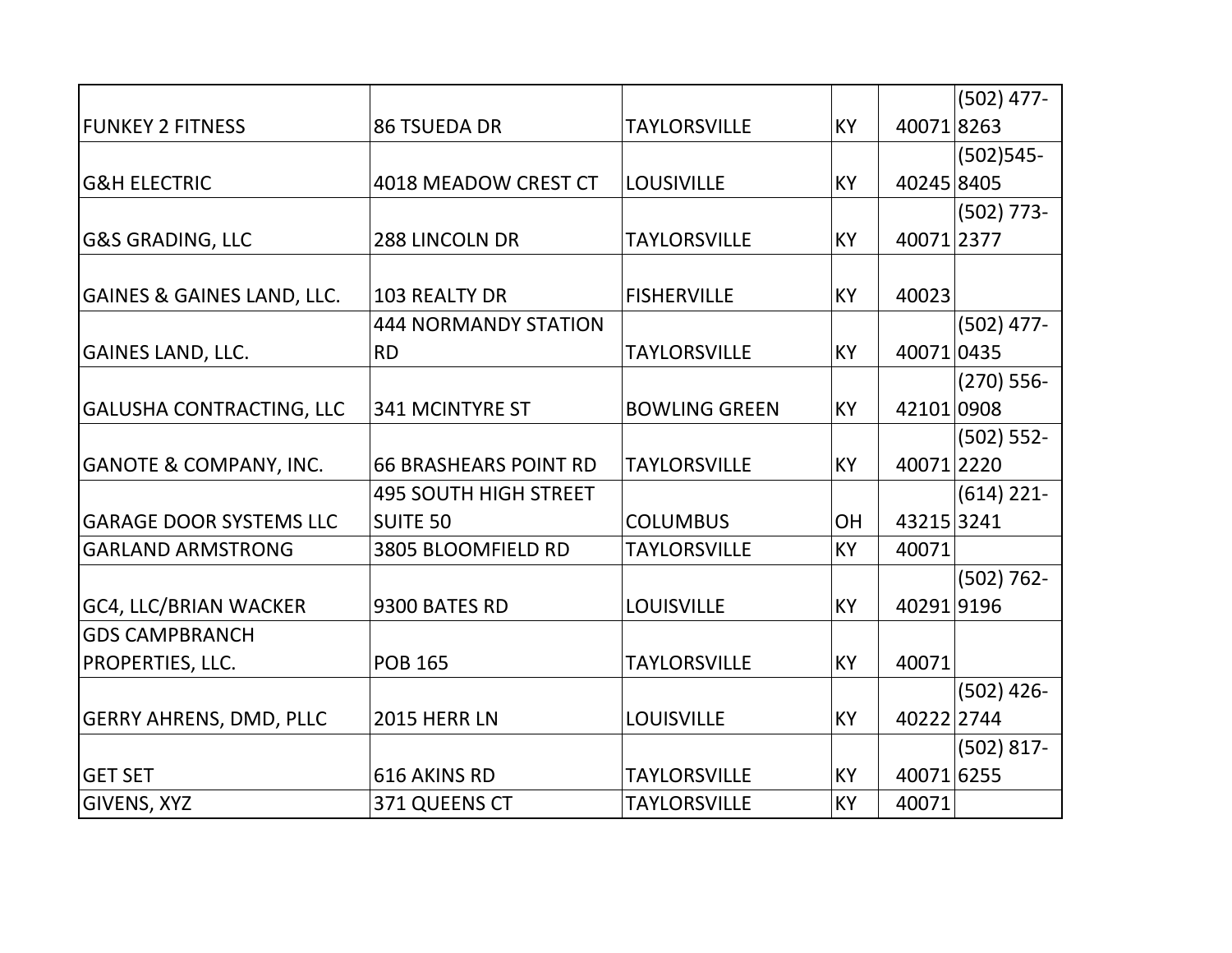|                                    |                             |                     |           |            | $(502)$ 477-  |
|------------------------------------|-----------------------------|---------------------|-----------|------------|---------------|
| <b>GLASSCOCK SAWMILL, INC.</b>     | 3085 W RIVER RD             | <b>TAYLORSVILLE</b> | <b>KY</b> | 400718662  |               |
|                                    |                             |                     |           |            |               |
| <b>GLENN'S COMMERCIAL</b>          |                             |                     |           |            |               |
| <b>SERVICE, LLC./RENAISSANCE</b>   |                             |                     |           |            | $(502)$ 966-  |
| <b>HOLDINGS</b>                    | 4012 BISHOP LN              | <b>LOUISVILLE</b>   | <b>KY</b> | 40218 0121 |               |
|                                    |                             |                     |           |            | $(502) 580 -$ |
| GO365, LLC                         | 321 W MAIN ST, STE 600      | <b>LOUISVILLE</b>   | <b>KY</b> | 40202 1000 |               |
| <b>GOLDA KELIEN</b>                | <b>POB 185</b>              | <b>TAYLORSVILLE</b> | <b>KY</b> | 40071      |               |
|                                    |                             |                     |           |            | $(502) 836 -$ |
| GPS, INC.                          | <b>PO BOX 4838</b>          | <b>LOUISVILLE</b>   | <b>KY</b> | 40204 4488 |               |
|                                    |                             |                     |           |            | $(502) 664 -$ |
| <b>GRACE CONSTRUCTION, LLC</b>     | 34 COMMERCE DR, STE 1A      | <b>FISHERVILLE</b>  | <b>KY</b> | 40023 9953 |               |
|                                    |                             |                     |           |            | $(502)$ 432-  |
| <b>GRASS CHOPPERS, LLC.</b>        | 2522 DATA DR                | <b>JEFFERSOTOWN</b> | <b>KY</b> | 40299 0537 |               |
| <b>GRASSHOPPERS LAND</b>           |                             |                     |           |            | $(502)$ 266-  |
| <b>CLEARING &amp; TREE SERVICE</b> | <b>2405 BLANKENBAKER RD</b> | <b>LOUISVILLE</b>   | <b>KY</b> | 40299 6312 |               |
|                                    | 543 TAYLORSVILLE RD, STE    |                     |           |            | $(502) 808 -$ |
| <b>GREAT LIFE, LLC.</b>            | 103                         | <b>TAYLORSVILLE</b> | <b>KY</b> | 40071 0100 |               |
| <b>GREENWELL ACQUISITION</b>       |                             |                     |           |            |               |
| <b>CORPORATION</b>                 | 3416 ROBARDS COURT          | <b>LOUISVILLE</b>   | <b>KY</b> | 40218      |               |
|                                    |                             |                     |           |            | $(502)$ 477-  |
| <b>GREENWELL BROTHERS, INC.</b>    | <b>PO BOX 515</b>           | <b>TAYLORSVILLE</b> | <b>KY</b> | 400718463  |               |
| <b>GREENWELL HOUGLIN</b>           |                             |                     |           |            | $(502)$ 477-  |
| <b>FUNERAL HOME</b>                | <b>101 REASOR AVE</b>       | <b>TAYLORSVILLE</b> | <b>KY</b> | 400718134  |               |
| <b>GROOMINGDALE'S BOARDING</b>     |                             |                     |           |            | $(502) 821 -$ |
| & GROOMING                         | <b>200 INGHRAM LN</b>       | <b>BLOOMFIELD</b>   | <b>KY</b> | 40008 9914 |               |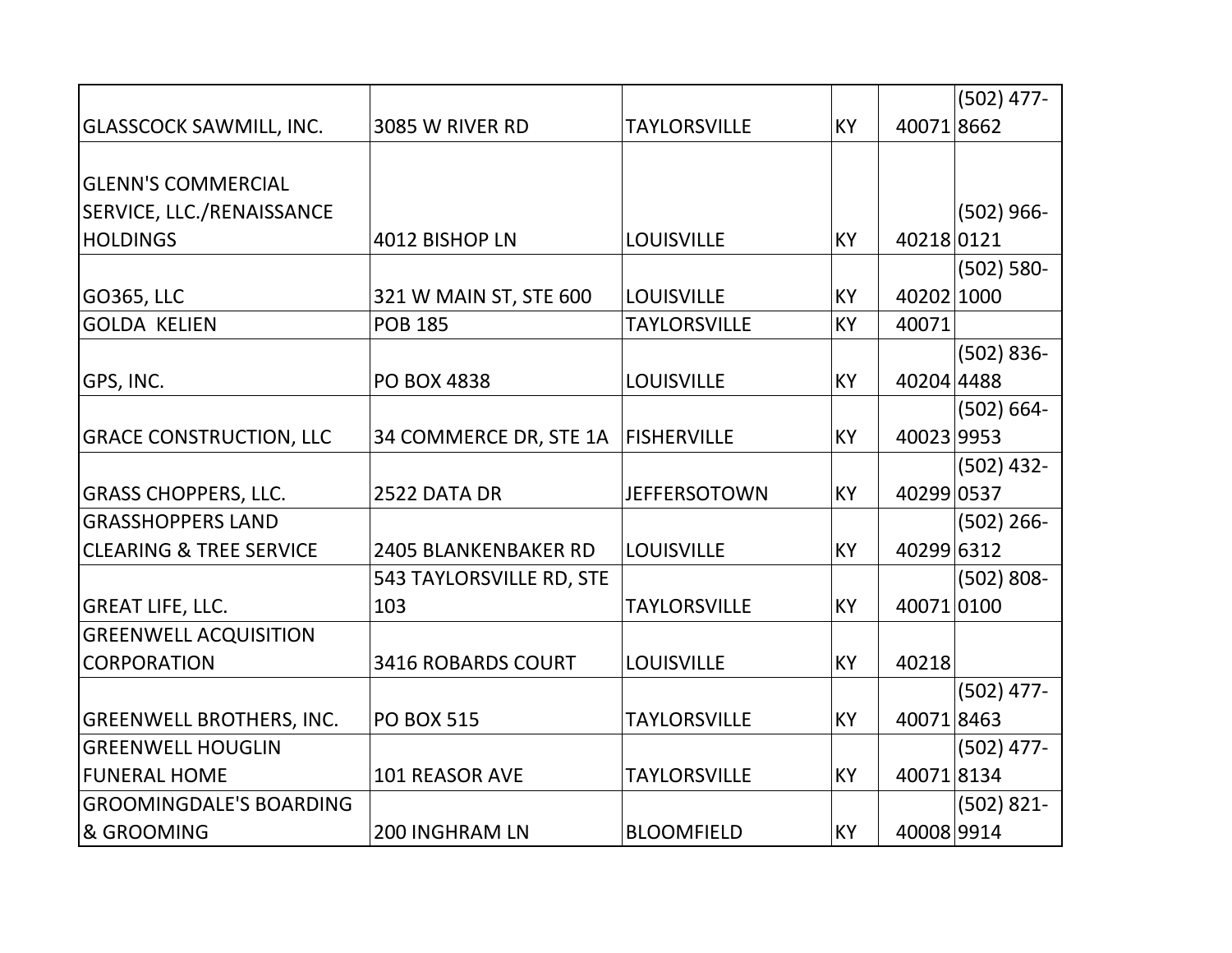| <b>GST RENTAL PROPERTY</b>        |                          |                     |           |            |               |
|-----------------------------------|--------------------------|---------------------|-----------|------------|---------------|
| <b>PARTNERSHIP</b>                | <b>PO BOX 457</b>        | <b>TAYLORSVILLE</b> | KY        | 40071      |               |
|                                   |                          |                     |           |            | $(502)$ 422-  |
| <b>GT CONCRETE</b>                | 3412 LITTLE MOUNT RD     | <b>TAYLORSVILLE</b> | KY        | 40071 2440 |               |
| GTMUSTANGS.COM                    | 572 FOX LAIR             | <b>FISHERVILLE</b>  | KY        | 40023      |               |
|                                   |                          |                     |           |            | $(502) 633 -$ |
| <b>H BARRY SMITH COMPANY LLC</b>  | <b>88 BRUNERSTOWN RD</b> | <b>SHELBYVILLE</b>  | KY        | 40065 2746 |               |
|                                   |                          |                     |           |            | $(502) 633 -$ |
| <b>H BARRY SMITH REALTORS LLC</b> | 88 BRUNERSTOWN RD        | <b>SHELBYVILLE</b>  | KY        | 40065 2746 |               |
| <b>H&amp;H ENTERPRISES OF</b>     |                          |                     |           |            | $(502)$ 477-  |
| <b>TAYLORSVILLE</b>               | <b>PO BOX 396</b>        | <b>TAYLORSVILLE</b> | KY        | 400718134  |               |
| <b>H2 PORPERTIES LLC</b>          | 1904 S POPE LICK RD      | <b>LOUISVILLE</b>   | KY        | 40243      |               |
| <b>HACKIN' GRAIN</b>              | 126 TINDALE DR           | <b>TAYLORSVILLE</b> | KY        | 40071      |               |
|                                   |                          |                     |           |            | $(502)$ 491-  |
| HALCOMB ELECTRIC, INC.            | 7405 SIX MILE LANE #1    | <b>LOUISVILLE</b>   | <b>KY</b> | 40220 2310 |               |
|                                   |                          |                     |           |            | $(812)$ 482-  |
| HANSELMANS, INC.                  | 393 THIRD AVE            | <b>JASPER</b>       | IN        | 47546 2640 |               |
| HAPPY SPROUTS FARM, LLC.          | 137 RISING SUN           | <b>TAYLORSVILLE</b> | KY        |            |               |
|                                   |                          |                     |           |            | $(502) 538 -$ |
| <b>HARBIN'S FLOOR COVERING</b>    | 10529 HWY 44E            | MT. WASHINGTON      | KY        | 40047 7393 |               |
|                                   |                          |                     |           |            | $(859) 808 -$ |
| HARPAVA, LLC/ HD ELECTRIC         | 3012 SILVER CHARM CT     | <b>RICHMOND</b>     | KY        | 40475 1211 |               |
| <b>HARRISON ROOFING</b>           | 710 E MAIN ST            | <b>LEXINGTON</b>    | KY        | 40502      |               |
| <b>HARTMAN SEPTIC AND</b>         |                          |                     |           |            | $(502)$ 321-  |
| <b>EXCAVATING, LLC</b>            | <b>PO BOX 58</b>         | <b>SHELBYVILLE</b>  | <b>KY</b> | 40065 7459 |               |
|                                   |                          |                     |           |            | $(864)$ 244-  |
| <b>HEALTHPRO HERITAGE, LLC</b>    | 1 MARCUS DR, STE 100     | <b>GREENVILLE</b>   | <b>SC</b> | 29615 3626 |               |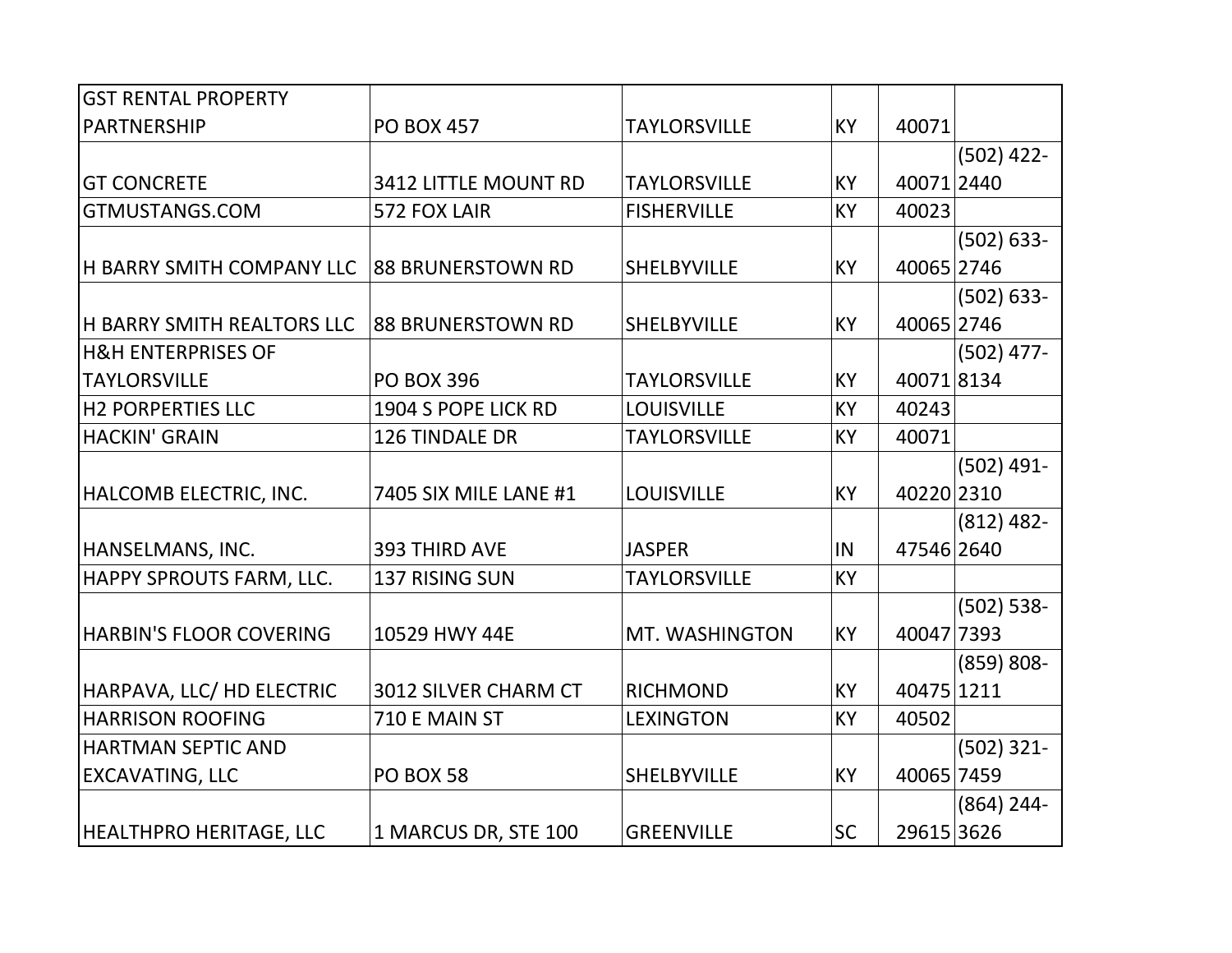|                                 |                               |                         |           |            | $(502)$ 413-  |
|---------------------------------|-------------------------------|-------------------------|-----------|------------|---------------|
| <b>HEAVEN HILL DISTILLERIES</b> | <b>4500 BOWLING BLVD</b>      | <b>LOUISVILLE</b>       | KY        | 40207 0249 |               |
|                                 |                               |                         |           |            |               |
| <b>HEAVENLY CREATIONS/SUSAN</b> |                               |                         |           |            | $(502)$ 477-  |
| <b>HARDIN STEVENS</b>           | 4294 ELK CREEK RD             | <b>TAYLORSVILLE</b>     | KY        | 40071 1915 |               |
|                                 |                               |                         |           |            | $(502)212 -$  |
| <b>HEIRLOOM TRADITIONS</b>      | <b>35 PROGRESSIVE DR</b>      | <b>TAYLORSVILLE</b>     | <b>KY</b> | 40071 6077 |               |
|                                 |                               |                         |           |            | $(502) 837 -$ |
| HELLARD'S ELECTRIC, INC.        | 1161 TRACY RD                 | LAWRENCEBURG            | <b>KY</b> | 40342 1919 |               |
|                                 |                               |                         |           |            | $(502)$ 407-  |
| <b>HEUGLIN CONCEPTS</b>         | <b>118 BRASHEARS POINT RD</b> | <b>TAYLORSVILLE</b>     | <b>KY</b> | 40071 1214 |               |
|                                 |                               |                         |           |            | $(502) 741 -$ |
| <b>HEY JUDE, LLC</b>            | <b>804 STARLITE DR</b>        | <b>LOUISVILLE</b>       | KY        | 40207 1002 |               |
|                                 |                               |                         |           |            | $(502) 817 -$ |
| HH LANDSCAPE & LAWNCARE         | 4237 MT WASHINGTON RD         | <b>TAYLORSVILLE</b>     | <b>KY</b> | 400718469  |               |
| HIGH PERFORMANCE EQUINE         |                               |                         |           |            |               |
| <b>THERAPEUTICS</b>             | <b>509 SPINPOINT DR</b>       | <b>FISHERVILLE</b>      | <b>KY</b> | 40023      |               |
|                                 |                               |                         |           |            | $(816)$ 233-  |
| HILLYARD, INC.                  | 302 N 4TH ST                  | ST. JOSEPH              | <b>MO</b> | 64501 1321 |               |
| HINDERLITER CONSTRUCTION        |                               |                         |           |            |               |
| <b>INC</b>                      | 3601 N ST JOSEPH AVE          | <b>EVANSVILLE</b>       | IN        | 47720      |               |
|                                 |                               |                         |           |            | (502) 937-    |
| HOBBS & SON, INC.               | 7311 MOORMAN RIVER CT         | <b>LOUISVILLE</b>       | KY        | 40272 6840 |               |
|                                 |                               |                         |           |            | $(502)322 -$  |
| <b>HODGE HOMES, LLC</b>         | 8433 S PRESTON HWY            | <b>LEBANON JUNCTION</b> | KY        | 40501 4869 |               |
|                                 |                               |                         |           |            | $(502)$ 261-  |
| HOME POINT, LLC.                | 4409 SARATOGA WOODS           | <b>LOUISVILLE</b>       | <b>KY</b> | 40299 1397 |               |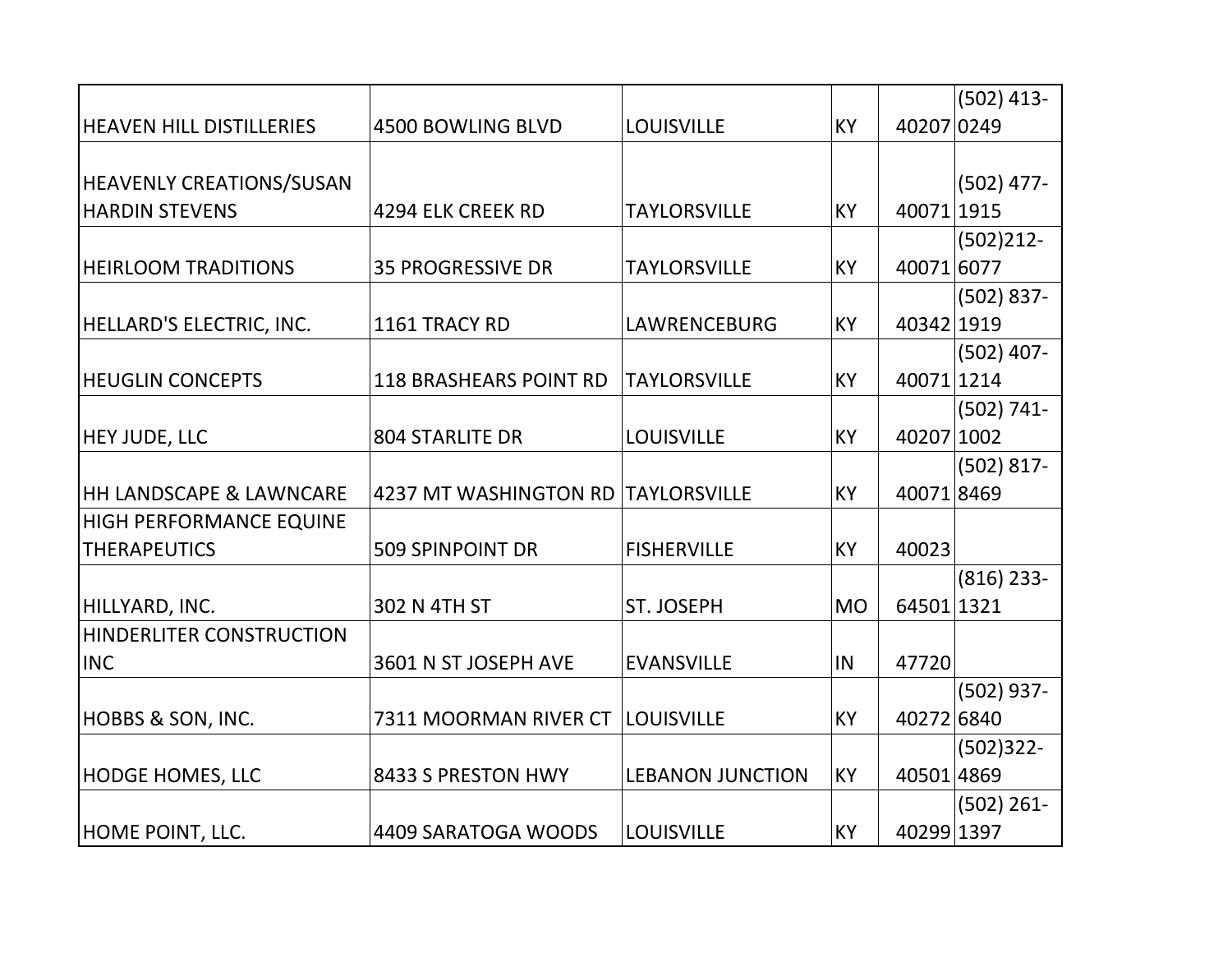|                                |                               |                     |           |            | $(502)$ 477-  |
|--------------------------------|-------------------------------|---------------------|-----------|------------|---------------|
| HOMETOWN PIZZA, INC            | <b>91 SETTLERS CENTER RD</b>  | <b>TAYLORSVILLE</b> | <b>KY</b> | 40071 1111 |               |
|                                |                               |                     |           |            | $(502)$ 296-  |
| HOOPS ELECTRIC, INC.           | <b>4052 KINGS CHURCH RD</b>   | <b>TAYLORSVILLE</b> | <b>KY</b> | 400719081  |               |
|                                |                               |                     |           |            | $(502)$ 969-  |
| <b>HOSKIN &amp; MUIR INC</b>   | <b>4795 SHEPHERDSVILLE RD</b> | <b>LOUISVILLE</b>   | KY        | 40218 4059 |               |
| HOUSE PROPERTIES, LLC.         | 9387 AIKEN RD                 | <b>LOUISVILLE</b>   | KY        | 40245      |               |
| <b>HUSSMAN SERVICES</b>        | <b>12999 ST CHARLES ROCK</b>  |                     |           |            |               |
| <b>CORPORATION</b>             | <b>RD</b>                     | <b>BRIDGETON</b>    | <b>MO</b> | 63044      |               |
|                                |                               |                     |           |            | $(502)$ 456-  |
| IMI SOUTH, LLC.                | 8032 N SR 9                   | <b>GREENFIELD</b>   | IN        | 40213 6930 |               |
| <b>IRVINGTON GAS COMPANY,</b>  |                               |                     |           |            | $(270)$ 547-  |
| INC.                           | <b>PO BOX 55</b>              | <b>IRVINGTON</b>    | KY        | 40146 2455 |               |
|                                |                               |                     |           |            | $(502) 751 -$ |
| <b>J&amp;S ELECTRIC, LLC</b>   | 10421 MT EDEN RD              | <b>WADDY</b>        | <b>KY</b> | 40076 9691 |               |
| <b>J&amp;S ELEVATORS INC</b>   | <b>721 NORMANDY STATION</b>   | <b>TAYLORSVILLE</b> | KY        | 40071      |               |
| J.A. BENNETT, INC.             | <b>PO BOX 218</b>             | <b>TAYLORSVILLE</b> | <b>KY</b> | 40071      |               |
| <b>JACK WALTERS &amp; SONS</b> |                               |                     |           |            | $(262)$ 929-  |
| CORP./WALTER'S BUILDINGS       | <b>PO BOX 388</b>             | <b>ALLENTOWN</b>    | WI        | 53002 5521 |               |
|                                |                               |                     |           |            | $(270) 684 -$ |
| JAGOE HOMES                    | <b>3624 WATHENS CROSSING</b>  | <b>OWENSBOROR</b>   | <b>KY</b> | 42301 0639 |               |
| <b>JAMES ALLEN TIPTON</b>      | 8151 LITTLE MOUNT RD          | <b>TAYLORSVILLE</b> | KY        | 40071      |               |
| JAMES G. HODGE, ATTY.          | 9904 WYNBROOKE PL             | <b>LOUISVILLE</b>   | <b>KY</b> | 40241      |               |
|                                |                               |                     |           |            |               |
| JAMES J. BALL - WEB DESIGN     | <b>230 PEACH ORCHARD CIR</b>  | <b>FISHERVILLE</b>  | KY        | 40023      |               |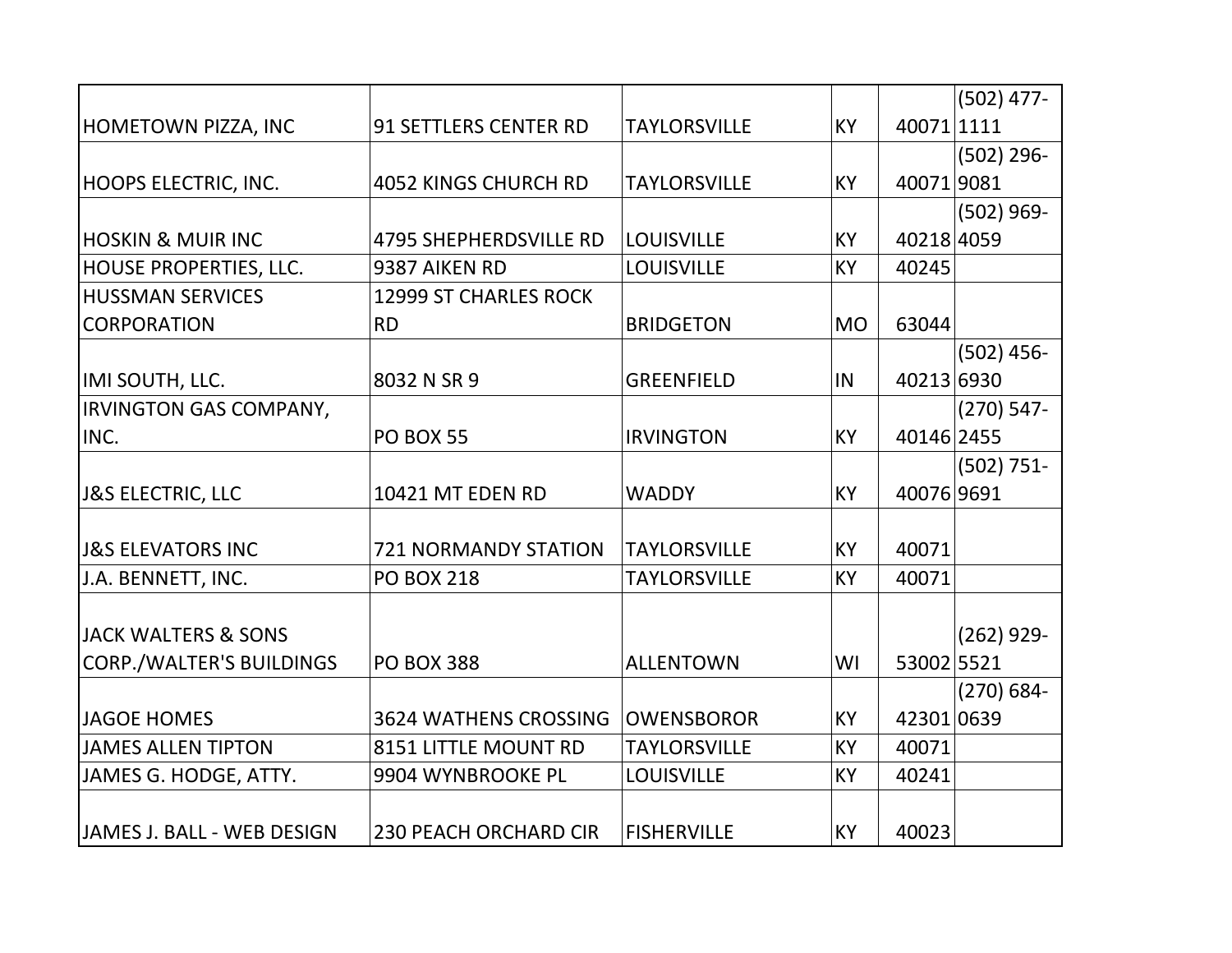| <b>JAMES JEWELL CUSTOM</b>                   |                             |                     |           |            |               |
|----------------------------------------------|-----------------------------|---------------------|-----------|------------|---------------|
| <b>HOMES &amp; REMODELING</b>                | <b>330 FALCON CREST</b>     | MT. WASHINGTON      | KY        | 40047      |               |
| <b>JAMES RANSDELL DENTAL</b>                 |                             |                     |           |            | $(502)$ 477-  |
| CARE, PSC                                    | <b>4819 TAYLORSVILLE RD</b> | <b>TAYLORSVILLE</b> | KY        | 40071 5800 |               |
| JERRY D. WATSON                              | 393 GOOSE CREEK CT          | <b>TAYLORSVILLE</b> | KY        | 40071      |               |
|                                              | <b>1800 DUTCHMANS CREEK</b> |                     |           |            |               |
| <b>JESSIE &amp; ALMA BOWMAN</b>              | <b>RD</b>                   | <b>TAYLORSVILLE</b> | KY        | 40071      |               |
|                                              |                             |                     |           |            | $(502)$ 477-  |
| JIM WILLIAMS BODY SHOP, INC. 100 ELK PARK DR |                             | <b>TAYLORSVILLE</b> | KY        | 40071 2632 |               |
| JIMMY BAXTER/SHELBY HOME                     |                             |                     |           |            | $(502)655 -$  |
| <b>EXTERIORS</b>                             | 4200 BAGDAD RD              | <b>BAGDAD</b>       | KY        | 40003 0329 |               |
|                                              |                             |                     |           |            | $(502)$ 477-  |
| <b>JMB PROPERTIES, LLC</b>                   | 765 HUNTER RD               | <b>TAYLORSVILLE</b> | <b>KY</b> | 40071 2752 |               |
| <b>JOHN DARREN WILLS</b>                     | <b>225 SCOTT PIKE</b>       | <b>WADDY</b>        | <b>KY</b> | 40076      |               |
| <b>JOHN ODENBACH</b>                         | 120 JANES WAY               | <b>FISHERVILLE</b>  | <b>KY</b> | 40023      |               |
| <b>JOHN SCOTT RAYMAN</b>                     |                             |                     |           |            |               |
| JOHN ST. CLAIR, LAND                         |                             |                     |           |            | $(502) 538 -$ |
| <b>SURVEYOR</b>                              | 1375 ARMSTRONG LN           | MT. WASHINGTON      | <b>KY</b> | 40047 6616 |               |
| JOHNSON ELECTRIC SERVICE,                    |                             |                     |           |            | $(502)$ 267-  |
| INC.                                         | 10521 WATTERSON TRL         | <b>LOUISVILLE</b>   | <b>KY</b> | 40299 9859 |               |
| <b>JONATHAN REASOR</b>                       | <b>453 RAVENS WOOD</b>      | <b>TAYLORSVILLE</b> | KY        | 40071      |               |
|                                              |                             |                     |           |            | $(713)$ 425-  |
| JOSH LEFEVRE CONSTRUCTION                    | 2772 N HIGHLAND AVE         | <b>JACKSON</b>      | ΤN        | 38305 9222 |               |
| <b>JOSHUA A. TIPTON</b>                      | 8151 LITTLE MOUNT RD        | <b>TAYLORSVILLE</b> | KY        | 40071      |               |
| <b>JWC GROUP, LLC.</b>                       | <b>6130 ELK CREEK RD</b>    | <b>TAYLORSVILLE</b> | KY        | 40071      |               |
|                                              |                             |                     |           |            | $(502)$ 376-  |
| <b>KAREN CLARK, LLC</b>                      | 1281 HWY TO HEAVEN          | <b>TAYLORSVILLE</b> | <b>KY</b> | 400710621  |               |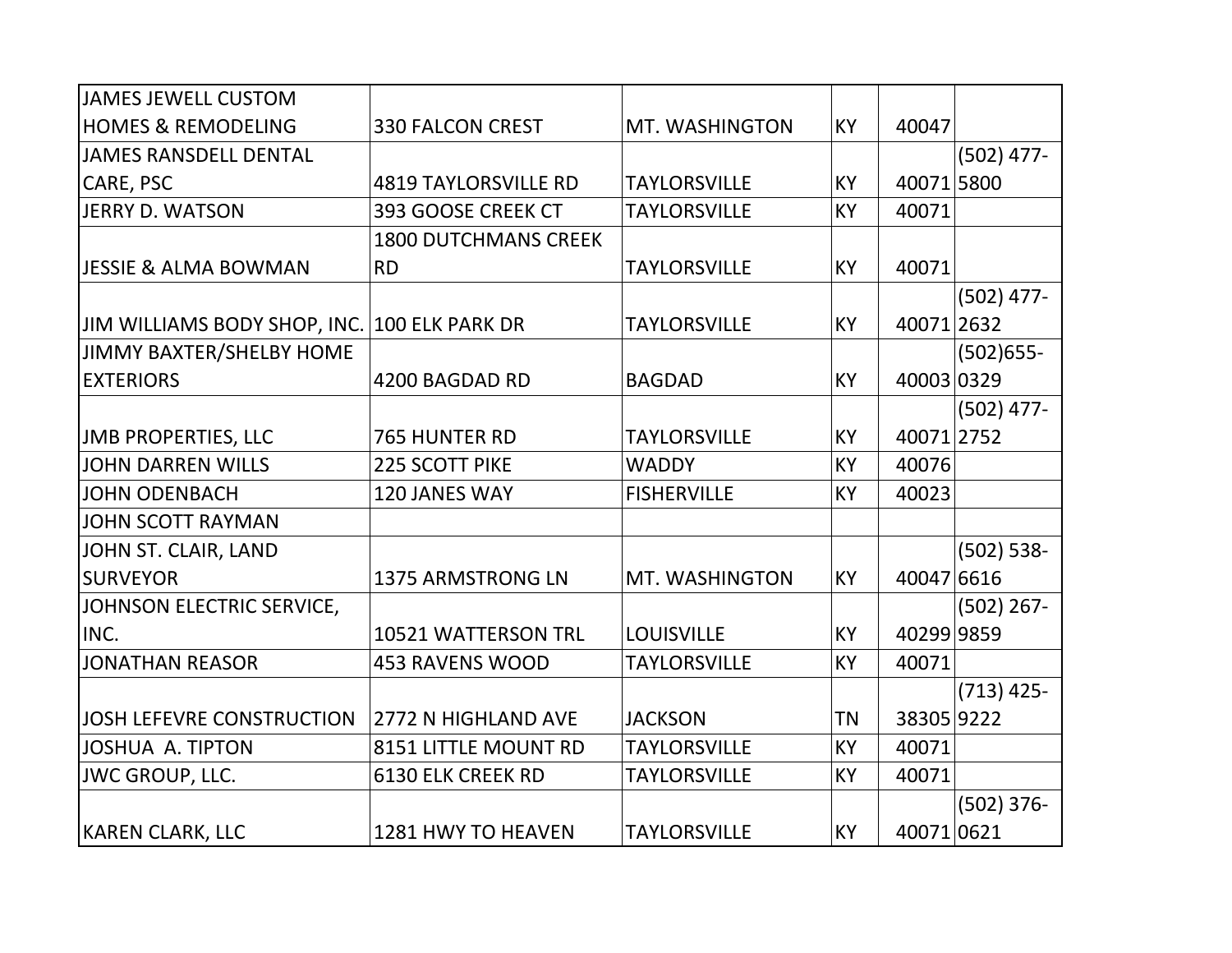| <b>KATELYN LONG</b>                              | <b>129 NORMANDY RD</b>       | <b>TAYLORSVILLE</b> | <b>KY</b> | 40071      |               |
|--------------------------------------------------|------------------------------|---------------------|-----------|------------|---------------|
|                                                  | <b>373 SARAH ELIZABETH</b>   |                     |           |            | $(502) 551 -$ |
| <b>KELLY HUBBUCH</b>                             | <b>WAY</b>                   | <b>TAYLORSVILLE</b> | <b>KY</b> | 400718494  |               |
| KENTUCKIANA CONCRETE                             |                              |                     |           |            | $(502) 637 -$ |
| CONSTRUCTION, LLC.                               | 2785 S FLOYD ST              | <b>LOUISVILLE</b>   | <b>KY</b> | 40209 3334 |               |
|                                                  |                              |                     |           |            | $(502)$ 477-  |
| <b>KENTUCKY BALLOON LOFT</b>                     | <b>88 ELK PARK DR</b>        | <b>TAYLORSVILLE</b> | <b>KY</b> | 40071 6333 |               |
|                                                  |                              |                     |           |            | $(502) 682 -$ |
| <b>KENTUCKY DIESEL, LLC.</b>                     | 854 WEBB LN                  | <b>TAYLORSVILLE</b> | <b>KY</b> | 400714710  |               |
|                                                  |                              |                     |           |            | $(502)$ 773-  |
| KENTUCKY LAND CLEARING, LLC 711 VAN DYKE MILL RD |                              | <b>TAYLORSVILLE</b> | KY        | 40071 2556 |               |
| <b>KESSINGER CONSTRUCTION &amp;</b>              |                              |                     |           |            | $(502)266 -$  |
| CONCRETE, LLC                                    | <b>469 TRAVIS RD</b>         | <b>TAYLORSVILLE</b> | <b>KY</b> | 400718848  |               |
| <b>KEVIN DOUGLAS</b>                             |                              |                     |           |            | $(502) 249 -$ |
| CONSTRUCTION, LLC.                               | <b>890 BALLARD LN</b>        | <b>NEW HAVEN</b>    | <b>KY</b> | 40051 1541 |               |
|                                                  |                              |                     |           |            | $(502)$ 220-  |
| KING'S PLUMBING, LLC.                            | <b>5300 ROCKBRIDGE RD</b>    | <b>SHELBYVILLE</b>  | KY        | 40065 3151 |               |
| KINGSMILL, LLC.                                  | <b>6130 ELK CREEK RD</b>     | <b>TAYLORSVILLE</b> | KY        | 40071      |               |
| KINGSOLVER PROPERTIES, LLC                       | <b>11458 MT EDEN RD</b>      | <b>WADDY</b>        | <b>KY</b> | 40076      |               |
|                                                  |                              |                     |           |            | $(502)$ 222-  |
| <b>KINSER &amp; KINSER, INC</b>                  | <b>PO BOX 285</b>            | LAGRANGE            | <b>KY</b> | 40031 0497 |               |
| <b>KRISTI D. REYNOLDS</b>                        | 1001 SKYLINE DR              | <b>TAYLORSVILLE</b> | KY        | 40071      |               |
|                                                  |                              |                     |           |            | $(859) 619 -$ |
| KY ELECTRIC, LLC                                 | <b>205 BASS POND GLEN DR</b> | NICHOLASVILLE       | <b>KY</b> | 40356 9508 |               |
| <b>L&amp;A CHEEK PROPERTIES, LLC</b>             | 2038 BLOOMFIELD RD           | <b>TAYLORSVILLE</b> | KY        | 40071      |               |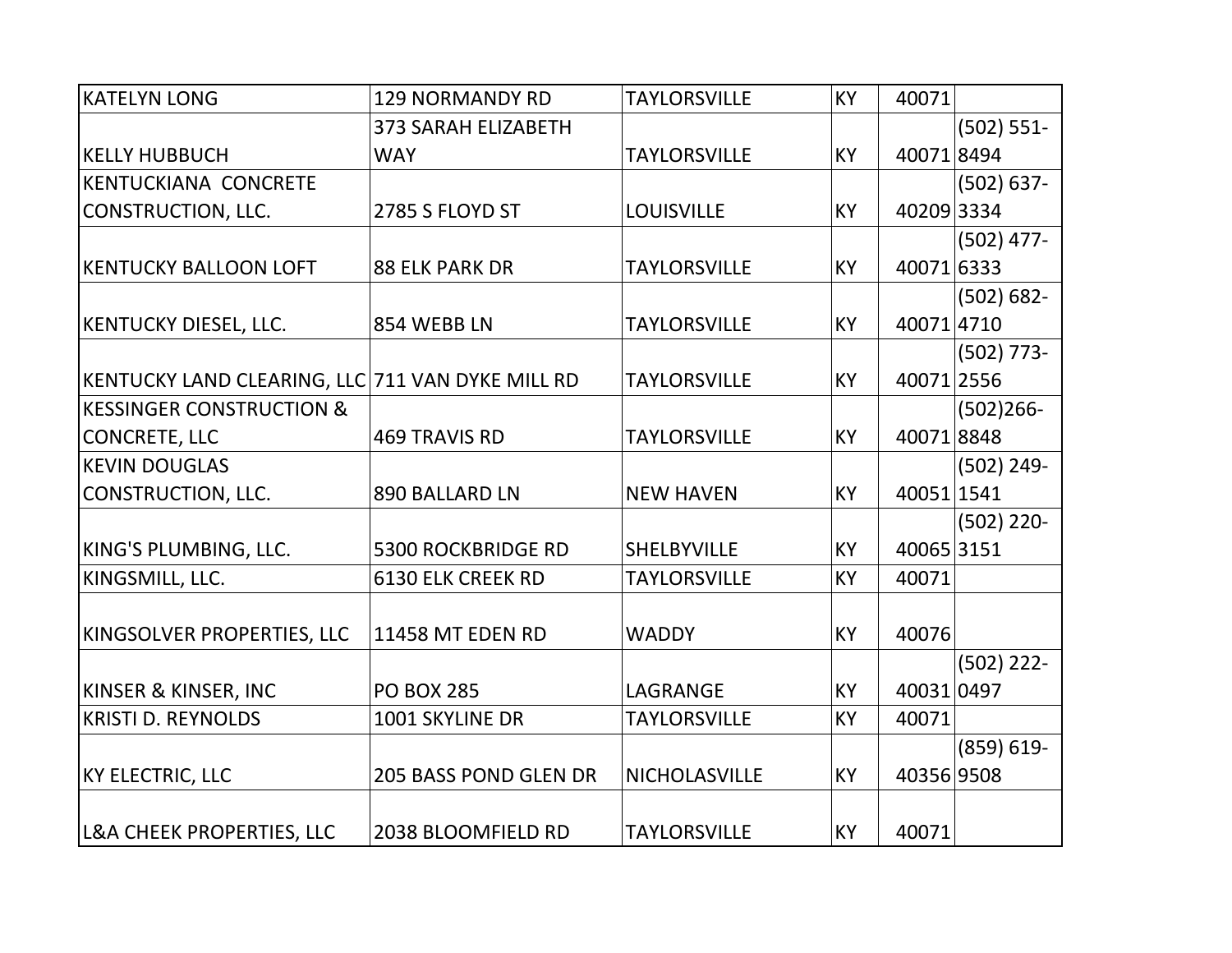| L&J PROPERTIES, LLC              | 2728 YODER TIPTON RD      | <b>TAYLORSVILLE</b> | KY        | 40071      |               |
|----------------------------------|---------------------------|---------------------|-----------|------------|---------------|
| LABYRINTHINE, LLC                | <b>38 SUMMER CT</b>       | <b>TAYLORSVILLE</b> | KY        | 40071      |               |
| LAKE VILLAGE TOWNHOUSES,         |                           |                     |           |            | $(502) 817 -$ |
| <b>LLC</b>                       | 799 LITTLE ELK RD         | MT. EDEN            | KY        | 40046 4557 |               |
|                                  |                           |                     |           |            | $(832) 605 -$ |
| <b>LAKECITY MART</b>             | 25 OVERLOOK RD            | <b>TAYLORSVILLE</b> | KY        | 400715157  |               |
|                                  |                           |                     |           |            | $(270) 886 -$ |
| LEE MASONRY PRODUCTS, INC        | <b>PO BOX 687</b>         | <b>HOPKINSVILLE</b> | <b>KY</b> | 42240 6696 |               |
| <b>LISA KALEHER</b>              | <b>1577 NORMANDY RD</b>   | <b>TAYLORSVILLE</b> | KY        | 40071      |               |
|                                  |                           |                     |           |            | $(502)$ 477-  |
| LISA T. KALEHER, CPA, INC.       | <b>PO BOX 188</b>         | <b>TAYLORSVILLE</b> | KY        | 40071 2591 |               |
| <b>LISA'S CLEANING SERVICE</b>   | 276 PAUL AVE              | <b>TAYLORSVILLE</b> | KY        | 40071      |               |
| <b>LOWERY &amp; PHOEBE BROWN</b> | <b>1034 MILL RD</b>       | <b>TAYLORSVILLE</b> | KY        | 40071      |               |
|                                  |                           |                     |           |            | $(502)$ 376-  |
| LS BUILDERS, LLC                 | 15710 PINE KNOB LN        | <b>LOUISVILLE</b>   | KY        | 402728157  |               |
| LUKE J. PENROD                   | <b>34 COMMERCE DR</b>     | <b>FISHERVILLE</b>  | KY        | 40023      |               |
| LWT, LLC.                        | <b>PO BOX 503</b>         | <b>TAYLORSVILLE</b> | <b>KY</b> | 40071      |               |
| M&G SIDING, INC.                 | 267 ICETOWN RD            | <b>BOSTON</b>       | KY        | 40107      |               |
|                                  |                           |                     |           |            | $(502)$ 477-  |
| M. SHOUSE, LLC.                  | <b>4580 ELK CREEK RD</b>  | <b>TAYLORSVILLE</b> | KY        | 400718875  |               |
| <b>MAC CONSTRUCTION &amp;</b>    |                           |                     |           |            | $(812) 941 -$ |
| EXCAVATING, INC.                 | PO BOX 6787               | <b>NEW ALBANY</b>   | IN        | 47150 7895 |               |
| <b>MADONNA MCGUFFIN</b>          | <b>189 CARDINAL COURT</b> | <b>MT EDEN</b>      | KY        | 40046      |               |
|                                  |                           |                     |           |            | $(502)$ 477-  |
| MADONNA'S SALON, INC.            | <b>140 NORMANDY RD</b>    | <b>TAYLORSVILLE</b> | <b>KY</b> | 40071 0054 |               |
| <b>MAESER SERVICES</b>           |                           |                     |           |            |               |
| <b>CORPORATION</b>               | <b>3416 ROBARDS COURT</b> | <b>LOUISVILLE</b>   | KY        | 40218      |               |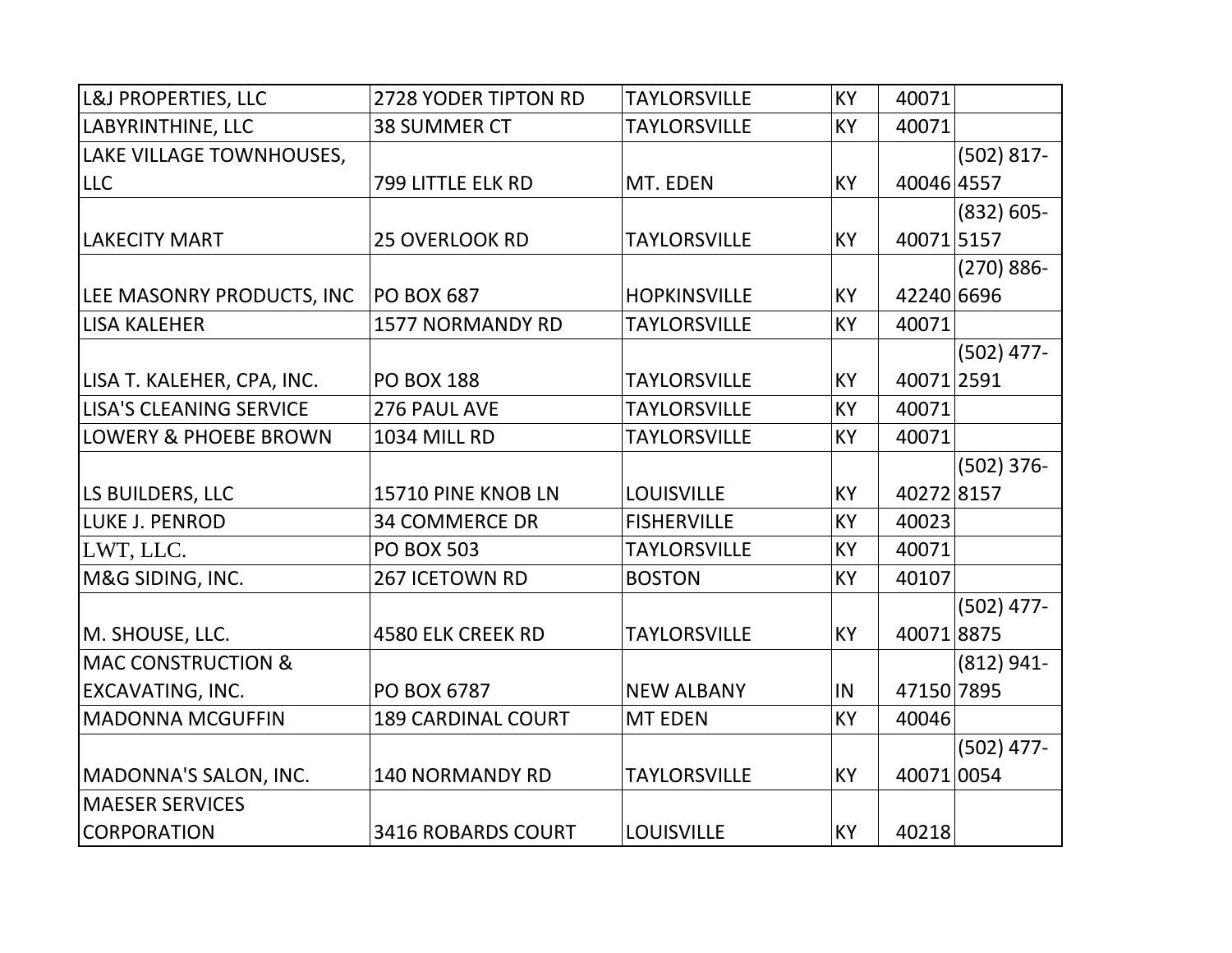|                                 |                             |                     |           |            | $(502)$ 456-  |
|---------------------------------|-----------------------------|---------------------|-----------|------------|---------------|
| <b>MANAGEMENT REGISTRY INC</b>  | <b>1868 CAMUS PLACE</b>     | <b>LOUISVILLE</b>   | <b>KY</b> | 40299 2380 |               |
| <b>MANIK DESIGN</b>             | 126 TINDALE DR              | <b>TAYLORSVILLE</b> | <b>KY</b> | 40071      |               |
| <b>MARATHON PETROLEUM</b>       |                             |                     |           |            | $(419)$ 421-  |
| <b>COMPANY, LP</b>              | 539 S MAIN ST               | <b>FINDLAY</b>      | <b>OH</b> | 45840 4527 |               |
| <b>MARK BANKS/BANKS LAWN</b>    | 289 ALLEN PL N              | <b>TAYLORSVILLE</b> | <b>KY</b> | 40071      |               |
|                                 |                             |                     |           |            | $(502)561 -$  |
| <b>MARSH AND MCLENNAN</b>       | 400 W MARKET ST STE 500     | <b>LOUISVILLE</b>   | <b>KY</b> | 40202 4780 |               |
| <b>MARTHA TIPTON</b>            | 8151 LITTLE MOUNT RD        | <b>TAYLORSVILLE</b> | <b>KY</b> | 40071      |               |
| <b>MARTIN HEATING &amp; AIR</b> |                             |                     |           |            | $(502)$ 477-  |
| CONDITIONING, INC.              | 1353 PLUM CREEK RD          | <b>TAYLORSVILLE</b> | <b>KY</b> | 40071 2508 |               |
| <b>MASTEC SERVICES CO</b>       | <b>800 DOUGALS RD</b>       | <b>CORAL GABLES</b> | FL.       | 33134      |               |
| <b>MATTINGLY HOME</b>           |                             |                     |           |            | $(502) 741 -$ |
| <b>IMPROVEMENT</b>              | 9406 JO CT                  | <b>LOUISVILLE</b>   | <b>KY</b> | 40299 1806 |               |
|                                 |                             |                     |           |            | (502) 939-    |
| <b>MATTS USED AUTOS</b>         | <b>4804 TAYLORSVILLE RD</b> | <b>TAYLORSVILLE</b> | KY        | 40071 4902 |               |
| <b>MAUPIN PROPERTIES</b>        | <b>32A COMMERCE DR</b>      | <b>FISHERVILLE</b>  | <b>KY</b> | 40023      |               |
|                                 |                             |                     |           |            | $(502) 538 -$ |
| MAX JOHNSON DRYWALL, LLC.       | 720 LANDIS LN               | MT. WASHINGTON      | KY        | 40047 7273 |               |
| <b>MAYS &amp; ASSOCIATES,</b>   |                             |                     |           |            |               |
| <b>INC./UNITED REAL ESTATE</b>  |                             |                     |           |            |               |
| <b>LOUISVILLE</b>               | 526 CHINOE RD               | <b>LEXINGTON</b>    | <b>KY</b> | 40502      |               |
| MCDOSS, INC.                    | <b>500 PROGRESSIVE DR</b>   | <b>TAYLORSVILLE</b> | <b>KY</b> | 40071      |               |
| <b>MCGUFFIN'S STORAGE &amp;</b> |                             |                     |           |            |               |
| <b>RENTAL</b>                   | <b>140 NORMANDY RD</b>      | <b>TAYLORSVILLE</b> | <b>KY</b> | 40071      |               |
|                                 |                             |                     |           |            | $(502) 664 -$ |
| MCKINNEY PROPERTIES, LLC.       | <b>3162 LOVE LN</b>         | <b>COX'S CREEK</b>  | KY        | 40013 2354 |               |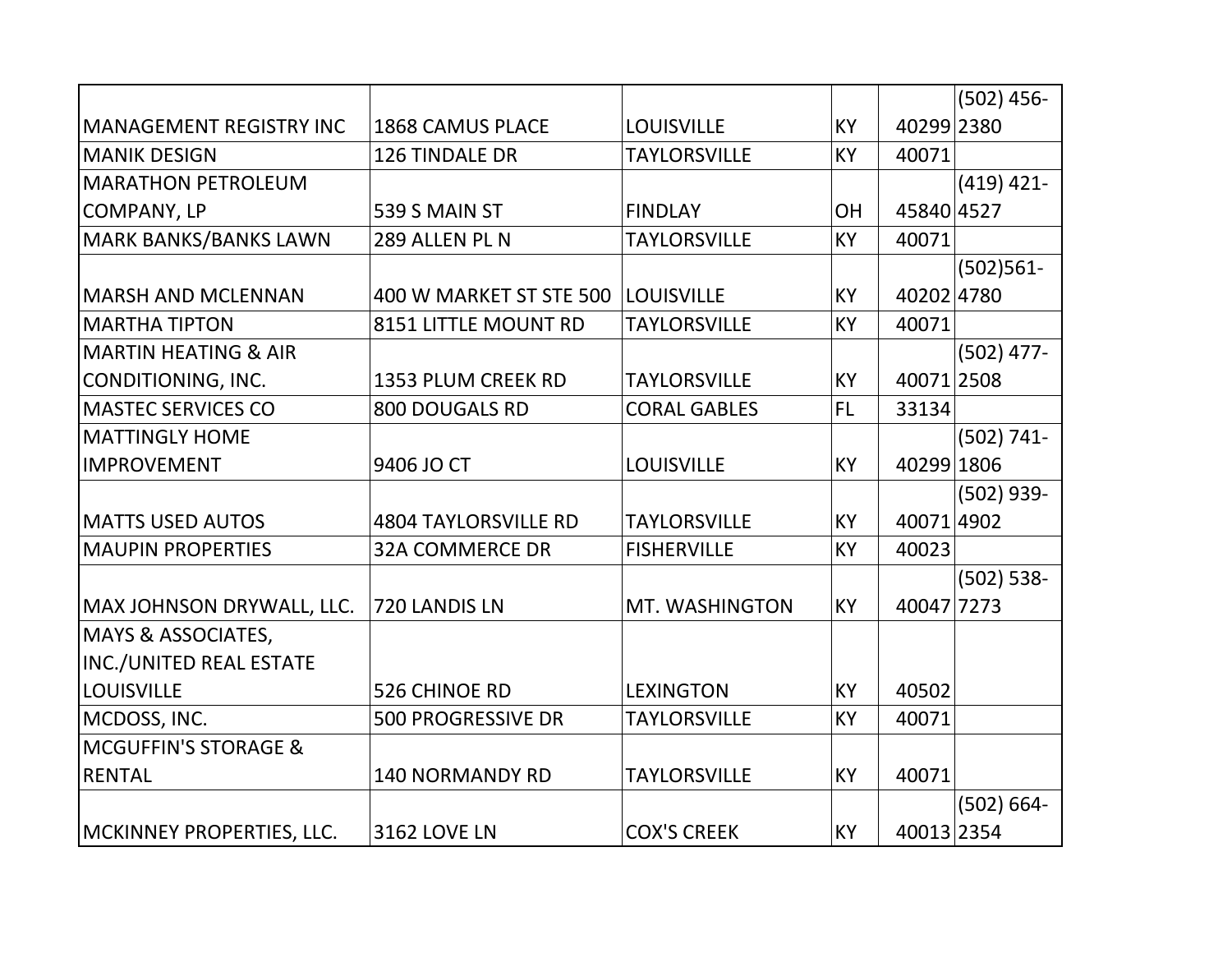| <b>MEDICAL RECORDKEEPING AND</b>                 |                        |                     |           |            | $(502)$ 939-  |
|--------------------------------------------------|------------------------|---------------------|-----------|------------|---------------|
| <b>CONSULTING, INC</b>                           | 124 BRIANA CT          | <b>FISHERVILLE</b>  | <b>KY</b> | 40023 0452 |               |
| <b>MEINERS ELECTRICAL SERVICES</b>               |                        |                     |           |            | $(502)$ 964-  |
| <b>LLC</b>                                       | PO BOX 32333           | <b>LOUISVILLE</b>   | <b>KY</b> | 40232 8696 |               |
|                                                  |                        |                     |           |            | $(248)$ 417-  |
| MEMORY MAKER ALPACAS, LLC 280 BRASHEARS POINT RD |                        | <b>TAYLORSVILLE</b> | <b>KY</b> | 400714011  |               |
| <b>MERRELL CONSTRUCTION &amp;</b>                |                        |                     |           |            | $(502) 751 -$ |
| <b>CONCEPTS, LLC</b>                             | 4705 SADDLERS MILL RD  | LAGRANGE            | <b>KY</b> | 40031 5580 |               |
|                                                  |                        |                     |           |            | $(502) 743 -$ |
| <b>MERTZ ELECTRIC</b>                            | <b>203 ROSEHILL LN</b> | <b>SMITHFIELD</b>   | <b>KY</b> | 40068 0533 |               |
|                                                  |                        |                     |           |            | $(502)$ 239-  |
| METRO DRYWALL, LLC                               | 10000 DAWSON HILL RD   | <b>LOUISVILLE</b>   | <b>KY</b> | 40299 6612 |               |
|                                                  |                        |                     |           |            | $(502) 585 -$ |
| METRO OVERHEAD DOOR, LLC                         | <b>PO BOX 2347</b>     | <b>LOUISVILLE</b>   | <b>KY</b> | 40201 1575 |               |
| <b>METRO RESTORATION</b>                         |                        |                     |           |            | $(502) 637 -$ |
| <b>SERVICES, INC.</b>                            | 1418 SHELBY ST         | <b>LOUISVILLE</b>   | <b>KY</b> | 40217 8767 |               |
| <b>MIDWEST MAINTENANCE &amp;</b>                 |                        |                     |           |            | $(317) 885 -$ |
| <b>CONSTRUCTION</b>                              | <b>PO BOX 7035</b>     | <b>GREENWOOD</b>    | IN        | 46142 9911 |               |
| MIKE FOWLER CONSTRUCTION,                        |                        |                     |           |            | $(502)$ 422-  |
| <b>LLC</b>                                       | 738 MIKE BROWN LN      | <b>TAYLORSVILLE</b> | <b>KY</b> | 400710604  |               |
| MIKE'S ATV & DIRT BIKE                           |                        |                     |           |            | $(502) 767 -$ |
| SERVICES, LLC.                                   | 125 KELLY CT           | <b>TAYLORSVILLE</b> | <b>KY</b> | 400719551  |               |
| <b>MIKE'S SHOP</b>                               | 2600 MURPHY LN         | MT. EDEN            | KY        | 40046      |               |
|                                                  |                        |                     |           |            |               |
| MILLS SUPPLY COMPANY LLC                         | 1100 S 9TH ST          | <b>LOUISVILLE</b>   | KY        | 40203      |               |
|                                                  |                        |                     |           |            | $(502) 664 -$ |
| MLH CONSTRUCTION, LLC                            | <b>PO BOX 295</b>      | <b>SHELBYVILLE</b>  | KY        | 40066 6169 |               |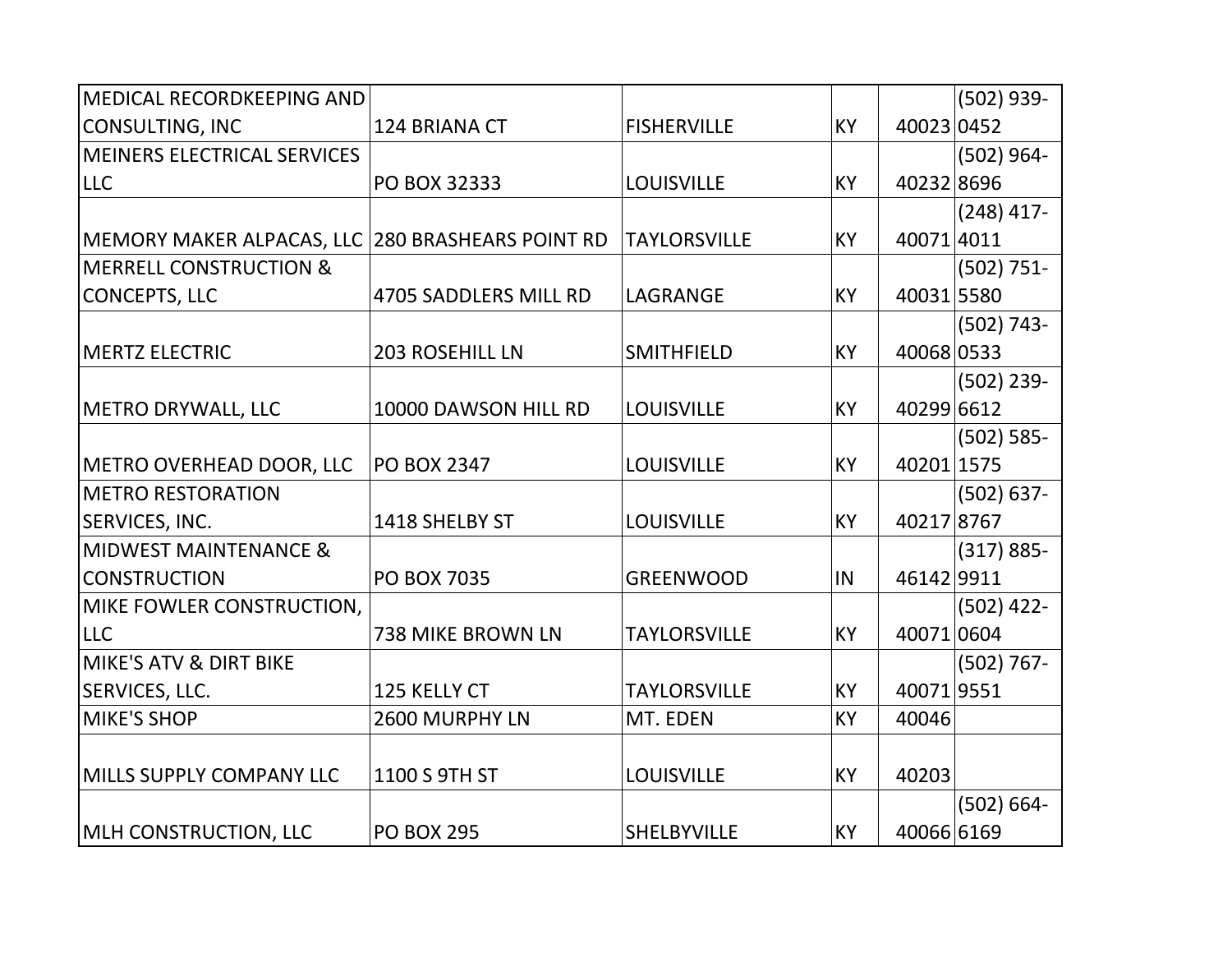| MM PRESTON ENTERPRISES,  |                             |                        |           |            | $(859) 613 -$ |
|--------------------------|-----------------------------|------------------------|-----------|------------|---------------|
| <b>LLC</b>               | <b>122 MERRIFIELD DR</b>    | <b>TAYLORSVILLE</b>    | KY        | 400713556  |               |
|                          |                             |                        |           |            |               |
| MOLINA HEALTHCARE OF KY  |                             |                        |           |            |               |
| MONROE'S GARAGE AND FARM |                             |                        |           |            | $(502) 354 -$ |
| <b>SERVICE</b>           | 307 RAILROAD ST             | <b>TAYLORSVILLE</b>    | KY        | 400719229  |               |
|                          |                             |                        |           |            | $(502) 554 -$ |
| MOORE BUILT HOMES, LLC   | 8309 SUNNY RIDGE CT         | <b>LOUISVILLE</b>      | <b>KY</b> | 40299 4377 |               |
| MORRIS ELECTRIC COMPANY, |                             |                        |           |            |               |
| INC.                     | <b>3933 PRODUCE RD</b>      | <b>LOUISVILLE</b>      | <b>KY</b> |            |               |
| <b>MORRISON ELECTRIC</b> |                             |                        |           |            | $(859) 552 -$ |
| <b>COMPANY</b>           | 2034 SWITZER RD             | <b>STAMPING GROUND</b> | KY        | 40379 2492 |               |
|                          |                             |                        |           |            | $(502)$ 262-  |
| MORROW'S MOWING, LLC.    | <b>3917 TAYLORSVILLE RD</b> | <b>TAYLORSVILLE</b>    | KY        | 400719757  |               |
| MOTHER WILLOW'S WELNESS, | 4811 TAYLORSVILLE RD,       |                        |           |            | $(502)$ 418-  |
| <b>LLC</b>               | <b>STE 100</b>              | <b>TAYLORSVILLE</b>    | KY        | 400715512  |               |
| <b>MPGKY LLC</b>         | 1029 PRODUCTION CT          | <b>LOUISVILLE</b>      | <b>KY</b> | 40299      |               |
| <b>IMR. APPLIANCE OF</b> |                             |                        |           |            | $(859)$ 251-  |
| <b>GEORGETOWN</b>        | 301 BOSTON SQ               | <b>GEORGETOWN</b>      | KY        | 40324 6282 |               |
| MT. WASHINGTON SASH &    |                             |                        |           |            | $(502) 538 -$ |
| DOOR, INC.               | 8322 HWY 44E                | MT. WASHINGTON         | KY        | 40047 7161 |               |
|                          |                             |                        |           |            | $(859)$ 498-  |
| MULLINS PLUMBING CO INC  | <b>250 SHELTON WAY</b>      | <b>MT STERLING</b>     | KY        | 40353 8883 |               |
| N. GLEN & JANE GOEBEL    | <b>6600 TAYLORSVILLE RD</b> | <b>FISHERVILLE</b>     | KY        | 40023      |               |
| N. GLEN & JANE GOEBEL    | <b>6600 TAYLORSVILLE RD</b> | <b>FISHERVILLE</b>     | KY        | 40023      |               |
|                          |                             |                        |           |            | $(606)$ 247-  |
| N. H. STONE, INC.        | <b>PO BOX 239</b>           | <b>SHARPSBURG</b>      | <b>KY</b> | 40374 2311 |               |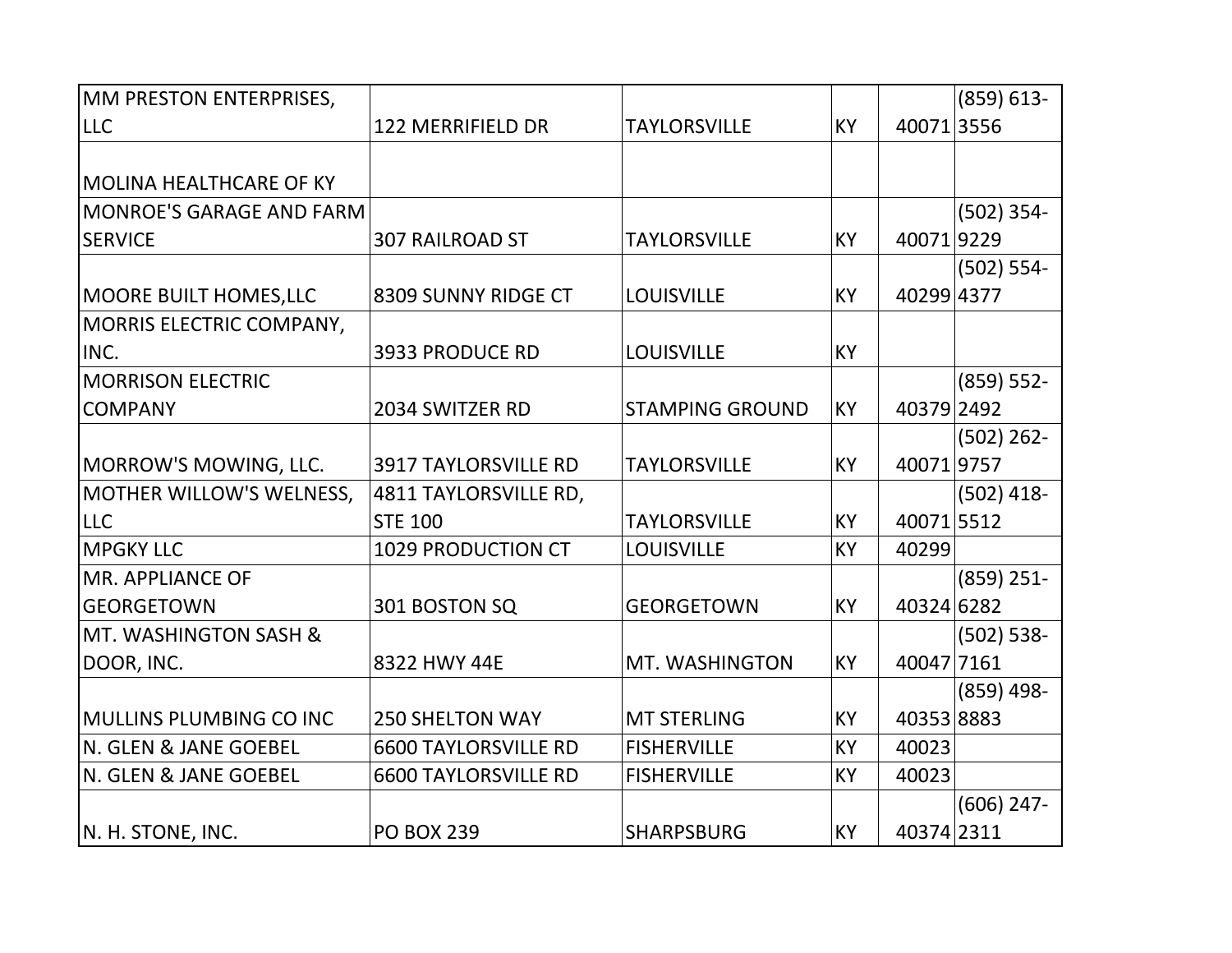| NATHAN RAY CHESSER                | <b>501 LITTLE UNION RD</b>  | <b>TAYLORSVILLE</b>   | KY        | 40071      |               |
|-----------------------------------|-----------------------------|-----------------------|-----------|------------|---------------|
| <b>NATIVESCAPES LAND</b>          |                             |                       |           |            | $(502) 640 -$ |
| MANAGEMENT, LLC                   | 2976 VAN BUREN RD           | MT. EDEN              | KY        | 40046 3802 |               |
| <b>NELSON COUNTY DRYWALL,</b>     |                             |                       |           |            | (502) 939-    |
| <b>LLC</b>                        | 31 MUDD LN                  | <b>FISHERVILLE</b>    | KY        | 400238693  |               |
| <b>NETHERY &amp; STOKLEY FARM</b> |                             |                       |           |            |               |
| PARTNERSHIP                       | 1070 STEVENS LN             | <b>TAYLORSVILLE</b>   | KY        | 40071      |               |
| <b>INEW HORIZON SEPTIC &amp;</b>  |                             |                       |           |            | $(502) 722 -$ |
| <b>EXCAVATING LLC</b>             | <b>PO BOX 371</b>           | SIMPSONVILLE          | <b>KY</b> | 40067 5988 |               |
|                                   |                             |                       |           |            | $(502) 640 -$ |
| NEWMAN ELECTRIC, LLC              | 4916 JERRY DR               | <b>SHEPHERDSVILLE</b> | KY        | 40165 5889 |               |
| <b>NEXT CENTURY HOMES &amp;</b>   |                             |                       |           |            | $(859) 619 -$ |
| <b>RESTORATION, LLC</b>           | <b>710 CENTRAL AVE</b>      | <b>LEXINGTON</b>      | <b>KY</b> | 40502 6018 |               |
| NICOLE RUTH DEVELOPMENT,          |                             |                       |           |            |               |
| <b>LLC</b>                        | <b>6130 ELK CREEK RD</b>    | <b>TAYLORSVILLE</b>   | KY        | 40071      |               |
| NLG SALES, LLC.                   | 118 BEECHWOOD CIR           | MT. WASHINGTON        | KY        | 40047      |               |
|                                   |                             |                       |           |            |               |
| NOTHING BUT CUSTOMS, LLC.         | <b>2600 TAYLORSVILLE RD</b> | <b>TAYLORSVILLE</b>   | <b>KY</b> | 40071      |               |
|                                   | 7950LEGACY DR 11TH          |                       |           |            | $(972) 577 -$ |
| <b>NTT DATA SERVICES</b>          | <b>FLOOR</b>                | <b>PLANO</b>          | TX        | 75024 0077 |               |
|                                   |                             |                       |           |            | $(502)$ 538-  |
| <b>NUTT CONSTRUCTION</b>          | <b>223 WATERWORKS RD</b>    | <b>MT WASHINGTON</b>  | <b>KY</b> | 40047 6655 |               |
| OMNI POOLS OF LOUISVILLE,         |                             |                       |           |            | $(502) 303 -$ |
| INC.                              | 6501 ECHO TRL               | <b>LOUISVILLE</b>     | <b>KY</b> | 40299 8953 |               |
|                                   |                             |                       |           |            | $(502)$ 902-  |
| <b>ONE STOP SMILE SHOP, LLC</b>   | 1477 BLOOMFIELD RD          | <b>TAYLORSVILLE</b>   | <b>KY</b> | 40071 6120 |               |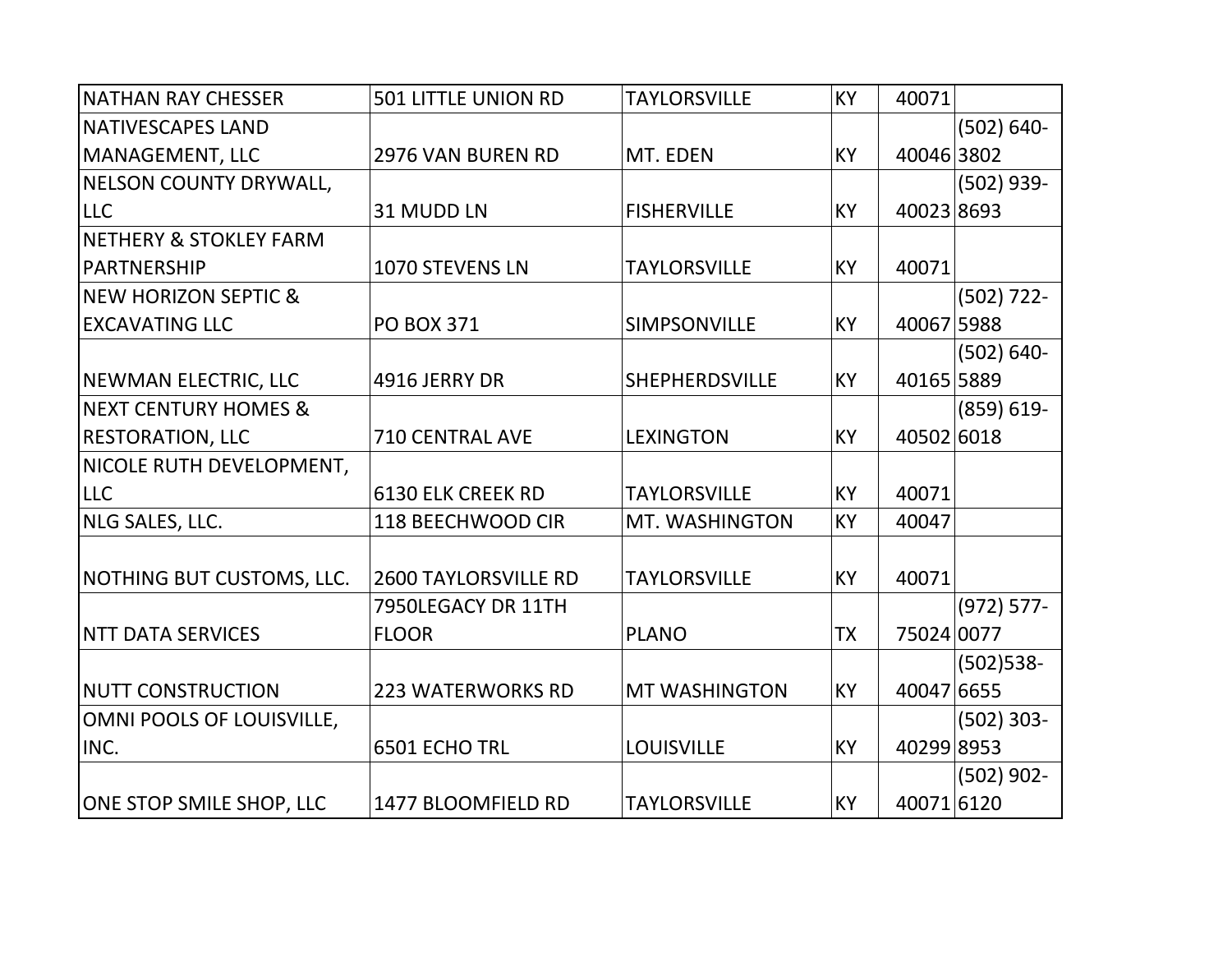| <b>OUTBACK PLUMBING REPAIRS</b>   |                             |                     |           |            | $(502) 249 -$ |
|-----------------------------------|-----------------------------|---------------------|-----------|------------|---------------|
| & SERVICE, LLC                    | 950 SAMUELS RD              | <b>COX'S CREEK</b>  | KY        | 40013 1964 |               |
| <b>OUTBACK PLUMBING REPAIRS</b>   | <b>1630 LUTHERAN CHURCH</b> |                     |           |            | $(502) 538 -$ |
| & SERVICE, LLC                    | <b>RD</b>                   | <b>BARDSTOWN</b>    | KY        | 40004 3738 |               |
| <b>OUTER SPACES,</b>              |                             |                     |           |            |               |
| <b>INC./AMERICAN DECK AND</b>     |                             |                     |           |            | $(859)$ 389-  |
| <b>SUNROOM</b>                    | <b>PO BOX 74</b>            | <b>BRYANTSVILLE</b> | <b>KY</b> | 40410 8686 |               |
| <b>OVERHEAD DOOR COMPANY</b>      |                             |                     |           |            | $(502) 585 -$ |
| OF LOUISVILLE                     | <b>PO BOX 2347</b>          | <b>LOUISVILLE</b>   | <b>KY</b> | 40201 1575 |               |
| PAPA JOHN'S PIZZA/FIVE STAR       |                             |                     |           |            | $(502)$ 477-  |
| <b>RESTAURANTS, INC.</b>          | <b>567 TAYLORSVILLE RD</b>  | <b>TAYLORSVILLE</b> | KY        | 40071 6677 |               |
|                                   |                             |                     |           |            |               |
| <b>PATRIOT ENGINEERING AND</b>    |                             |                     |           |            | $(317) 576-$  |
| <b>ENVIRONMENTAL, INC.</b>        | 6150 E 75TH ST              | <b>INDIANAPOLIS</b> | IN        | 46250 8058 |               |
| PATTON LAND HOLDINGS              | <b>11 HUNTER RD</b>         | <b>TAYLORSVILLE</b> | KY        | 40071      |               |
| <b>PATTON MANAGEMENT</b>          |                             |                     |           |            |               |
| <b>GROUP, LLC/TAYLORSVILLE RV</b> |                             |                     |           |            | $(502)$ 354-  |
| <b>PARK</b>                       | <b>11 HUNTER RD</b>         | <b>TAYLORSVILLE</b> | <b>KY</b> | 40071 1110 |               |
| PAUL M SCHWAN GST FAMILY          |                             |                     |           |            |               |
| <b>TRUST</b>                      | 141 N MAIN AVE              | <b>SIOUX FALLS</b>  | <b>SD</b> | 57104      |               |
| PAWFESSIONAL MOBILE VET,          |                             |                     |           |            | $(502) 829 -$ |
| LLC.                              | <b>565 HACKWORTH RD</b>     | <b>WADDY</b>        | KY        | 40076 9673 |               |
|                                   |                             |                     |           |            | $(270) 691 -$ |
| PAXTON MEDIA GROUP, LLC           | 201 S 4TH ST                | <b>PADUCAH</b>      | KY        | 42003 7209 |               |
| PAYCHEX NORTH AMERICA,            |                             |                     |           |            |               |
| INC.                              | 911 PANORAMA TRAIL S        | <b>ROCHESTER</b>    | <b>NY</b> | 14625      |               |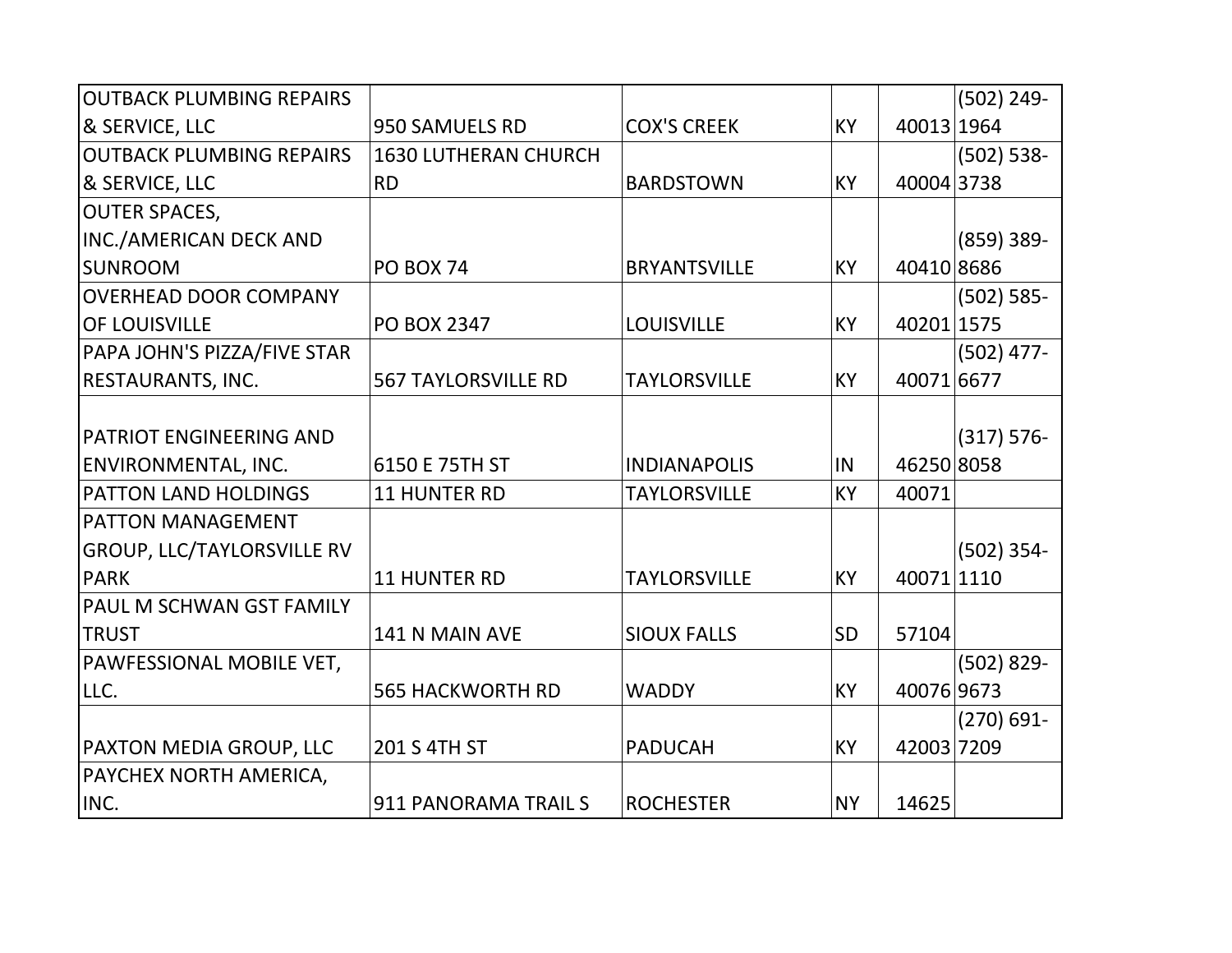|                                  |                              |                       |           |            | $(502)$ 969-  |
|----------------------------------|------------------------------|-----------------------|-----------|------------|---------------|
| <b>PAYNE ELECTRIC COMPANY</b>    | 5802 FERN VALLEY RD          | <b>LOUISVILLE</b>     | KY        | 40228 3115 |               |
|                                  |                              |                       |           |            | $(502)$ 322-  |
| PEARSON PLUMBING, INC.           | <b>1749 PLENMAR DR</b>       | <b>SHEPHERDSVILLE</b> | KY        | 40165 6010 |               |
|                                  | <b>ATTN: PAYROLL DEPT RC</b> |                       |           |            |               |
| <b>PEOPLE'S UNITED BANK</b>      | 542 850                      | <b>BRIDGEPORT</b>     | <b>CT</b> | 6604       |               |
|                                  |                              |                       |           |            | $(502)805 -$  |
| <b>PHARMACORD LLC</b>            | 150 HILTON DR                | <b>JEFFERSONVILLE</b> | IN        | 47130 3400 |               |
| <b>PHYLLIS RENTALS</b>           | 16510 BRADBE RD              | <b>FISHERVILLE</b>    | KY        | 40023      |               |
| <b>PLAN BEE HANDYMAN</b>         |                              |                       |           |            | $(502)$ 422-  |
| <b>SERVICES, INC.</b>            | <b>19 SHELBY DR</b>          | <b>TAYLORSVILLE</b>   | KY        | 40071 0471 |               |
|                                  |                              |                       |           |            | $(502) 582 -$ |
| <b>PLUMBERS SUPPLY CO</b>        | 1000 E MAIN ST               | <b>LOUISVILLE</b>     | KY        | 40206 2261 |               |
|                                  |                              |                       |           |            | $(502)$ 424-  |
| POPLAR CONSTRUCTION, LLC.        | 241 CLOVER LN                | <b>LOUISVILLE</b>     | KY        | 40207 0442 |               |
| PRAIRIE DAIRY FARMS, INC.        | <b>3744 STAUNTON RD</b>      | <b>EDWARDSVILLE</b>   | IL        | 40214      |               |
| PRANAMI, INC.                    | 4881 TVILLE RD               | <b>TAYLORSVILLE</b>   | <b>KY</b> | 40071      |               |
|                                  |                              |                       |           |            | $(502)$ 368-  |
| <b>PRATHER HANDYMAN</b>          | 1210 MCBROOM CT              | <b>LOUISVILLE</b>     | KY        | 40214 7134 |               |
|                                  |                              |                       |           |            | $(502)$ 376-  |
| <b>PRECISION EXCAVATING, LLC</b> | 3028 ELK CREEK RD            | <b>TAYLORSVILLE</b>   | KY        | 400714691  |               |
|                                  | <b>881 NORMANDY STATION</b>  |                       |           |            | $(502)$ 296-  |
| <b>PREFERRED HOMES, INC.</b>     | <b>RD</b>                    | <b>TAYLORSVILLE</b>   | KY        | 40071 6696 |               |
|                                  |                              |                       |           |            | $(502)$ 477-  |
| <b>PREMIER REALTORS LLC</b>      | 8151 LITTLE MOUNT RD         | <b>TAYLORSVILLE</b>   | KY        | 400719595  |               |
| <b>PROPERTIES BY TIPTON LLC</b>  | 8151 LITTLE MOUNT RD         | <b>TAYLORSVILLE</b>   | <b>KY</b> | 40071      |               |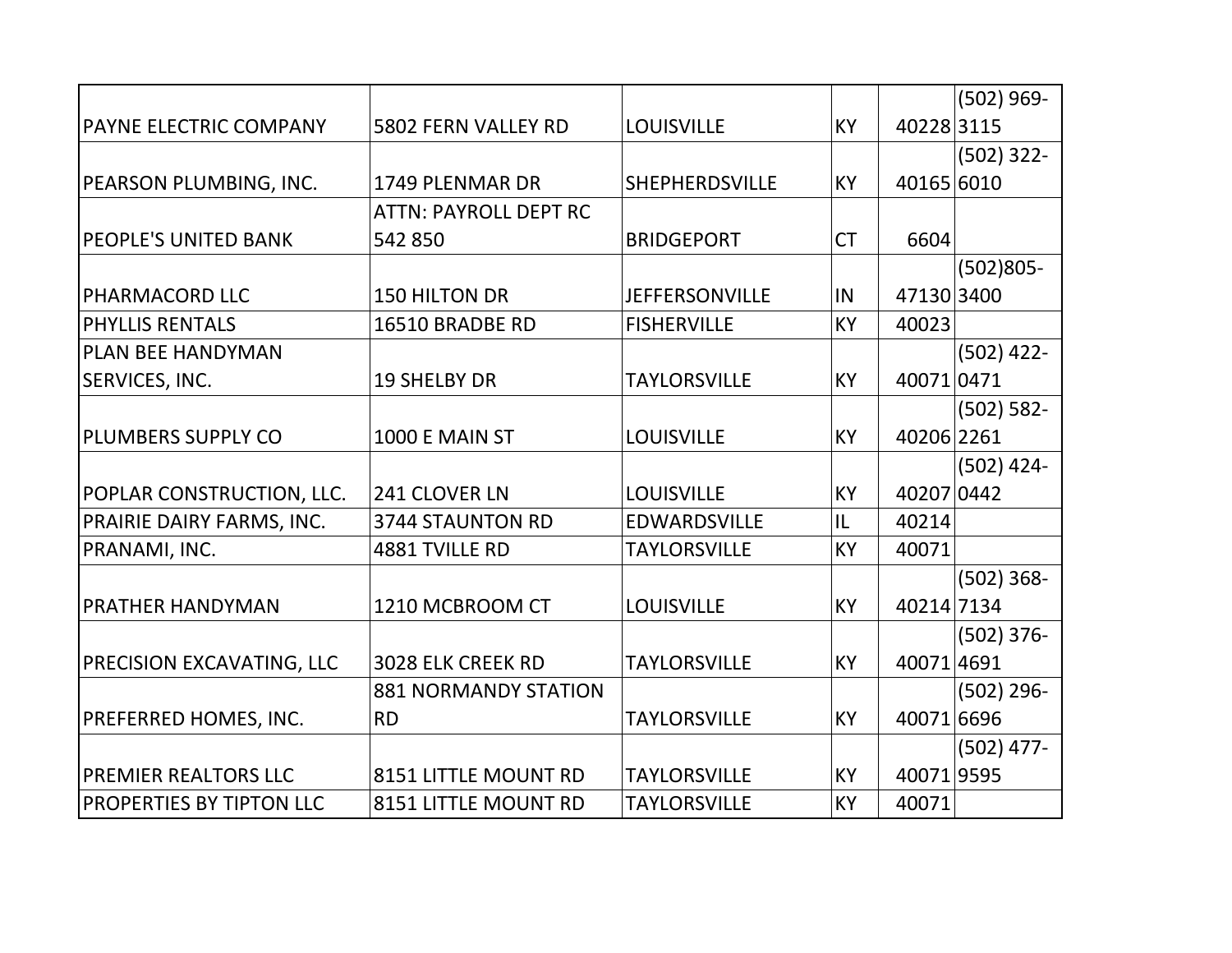|                                        |                                |                     |           |            | $(502) 714 -$ |
|----------------------------------------|--------------------------------|---------------------|-----------|------------|---------------|
| <b>PROVISION CONCEPTS, LLC.</b>        | <b>PO BOX 1348</b>             | <b>SHELBYVILLE</b>  | <b>KY</b> | 40065 8925 |               |
|                                        |                                |                     |           |            |               |
| <b>PRUDENTIAL HEAITING &amp; AIR</b>   | <b>3302 GILMORE INDUSTRIAL</b> |                     |           |            |               |
| CONDITIONING CO., INC.                 | <b>BLVD</b>                    | <b>LOUISVILLE</b>   | <b>KY</b> | 40213      |               |
|                                        |                                |                     |           |            | $(502) 585 -$ |
| QK4, INC.                              | 1046 E CHESTNUT ST             | <b>LOUISVILLE</b>   | KY        | 40204 2222 |               |
| <b>QUEST GLOBAL SERVICES NA,</b>       |                                |                     |           |            | $(860)$ 913-  |
| INC.                                   | 175 ADDISON RD, STE F          | <b>WINDSOR</b>      | <b>CT</b> |            | 6095 1387     |
| <b>R&amp;C PRODUCTS, LLC./FRAMING</b>  |                                |                     |           |            |               |
| <b>FOR YOU</b>                         | 295 KEELING LN                 | <b>TAYLORSVILLE</b> | <b>KY</b> | 40071      |               |
|                                        |                                |                     |           |            | $(502)$ 461-  |
| <b>R&amp;R SERVICE EXCAVATING, LLC</b> | 1357 BUNK RD                   | PLEASUREVILLE       | <b>KY</b> | 40057 7347 |               |
| <b>RADIO COMMUNICATIONS</b>            |                                |                     |           |            | $(502) 587 -$ |
| SYSTEMS, INC.                          | 4445 ROBARDS LN                | <b>LOUISVILLE</b>   | <b>KY</b> | 40205 7384 |               |
| RAILWAY SIGNAL SYSTEMS,                |                                |                     |           |            | $(502)$ 477-  |
| INC.                                   | 6287 TVILLE RD, STE 102        | <b>FISHERVILLE</b>  | <b>KY</b> | 40023 0930 |               |
|                                        |                                |                     |           |            | $(859)$ 336-  |
| <b>RAME CONTRACTING, LLC</b>           | 651 CO-OP LOOP                 | SPRINGFIELD         | <b>KY</b> | 40069 6000 |               |
| <b>RANDALL F. HAHN</b>                 | 111 HOUSTON CT                 | <b>TAYLORSVILLE</b> | KY        | 40071      |               |
|                                        |                                |                     |           |            | $(502)$ 487-  |
| <b>RANDY BROWN BUILDING</b>            | <b>3014 FRANKFORT RD</b>       | <b>SHELBYVILLE</b>  | <b>KY</b> | 40065 0656 |               |
| <b>RAY &amp; BETTY ARMSTRONG</b>       | 1129 STEVENS LN                | <b>TAYLORSVILLE</b> | KY        | 40071      |               |
|                                        |                                |                     |           |            | $(270) 668 -$ |
| <b>RAY ELECTRIC, INC.</b>              | <b>295 CHEROKEE RD</b>         | <b>BRANDENBURG</b>  | <b>KY</b> | 40108 5101 |               |
| <b>RAY SOUTHEASTERN DESIGN,</b>        |                                |                     |           |            |               |
| INC.                                   | <b>51 STRIKE HOUND CT</b>      | <b>FISHERVILLE</b>  | <b>KY</b> | 40023      |               |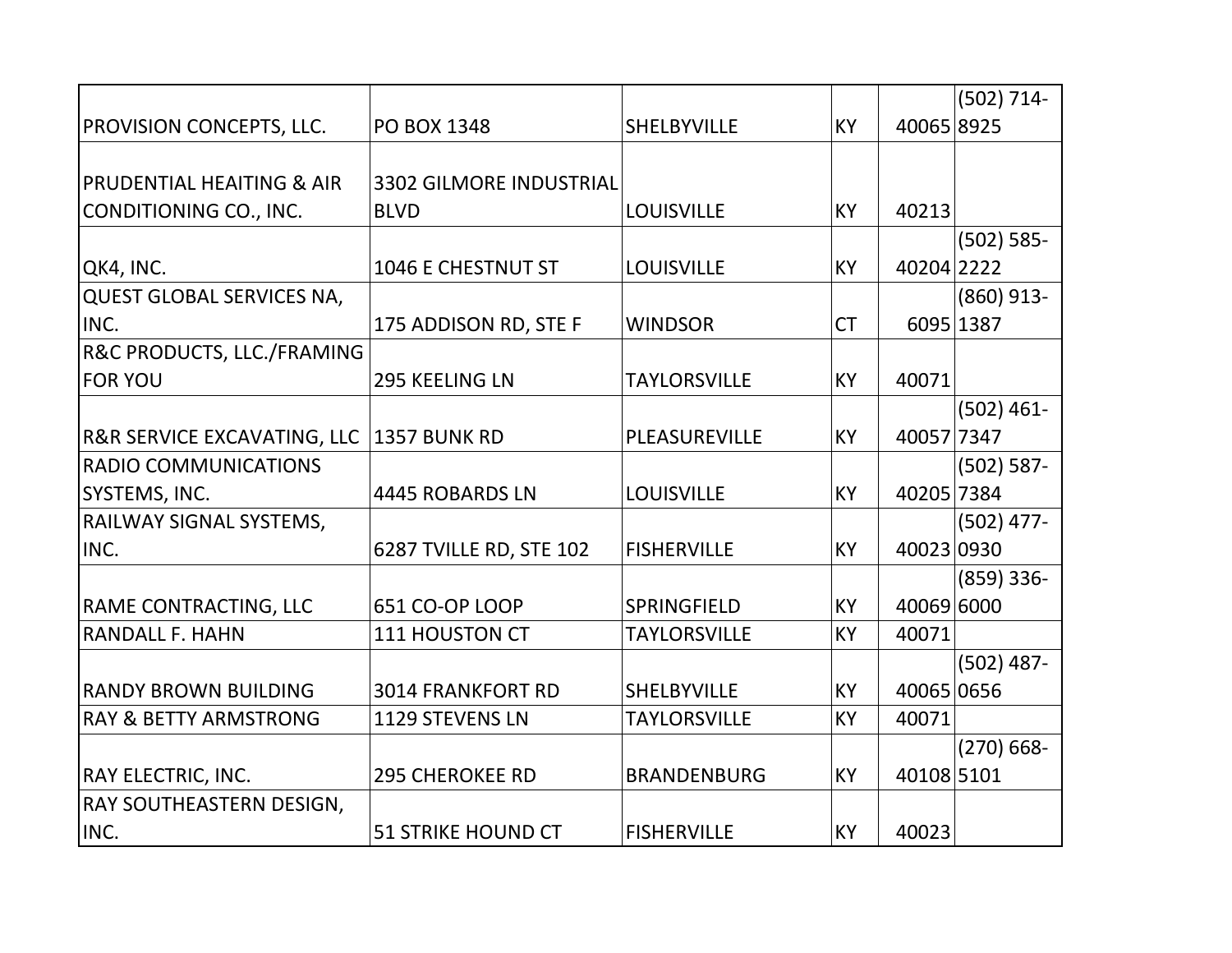|                                      |                            |                         |           |            | $(502)$ 262-  |
|--------------------------------------|----------------------------|-------------------------|-----------|------------|---------------|
| <b>RED 1 PROPERTIES LLC</b>          | 3452 ELK CREEK RD          | <b>TAYLORSVILLE</b>     | <b>KY</b> | 40071 6912 |               |
|                                      |                            |                         |           |            |               |
| <b>RED BUD HILL WEAVERS, LLC.</b>    | 851 VAN DYKE MILL RD       | <b>TAYLORSVILLE</b>     | <b>KY</b> | 40071      |               |
| <b>IRESTAURANT LIGHTING</b>          |                            |                         |           |            | $(502) 548 -$ |
| CONCEPTS, LLC.                       | <b>123 BEACON POINT DR</b> | <b>SANTA ROSA BEACH</b> | <b>FL</b> | 32459 8559 |               |
| <b>REVERS REMODELING &amp; TRIM,</b> |                            |                         |           |            | $(502) 552 -$ |
| <b>LLC</b>                           | 4800 PLUM RIDGE RD         | <b>TAYLORSVILLE</b>     | <b>KY</b> | 40071 1688 |               |
|                                      |                            |                         |           |            | $(502)$ 388-  |
| <b>RIGGS ELECTRICAL, INC.</b>        | 1193 ATKINSON HILL RD      | <b>BARDSTOWN</b>        | KY        | 40004 9570 |               |
| <b>RIGHT CHOICE ELECTRIC</b>         | <b>703 HOLLOW TREE</b>     | <b>SHELBYVILLE</b>      | KY        | 40065      |               |
| <b>RITE-ON SUPPLY, LLC</b>           | <b>219 KINGSMILL DR</b>    | <b>FISHERVILLE</b>      | KY        | 40023      |               |
|                                      |                            |                         |           |            | $(502) 244 -$ |
| <b>RIVER CITY FOUNDATIONS, LLC.</b>  | <b>13120 AIKEN RD</b>      | <b>LOUISVILLE</b>       | KY        | 40223 8483 |               |
| <b>RIVER CITY VINYL SUPPLY &amp;</b> |                            |                         |           |            | $(502)$ 418-  |
| <b>ROOFING</b>                       | 4088 MURPHY LN, #2         | <b>LOUISVILLE</b>       | <b>KY</b> | 40241 7737 |               |
|                                      |                            |                         |           |            | $(502)$ 245-  |
| <b>RIVERCITY DENTAL LAB</b>          | <b>221 LINCOLN TRCE</b>    | <b>TAYLORSVILLE</b>     | KY        | 400713921  |               |
| <b>ROAD KILL RAY'S BBQ</b>           | 37 PJ CT                   | <b>TAYLORSVILLE</b>     | KY        | 40071      |               |
| <b>ROBERT A. MORRIS</b>              | 202 WOODED CREEK CT        | <b>TAYLORSVILLE</b>     | <b>KY</b> | 40071      |               |
| <b>ROBERT JONES</b>                  | <b>3565 MILL RD</b>        | MT. EDEN                | KY        | 40046      |               |
| <b>ROBERT M. SHELBURNE</b>           | 1477 BLOOMFIELD RD         | <b>TAYLORSVILLE</b>     | KY        | 40071      |               |
| <b>ROBIN WALDRIDGE</b>               | <b>250 PARK PLACE RD</b>   | MT. EDEN                | KY        | 40046      |               |
|                                      |                            |                         |           |            | $(412)$ 921-  |
| ROBINSON PIPE CLEANING CO.           | 2656 IDLEWOOD RD           | <b>PITTSBURGH</b>       | PA        | 15205 2100 |               |
| <b>ROCK SOLID FOUNDATIONS,</b>       |                            |                         |           |            | $(859) 619 -$ |
| LLC.                                 | 2901 SHELBYVILLE RD        | <b>SHELBYVILLE</b>      | KY        | 40065 6018 |               |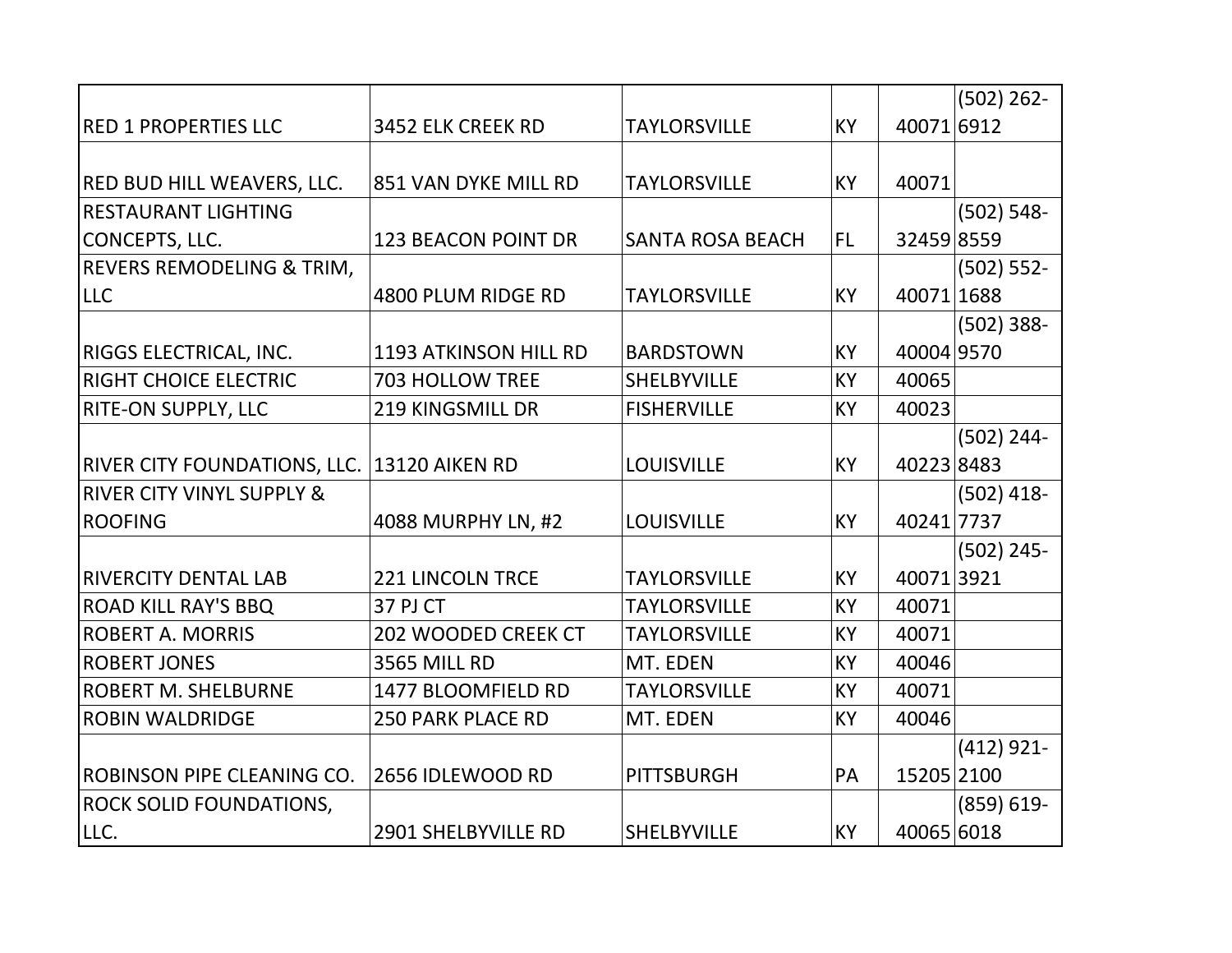|                                      |                             |                     |           |            | $(859) 619 -$ |
|--------------------------------------|-----------------------------|---------------------|-----------|------------|---------------|
| <b>ROCK STAR HAULING, LLC</b>        | 2901 SHELBYVILLE RD         | <b>SHELBYVILLE</b>  | <b>KY</b> | 40065 6018 |               |
| <b>ROGER &amp; SANDY TRUAX</b>       | <b>POB 165</b>              | <b>TAYLORSVILLE</b> | <b>KY</b> | 40071      |               |
| <b>RONALD &amp; BRENDA WYATT</b>     | 3612 BLOOMFIELD RD          | <b>TAYLORSVILLE</b> | <b>KY</b> | 40071      |               |
|                                      |                             |                     |           |            | $(502)$ 477-  |
| <b>RONALD &amp; ROBERTA JONES</b>    | <b>500 DEER CREEK LAKE</b>  | <b>TAYLORSVILLE</b> | <b>KY</b> | 400710525  |               |
|                                      |                             |                     |           |            | $(502) 573 -$ |
| <b>RONALD L. MILLER/ACCT</b>         | <b>3190 TAYLORSVILLE RD</b> | <b>TAYLORSVILLE</b> | KY        | 400714619  |               |
|                                      |                             |                     |           |            | $(502) 573 -$ |
| RONALD L. MILLER/RE                  | <b>3190 TAYLORSVILLE RD</b> | <b>TAYLORSVILLE</b> | <b>KY</b> | 400714619  |               |
|                                      | 2201 W PLANO PKWY, ste      |                     |           |            |               |
| <b>RUG DOCTOR, LLC.</b>              | 100                         | <b>PLANO</b>        | ТX        | 75075      |               |
|                                      |                             |                     |           |            |               |
| <b>RUMPKE OF KENTUCKY, INC.</b>      | <b>3990 GENERATION DR</b>   | <b>CINCINNATI</b>   | OH        | 45251      |               |
|                                      |                             |                     |           |            | $(513) 741 -$ |
| <b>RUMPKE OF KENTUCKY, INC.</b>      | <b>3990 GENERATION DR</b>   | <b>CINCINNATI</b>   | <b>OH</b> | 45251 2625 |               |
|                                      |                             |                     |           |            |               |
| <b>RUSSELL &amp; BARBIE GOODWIN</b>  | 5190 BRIAR RIDGE RD         | MT. EDEN            | <b>KY</b> | 40071      |               |
|                                      |                             |                     |           |            | $(502)$ 422-  |
| <b>RUTH HOLLAN</b>                   | <b>45 CHEROKEE CT</b>       | <b>TAYLORSVILLE</b> | <b>KY</b> | 40071 0455 |               |
|                                      |                             |                     |           |            | $(502) 550 -$ |
| <b>RZR MADNESS LLC</b>               | <b>86 TSUEDA DR</b>         | <b>TAYLORSVILLE</b> | KY        | 40071 6102 |               |
| <b>S&amp;C PROPERTY INVESTMENTS,</b> |                             |                     |           |            |               |
| <b>LLC</b>                           | <b>644 HWY TO HEAVEN</b>    | <b>TAYLORSVILLE</b> | <b>KY</b> | 40071      |               |
|                                      |                             |                     |           |            | $(502)$ 477-  |
| <b>S&amp;G LAWN SERVICE</b>          | <b>6810 TAYLORSVILLE RD</b> | <b>FISHERVILLE</b>  | <b>KY</b> | 40023 2788 |               |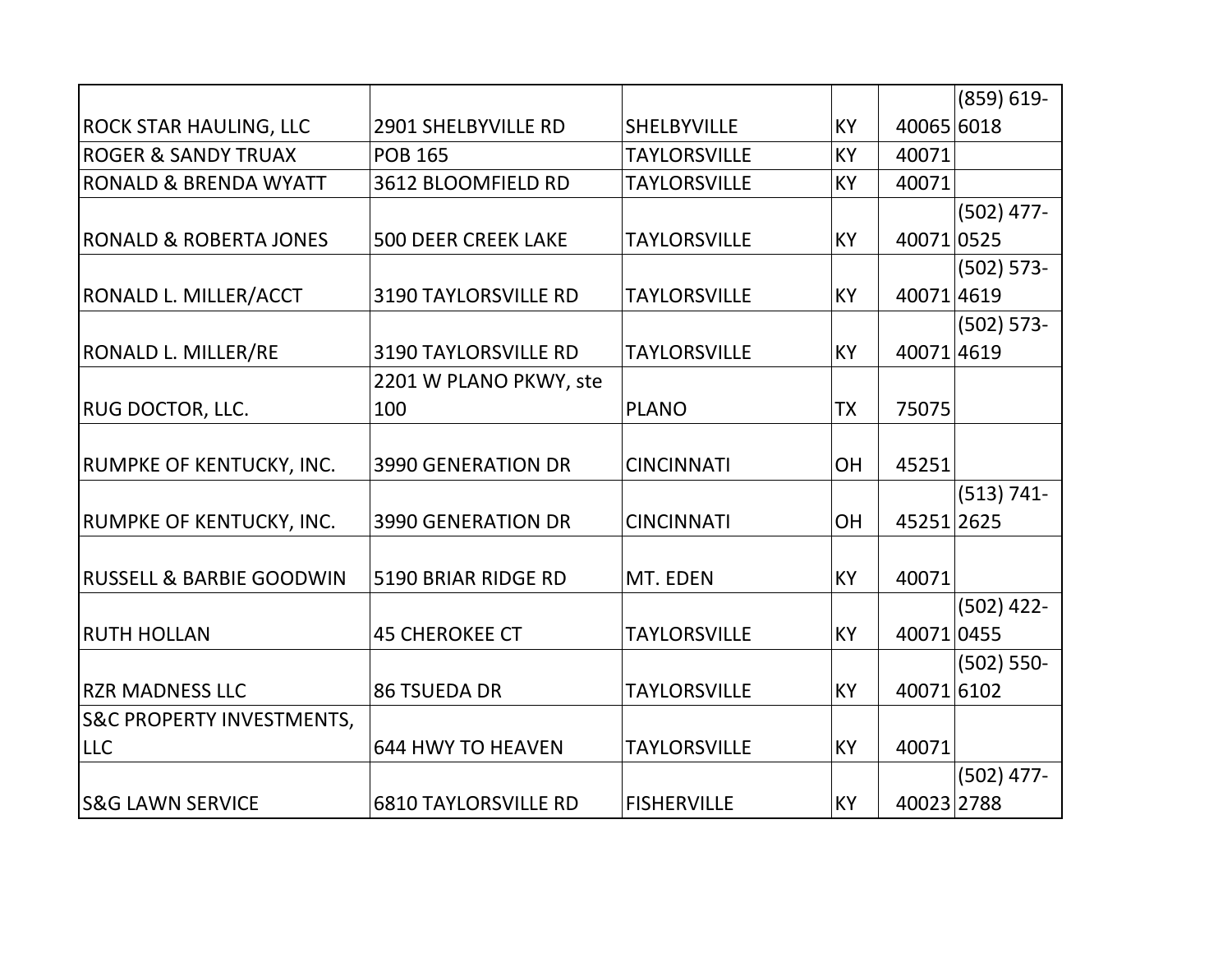|                                                    |                          |                     |           |            | $(502)$ 904-  |
|----------------------------------------------------|--------------------------|---------------------|-----------|------------|---------------|
| <b>S&amp;J ELECTRIC SERVICES, LLC.</b>             | <b>PO BOX 223</b>        | MT. WASHINGTON      | KY        | 40047 0362 |               |
|                                                    |                          |                     |           |            | $(502) 538 -$ |
| <b>S&amp;K AUTOMOTIVE</b>                          | <b>PO BOX 43</b>         | MT. WASHINGTON      | KY        | 40047 7685 |               |
|                                                    | 548 MARKET ST, PMB       |                     |           |            | $(650) 888 -$ |
| <b>SAFESITE SOLUTIONS</b>                          | 95963                    | <b>SAN FRANCISO</b> | CA        | 92963 8064 |               |
|                                                    |                          |                     |           |            | $(502) 648 -$ |
| <b>SANCTUARY HOMES</b>                             | PO BOX 1116              | <b>SHELBYVILLE</b>  | KY        | 40066 7451 |               |
| <b>SANDY TRUAX - NIKKEN</b>                        | <b>POB 165</b>           | <b>TAYLORSVILLE</b> | <b>KY</b> | 40071      |               |
|                                                    |                          |                     |           |            | $(205) 592 -$ |
| <b>SAULS SEISMIC, LLC</b>                          | 2879 ALTON WAY           | <b>BIRMINGHAM</b>   | <b>AL</b> | 35210 2466 |               |
|                                                    |                          |                     |           |            | $(502)$ 314-  |
| <b>SB HOME RENOVATIONS</b>                         | 10195 BUNSEN WAY         | <b>LOUISVILLE</b>   | <b>KY</b> | 40228 8316 |               |
|                                                    |                          |                     |           |            |               |
| SCHOOLER LAWN SERVICE, LLC. 18 VILLAGE PLAZA, #210 |                          | <b>SHELBYVILLE</b>  | <b>KY</b> | 40065      |               |
| <b>SCHULER BAUER REAL ESTATE</b>                   | 4206 CHARLESTOWN RD,     |                     |           |            | $(812) 948 -$ |
| <b>SERVICES, INC.</b>                              | <b>STE# 200</b>          | <b>NEW ALBANY</b>   | IN        | 47150 2888 |               |
| <b>SCOTT'S HOME MAINTENANCE,</b>                   |                          |                     |           |            | $(502)$ 295-  |
| LLC.                                               | <b>4226 BRIAR RIDGE</b>  | MT. EDEN            | <b>KY</b> | 40046 5818 |               |
|                                                    |                          |                     |           |            | $(502)$ 396-  |
| <b>SEAN JACKSON</b>                                | <b>657 MARKWELL</b>      | <b>TAYLORSVILLE</b> | <b>KY</b> | 40071 1202 |               |
|                                                    |                          |                     |           |            | $(502) 507 -$ |
| <b>SEATED AT THE TABLE, LLC</b>                    | 707 OLD LOUISVILLE RD    | <b>COX'S CREEK</b>  | <b>KY</b> | 400133283  |               |
| <b>SEMONIN</b>                                     |                          |                     |           |            |               |
| <b>REALTORS/HOMESERVICES OF</b>                    | <b>600 N HURSTBOURNE</b> |                     |           |            |               |
| <b>KY</b>                                          | PKWY, STE 200            | <b>LOUISVILLE</b>   | KY        | 40222      |               |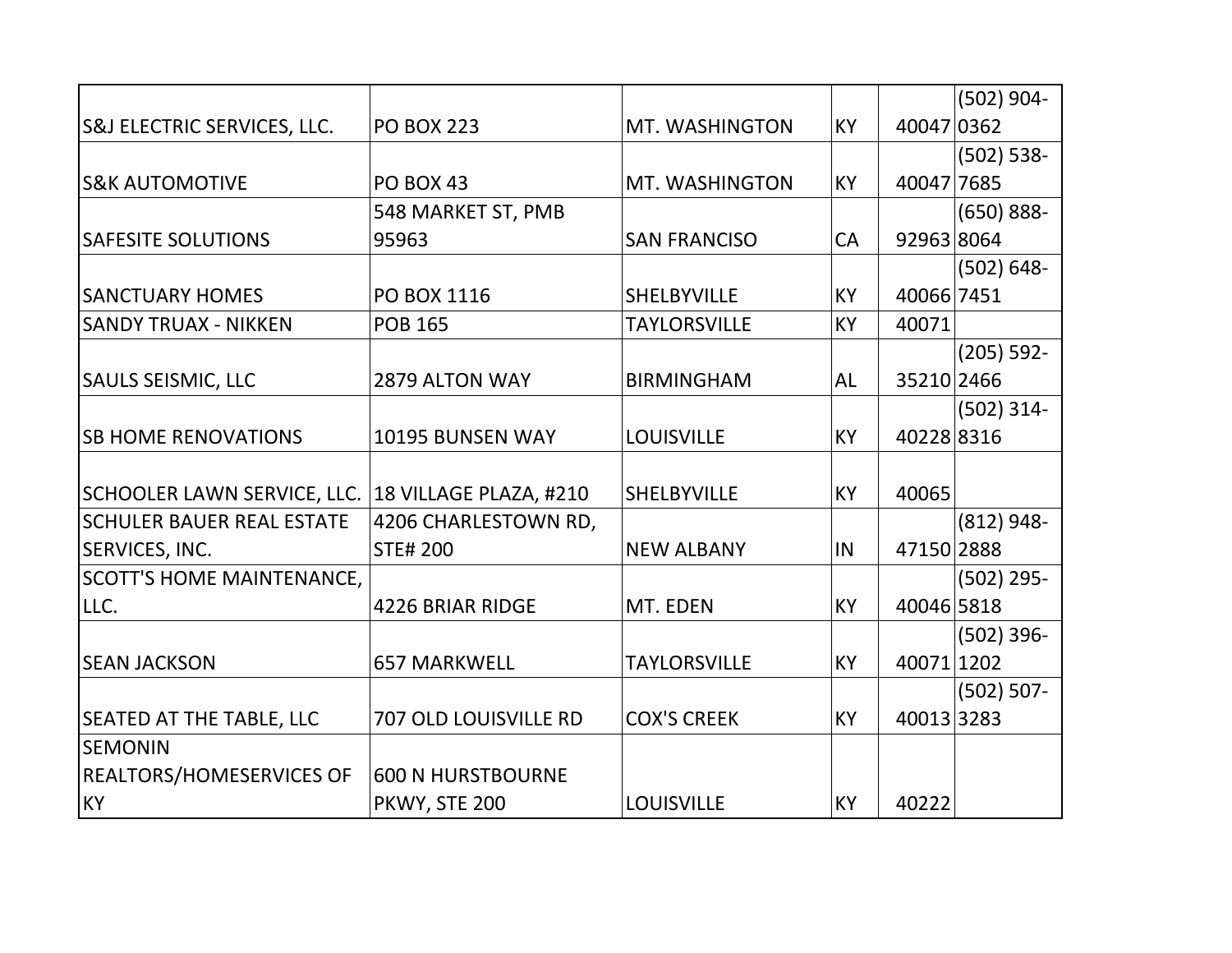| SENNINGER PLUMBING CO.,            |                             |                     |           |            | $(502)$ 239-  |
|------------------------------------|-----------------------------|---------------------|-----------|------------|---------------|
| INC.                               | 11107 CEDAR CREEK RD        | <b>LOUISVILLE</b>   | <b>KY</b> | 40229 3264 |               |
|                                    |                             |                     |           |            | $(859)$ 225-  |
| <b>SERVPRO OF LEXINGTON</b>        | 731 RED MILE RD             | <b>LEXINGTON</b>    | <b>KY</b> | 40504 3193 |               |
|                                    |                             |                     |           |            | $(270)$ 300-  |
| <b>SEVEN SEAS, LLC</b>             | 120 CAROL DR                | <b>FISHERVILLE</b>  | <b>KY</b> | 40023 5485 |               |
|                                    |                             |                     |           |            | $(502)$ 376-  |
| <b>SHELBURNE'S CONCRETE</b>        | <b>2662 VAN BUREN RD</b>    | MT. EDEN            | <b>KY</b> | 40046 7336 |               |
|                                    |                             |                     |           |            |               |
| <b>SHELBY CONSTRUCTION, LLC</b>    | 758 TRACEY LN               | <b>BAGDAD</b>       | <b>KY</b> | 40003      |               |
|                                    |                             |                     |           |            | $(502)$ 320-  |
| <b>SHELLY TOLES PLUMBING, INC.</b> | 3212 VIGO RD                | <b>BAGDAD</b>       | <b>KY</b> | 40003 7553 |               |
|                                    |                             |                     |           |            | $(502) 633 -$ |
| SHELVING SYSTEMS PLUS, INC.        | 1016 MOUNT VERNON DR        | <b>SHELBYVILLE</b>  | KY        | 40065 7880 |               |
|                                    |                             |                     |           |            |               |
| <b>SHERMAN CARTER BARNHART</b>     |                             |                     |           |            | $(859)$ 224-  |
| <b>ARCHITECTS, PLLC.</b>           | <b>2405 HARRODSBURG RD</b>  | <b>LEXINGTON</b>    | <b>KY</b> | 40504 1351 |               |
| <b>SHIRLEY HUME</b>                | <b>410 WASHINGTON ST</b>    | <b>TAYLORSVILLE</b> | KY        | 40071      |               |
|                                    |                             |                     |           |            |               |
| SHUTTERFLY LIFETOUCH, LLC          | 11000 VIKING DR             | <b>EDEN PRAIRIE</b> | <b>MN</b> | 55344      |               |
|                                    |                             |                     |           |            | $(502)797 -$  |
| <b>SIGMA OFFICE</b>                | 280 JANES WAY               | <b>FISHERVILLE</b>  | <b>KY</b> | 40023 4879 |               |
|                                    |                             |                     |           |            | $(502)$ 417-  |
| SITE SEARCH, LLC                   | SITE SEARCH, LLC            | <b>MARCO ISLAND</b> | <b>FL</b> | 34145 5005 |               |
| SMITH & LONG EXCAVATING,           |                             |                     |           |            | $(502)$ 477-  |
| LLC.                               | <b>6287 TAYLORSVILLE RD</b> | <b>FISHERVILLE</b>  | <b>KY</b> | 40023 6561 |               |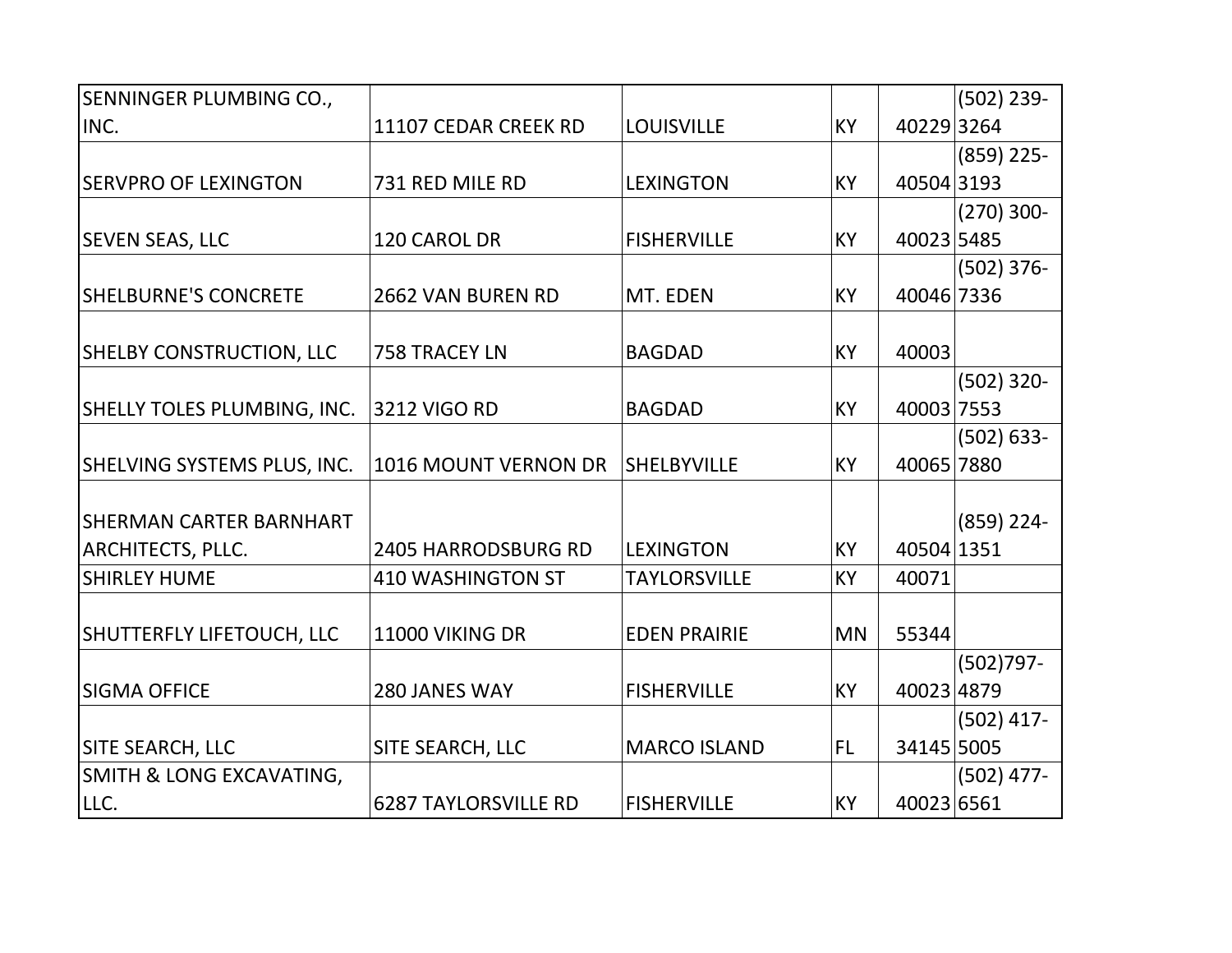|                                   |                             |                     |           |            | $(502)$ 477-  |
|-----------------------------------|-----------------------------|---------------------|-----------|------------|---------------|
| SMITH PROPERTIES, INC.            | <b>6287 TAYLORSVILLE RD</b> | <b>FISHERVILLE</b>  | <b>KY</b> | 400238141  |               |
|                                   |                             |                     |           |            | $(502)$ 422-  |
| SMOKIN' HOTT CATERING, INC.       | 2384 LOVE LN                | <b>TAYLORSVILLE</b> | <b>KY</b> | 400710266  |               |
| <b>SNIDER &amp; SIMPSON</b>       |                             |                     |           |            | $(502)$ 249-  |
| CONSTRUCTION, INC.                | 4020 HWY 1066               | <b>BLOOMFIELD</b>   | <b>KY</b> | 40008 2593 |               |
|                                   |                             |                     |           |            | $(502)$ 477-  |
| SNIDER FAMILY DENTAL, INC         | <b>880 TAYLORSVILLE RD</b>  | <b>TAYLORSVILLE</b> | KY        | 40071 0777 |               |
|                                   |                             |                     |           |            | $(513) 536 -$ |
| <b>SOLGEN POWER, LLC</b>          | 100 CALDWELL DR             | <b>CINCINNATI</b>   | OH        | 45216 6299 |               |
|                                   |                             |                     |           |            | $(502) 507 -$ |
| <b>SONDERLY CHIC SALON</b>        | 3250 ELK CREEK RD           | <b>TAYLORSVILLE</b> | <b>KY</b> | 40071 2190 |               |
| <b>SOUTHERN GIRLS BARTENDING,</b> |                             |                     |           |            |               |
| <b>LLC</b>                        | 2555 PLUM RIDGE RD          | <b>TAYLORSVILLE</b> | <b>KY</b> | 40071      |               |
| <b>SPARKY BROS, LLC</b>           | 1231 KAPP DR                | <b>CLEARWATER</b>   | FL        | 33765      |               |
|                                   |                             |                     |           |            | $(859)$ 481-  |
| <b>SPAULDING SURVEYING LLC</b>    | <b>895 SPAULDING LANE</b>   | SPRINGFIELD         | <b>KY</b> | 40069 5241 |               |
| <b>SPENCER COUNTY CUTTING</b>     |                             |                     |           |            | $(502)$ 477-  |
| <b>CREW</b>                       | <b>34 COMMERCE DR</b>       | <b>FISHERVILLE</b>  | <b>KY</b> | 40023 5296 |               |
| <b>SPENCER COUNTY FISH &amp;</b>  |                             |                     |           |            |               |
| <b>GAME CLUB, INC.</b>            | <b>POB 719</b>              | <b>TAYLORSVILLE</b> | KY        | 40071      |               |
| <b>SPOT A POTTI, LLC/WASTE</b>    |                             |                     |           |            |               |
| <b>NOW RESTROOMS &amp;</b>        |                             |                     |           |            | $(502)$ 969-  |
| <b>DUMPSTERS</b>                  | 1228 W BRECKINRIDGE ST      | <b>LOUISVILLE</b>   | <b>KY</b> | 40210 7684 |               |
| SPRING LAWN & LANDSCAPE,          |                             |                     |           |            | $(502) 599 -$ |
| LLC.                              | 274 PILOTS WAY              | <b>TAYLORSVILLE</b> | KY        | 400719574  |               |
| <b>SSW CONSTRUCTION, LLC</b>      | 2555 PLUM RIDGE RD          | <b>TAYLORSVILLE</b> | <b>KY</b> | 40071      |               |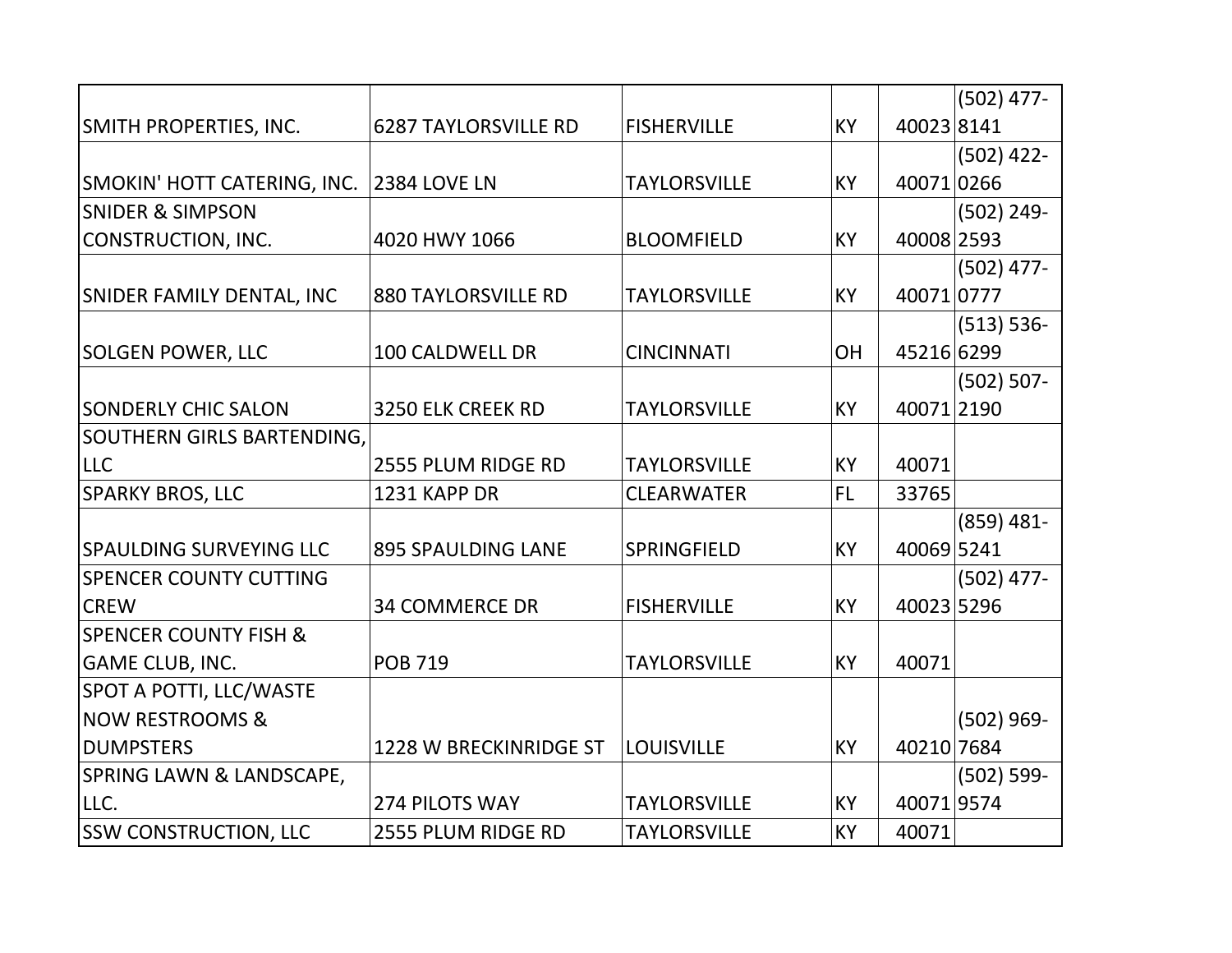|                                               |                               |                     |           |            | $(502) 262 -$ |
|-----------------------------------------------|-------------------------------|---------------------|-----------|------------|---------------|
| <b>STARK EQUINE SERVICES LLC</b>              | 3452 ELK CREEK RD             | <b>TAYLORSVILLE</b> | KY        | 40071 6912 |               |
| <b>STEPHANIE GREENWELL</b>                    | <b>80 ASHTON CT</b>           | <b>TAYLORSVILLE</b> | <b>KY</b> | 40071      |               |
|                                               |                               |                     |           |            | $(810)$ 265-  |
| <b>STEPHEN ALAN BUILDERS, INC.</b>            | 13300 TUCKER LANE DR          | <b>LOUISVILLE</b>   | KY        | 40299 1117 |               |
|                                               |                               |                     |           |            | $(502) 643 -$ |
| <b>STEVE CLARK, LLC.</b>                      | 1281 HWY TO HEAVEN            | <b>TAYLORSVILLE</b> | KY        | 400719039  |               |
|                                               |                               |                     |           |            |               |
| <b>STEVEN G. BOWMAN</b>                       | <b>644 HIGHWAY TO HEAVEN</b>  | <b>TAYLORSVILLE</b> | <b>KY</b> | 40071      |               |
| <b>STONE AND BRANCH</b>                       |                               |                     |           |            | $(502) 548 -$ |
| LANDSCAPE DESIGNS, LLC                        | 2522 ELK CREEK RD             | <b>TAYLORSVILLE</b> | KY        | 400718300  |               |
| SUNLIGHT LAWNCARE, LLC                        |                               |                     |           |            |               |
| SUNRISE MARKET, LLC SHELL                     |                               |                     |           |            | $(502)$ 477-  |
| <b>GAS STATION</b>                            | <b>5469 TAYLORSVILLE RD</b>   | <b>FISHERVILLE</b>  | KY        | 40023 5700 |               |
|                                               |                               |                     |           |            | $(502) 762 -$ |
| <b>SUPERIOR BUILDERS, INC</b>                 | PO BOX 91483                  | <b>LOUISVILLE</b>   | KY        | 402919196  |               |
|                                               |                               |                     |           |            | $(731) 660 -$ |
| SUSAN COX DEVELOPMENT, LLC 2768 N HIGLAND AVE |                               | <b>JACKSON</b>      | <b>TN</b> | 38305 2391 |               |
| <b>SYSCO LOUISVILLE</b>                       |                               |                     |           |            | $(281) 584 -$ |
| INCORPORATED                                  | <b>7705 NATIONAL TURNPIKE</b> | <b>LOUISVILLE</b>   | KY        | 40214 1390 |               |
| <b>T&amp;T MARKETING SOLUTIONS,</b>           |                               |                     |           |            |               |
| LLC.                                          | <b>PO BOX 249</b>             | <b>TAYLORSVILLE</b> | KY        | 40071      |               |
| <b>TACKETT'S BACKHOE &amp; SEPTIC</b>         |                               |                     |           |            | $(502)$ 738-  |
| <b>SERVICE</b>                                | 696 SMITH RD                  | MT. EDEN            | KY        | 40046 5383 |               |
|                                               |                               |                     |           |            | $(502) 510 -$ |
| <b>TAMMY'S CREATIONS</b>                      | 3166 HWY 1066                 | <b>BLOOMFIELD</b>   | <b>KY</b> | 40008 0242 |               |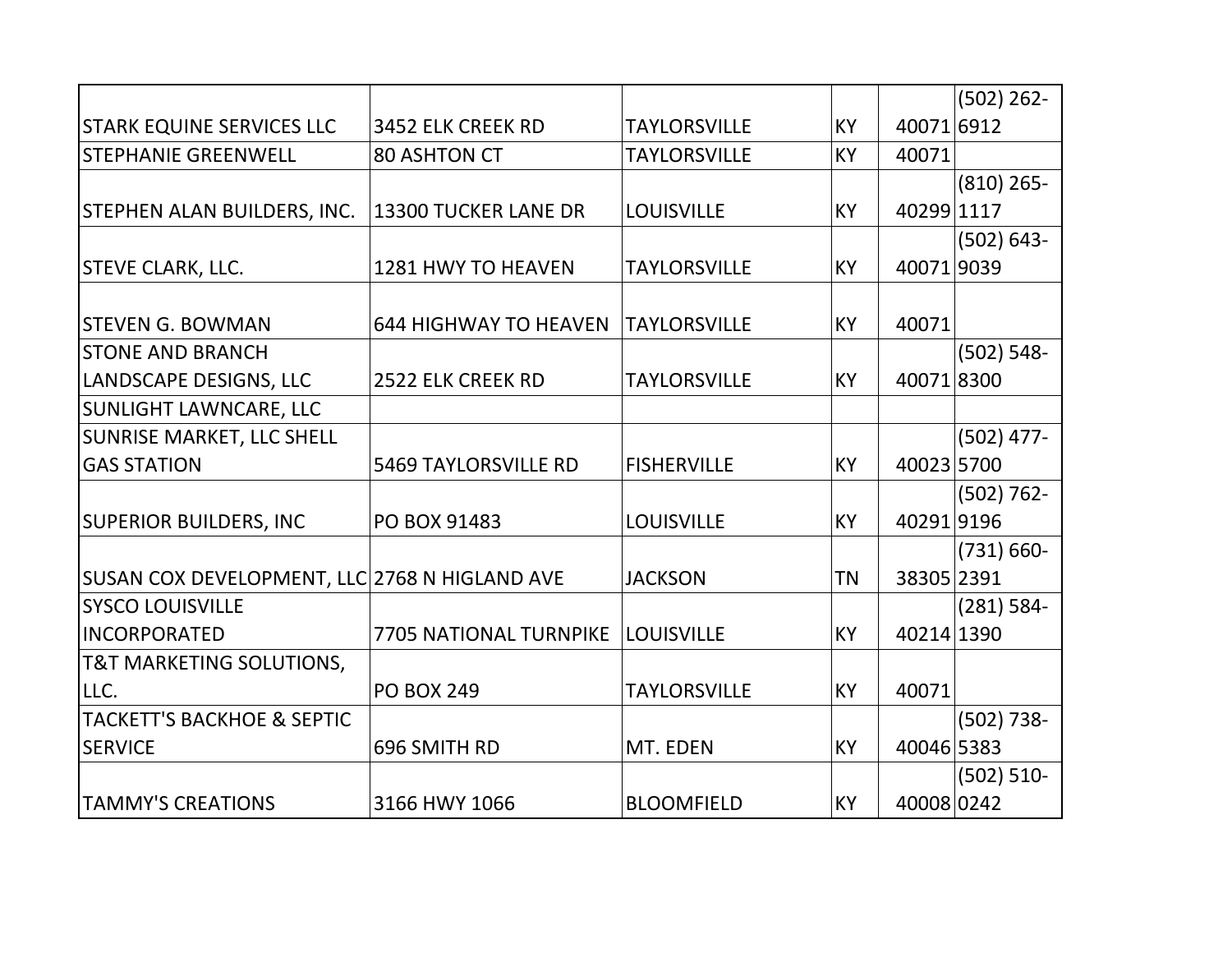|                                |                             |                     |           |            | $(502)$ 225-  |
|--------------------------------|-----------------------------|---------------------|-----------|------------|---------------|
| TANGELWOOD PM, LLC             | 503 CEDAR SPRINGS #20       | LAGRANGE            | KY        | 400313041  |               |
|                                |                             |                     |           |            |               |
| <b>TAYLOR BUILDING</b>         |                             |                     |           |            | $(502) 582 -$ |
| <b>CORPORATION OF AMERICA</b>  | 6100 HITT LN                | <b>LOUISVILLE</b>   | <b>KY</b> | 40241 1800 |               |
|                                |                             |                     |           |            | $(502) 593 -$ |
| TAYLOR DRYWALL, INC.           | <b>3565 BUCK CREEK RD</b>   | <b>FINCHVILLE</b>   | <b>KY</b> | 400223599  |               |
|                                |                             |                     |           |            |               |
| <b>TAYLORSVILLE COMMERCIAL</b> | 2357 MT. WASHINGTON         |                     |           |            | $(502)$ 902-  |
| <b>CLEANING, LLC</b>           | <b>RD</b>                   | <b>TAYLORSVILLE</b> | KY        | 40071 7431 |               |
|                                |                             |                     |           |            |               |
| TAYLORSVILLE LAUNDROMAT,       |                             |                     |           |            | $(866)$ 918-  |
| <b>LLC</b>                     | <b>103 SETTLERS CTR RD</b>  | <b>TAYLORSVILLE</b> | KY        | 40071      | 1215          |
| TAYLORSVILLE PIZZA, LLC        |                             |                     |           |            |               |
|                                |                             |                     |           |            | $(502)$ 419-  |
| TAYLORSVILLE POOLS, LLC        | <b>206B TAYLORSVILLE RD</b> | <b>TAYLORSVILLE</b> | <b>KY</b> | 40071 6907 |               |
|                                |                             |                     |           |            |               |
| <b>TAYLORSVILLE TOWNHOMES</b>  | POB 12830                   | <b>LEXINGTON</b>    | <b>KY</b> | 40583      |               |
|                                |                             |                     |           |            | $(502) 538 -$ |
| TELLENNIUM, INC.               | <b>PO BOX 724</b>           | MT. WASHINGTON      | KY        | 40047 6069 |               |
|                                |                             |                     |           |            | $(502)$ 477-  |
| TERRY SKAGGS, INC.             | <b>PO BOX 385</b>           | <b>TAYLORSVILLE</b> | <b>KY</b> | 40071 2275 |               |
| THE BUSY MAN LLC               | <b>754 CHATMAN LANE</b>     | <b>TAYLORSVILLE</b> | <b>KY</b> | 40071      |               |
|                                |                             |                     |           |            | $(502) 550 -$ |
| THE CLEAN PATROL               | <b>330 CROSS CREEK LN</b>   | <b>TAYLORSVILLE</b> | KY        | 40071 0098 |               |
| THE COTTAGES AT                |                             |                     |           |            | $(502)$ 477-  |
| <b>TAYLORSVILLE LAKE, LLC</b>  | <b>PO BOX 993</b>           | <b>TAYLORSVILLE</b> | KY        | 40071 5641 |               |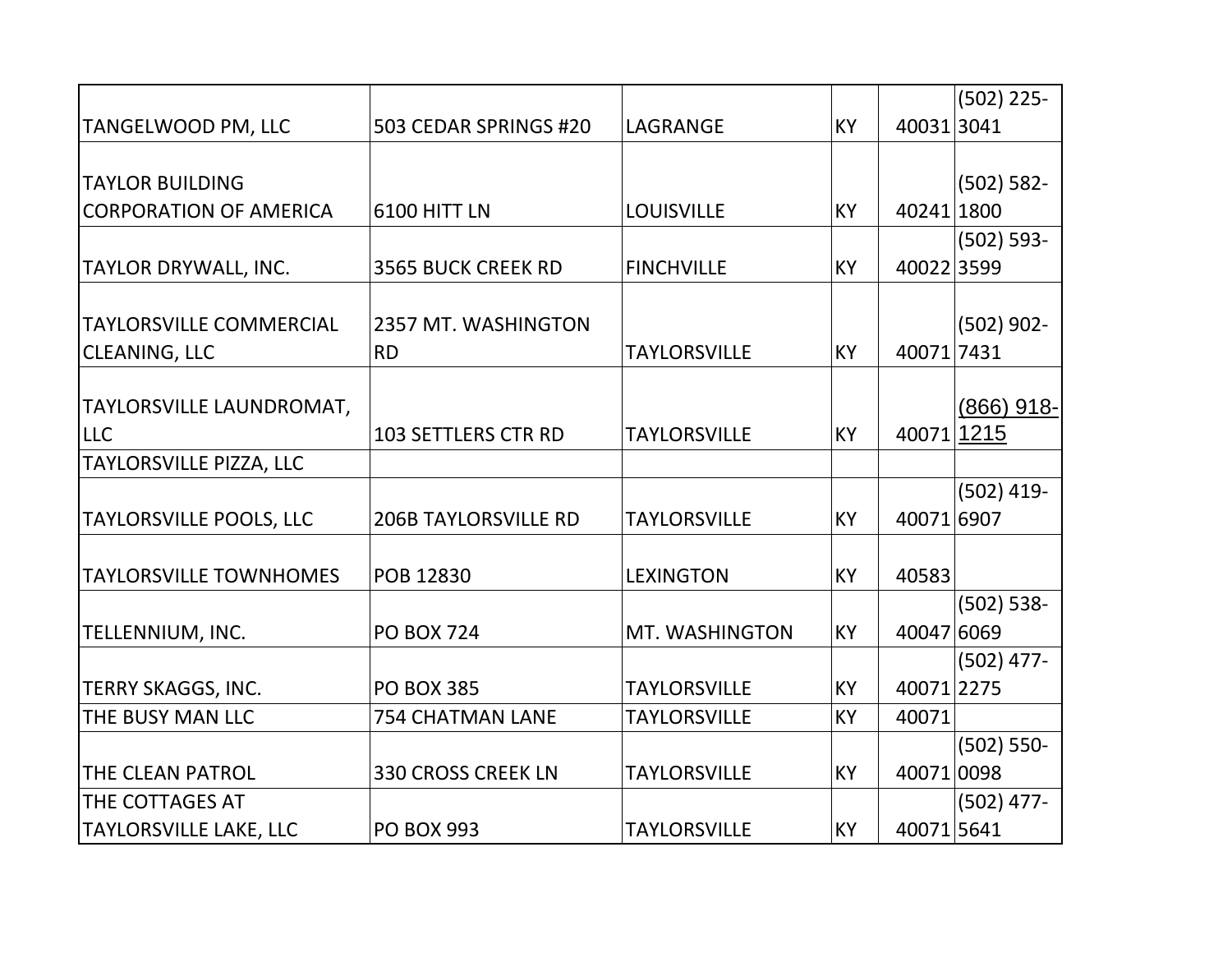|                                  |                                  |                     |           |            | $(865) 546 -$ |
|----------------------------------|----------------------------------|---------------------|-----------|------------|---------------|
| THE H.T. HACKNEY COMPANY         | <b>POB 238</b>                   | <b>KNOXVILLE</b>    | <b>TN</b> | 37901 1291 |               |
|                                  |                                  |                     |           |            | $(315) 778 -$ |
| THE HAIR SALOON, LLC             | 5 W MAIN ST                      | <b>TAYLORSVILLE</b> | <b>KY</b> | 400719563  |               |
|                                  |                                  |                     |           |            | $(502)$ 210-  |
| THE HOPPER COMPANY, LLC          | PO BOX 32096                     | <b>LOUISVILLE</b>   | <b>KY</b> | 40232 9743 |               |
| THE KEHNE COMPANY, INC.          | <b>564 RIVER PARK BLVD</b>       | <b>TAYLORSVILLE</b> | <b>KY</b> | 40071      |               |
|                                  |                                  |                     |           |            | $(502)$ 477-  |
| <b>THE RED SCOOTER</b>           | 32 E MAIN ST                     | <b>TAYLORSVILLE</b> | <b>KY</b> | 40071 6608 |               |
|                                  |                                  |                     |           |            | $(502)$ 262-  |
| THE SIX LLC                      | 3452 ELK CREEK RD                | <b>TAYLORSVILLE</b> | <b>KY</b> | 40071 6912 |               |
|                                  |                                  |                     |           |            | $(502)$ 477-  |
| THE TEA CUP                      | 37 E MAIN ST                     | <b>TAYLORSVILLE</b> | <b>KY</b> | 40071 0287 |               |
|                                  |                                  |                     |           |            | $(502) 694 -$ |
| <b>THEAT LABS LLC</b>            | 3164 RUNNING DEER CIR            | <b>LOUISVILLE</b>   | <b>KY</b> | 402410841  |               |
| <b>THOMAS GENERAL</b>            |                                  |                     |           |            |               |
| <b>CONTRACTING</b>               | 615 DALE LN                      | <b>FISHERVILLE</b>  | <b>KY</b> | 40023      |               |
| <b>THOMAS MOWING &amp;</b>       |                                  |                     |           |            | $(502)$ 376-  |
| LANDSCAPING, LLC.                | 540 MCINTOSH DR                  | <b>TAYLORSVILLE</b> | <b>KY</b> | 400710851  |               |
| <b>THOMPSON BROTHERS</b>         |                                  |                     |           |            | $(502) 742 -$ |
| <b>CONSTRUCTION, LLC.</b>        | <b>436 ROBERTS AVE</b>           | <b>LOUISVILLE</b>   | <b>KY</b> | 40214 7500 |               |
| <b>THOMPSON HEATING</b>          |                                  |                     |           |            | $(502)817 -$  |
| <b>&amp;COOLING SERVICE</b>      | 3700 WEST HWY 146                | LAGRANGE            | <b>KY</b> | 400313105  |               |
| <b>THURMAN REAL ESTATE &amp;</b> |                                  |                     |           |            |               |
| DEVELOPMENT, LLC.                | 7310 MT WASHINGTON RD LOUISVILLE |                     | <b>KY</b> | 40229      |               |
|                                  |                                  |                     |           |            | $(502)$ 477-  |
| TICHENOR & SATTERLY, PLLC.       | 26 W MAIN ST                     | <b>TAYLORSVILLE</b> | <b>KY</b> | 40071 6412 |               |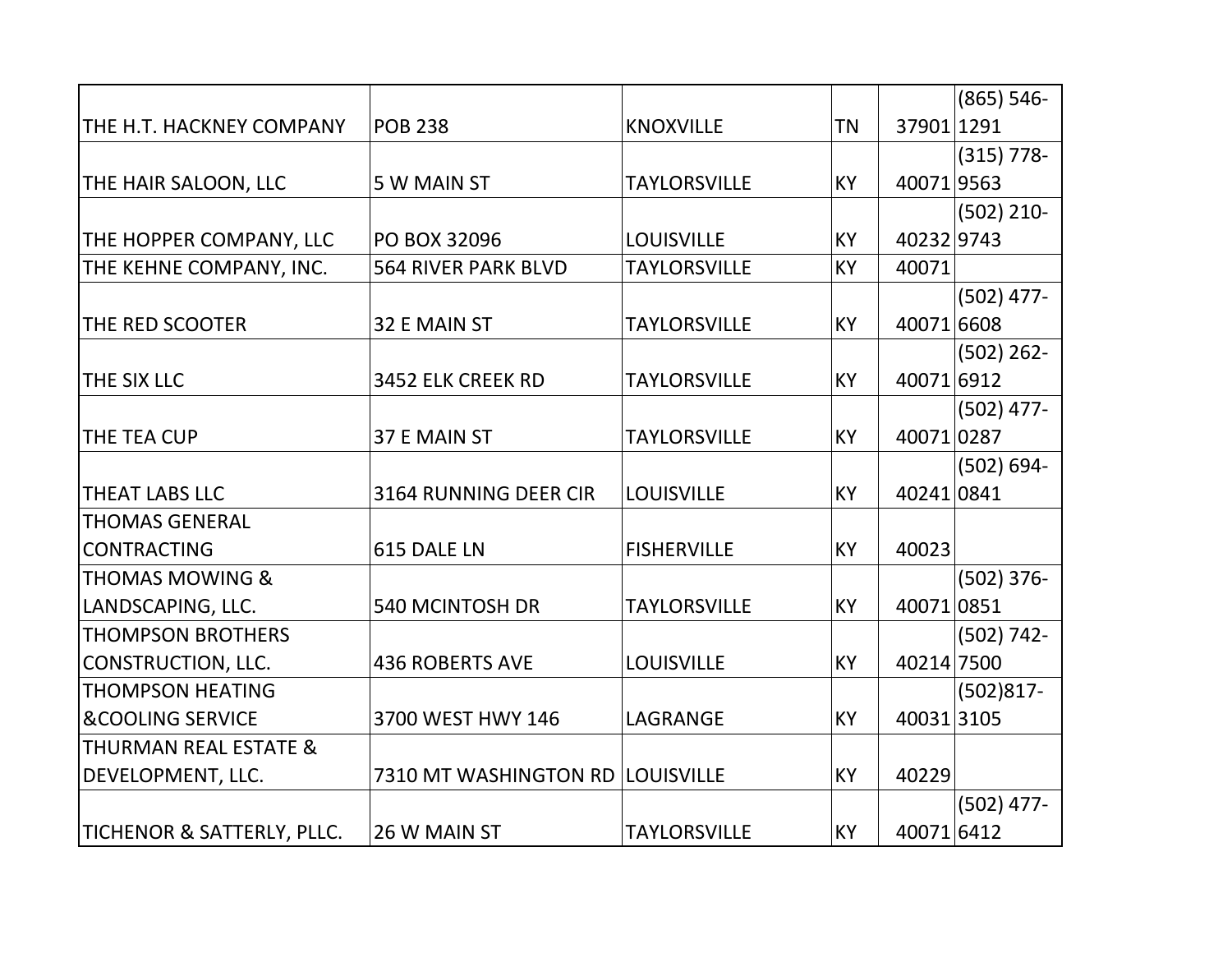| TIM MARKS CONSTRUCTION,                         |                               |                     |           |            | $(502)$ 491-  |
|-------------------------------------------------|-------------------------------|---------------------|-----------|------------|---------------|
| INC.                                            | <b>181 BLUEGRASS ACRES DR</b> | <b>TAYLORSVILLE</b> | KY        | 40071 5000 |               |
| T-JAM, LLC.                                     | <b>564 RIVER PARK BLVD</b>    | <b>TAYLORSVILLE</b> | KY        | 40071      |               |
|                                                 |                               |                     |           |            | $(765) 759 -$ |
| <b>TK CONSTRUCTORS, INC.</b>                    | 2224 N CAMMACK ST             | <b>MUNCIE</b>       | IN        | 47304 7500 |               |
| <b>TOBACCO ROSE FARM</b>                        |                               |                     |           |            | $(859)$ 264-  |
| <b>CONSTRUCTION</b>                             | <b>PO BOX 4304</b>            | <b>MIDWAY</b>       | <b>KY</b> | 40347 9905 |               |
|                                                 |                               |                     |           |            | $(502) 639 -$ |
| <b>TODD'S CONSTRUCTION</b>                      | <b>601 LONE OAK</b>           | <b>TAYLORSVILLE</b> | KY        | 40071 6004 |               |
|                                                 |                               |                     |           |            | $(502)$ 456-  |
| TOM DREXLER PLUMBING, INC.                      | 3718 BARDSTOWN RD             | <b>LOUISVILLE</b>   | KY        | 40218 5982 |               |
| TOP FLIGHT DEVELOPMENT,                         |                               |                     |           |            |               |
| <b>LLC</b>                                      | <b>6130 ELK CREEK RD</b>      | <b>TAYLORSVILLE</b> | KY        | 40071      |               |
|                                                 |                               |                     |           |            | $(502) 633 -$ |
| TORREY SMITH REALTY CO. LLC. 529 MAIN ST, STE C |                               | <b>SHELBYVILLE</b>  | KY        | 40065 0220 |               |
| <b>TRADING POST HOMES OF</b>                    |                               |                     |           |            | $(502)$ 955-  |
| <b>SHEPHERDSVILLE</b>                           | <b>490 SPARROW DR</b>         | SHEPHERDSVILLE      | KY        | 40165 5622 |               |
| TRAINING WHEELS CHILDCARE,                      |                               |                     |           |            | $(502)$ 477-  |
| INC.                                            | <b>18 ELK PARK DR</b>         | <b>TAYLORSVILLE</b> | <b>KY</b> | 400719100  |               |
| TRIBE OF THE SOUTH SALON &                      |                               |                     |           |            | $(502)$ 902-  |
| <b>BOUTIQUE</b>                                 | 51 W MAIN ST                  | <b>TAYLORSVILLE</b> | KY        | 40071 7396 |               |
| <b>TRUEPOINT INSURANCE GROUP</b>                |                               |                     |           |            |               |
| <b>LLC</b>                                      | <b>6287 TAYLORSVILLE RD</b>   | <b>FISHERVILLE</b>  | KY        | 40023      |               |
|                                                 | 11461 BLAKENBAKER             |                     |           |            | $(502) 664 -$ |
| <b>TS TECH, LLC.</b>                            | ACCESS DR, STE 102            | <b>LOUISVILLE</b>   | KY        | 40299 3330 |               |
| <b>TSB HOLDINGS, LLC</b>                        | <b>6130 ELK CREEK RD</b>      | <b>TAYLORSVILLE</b> | KY        | 40071      |               |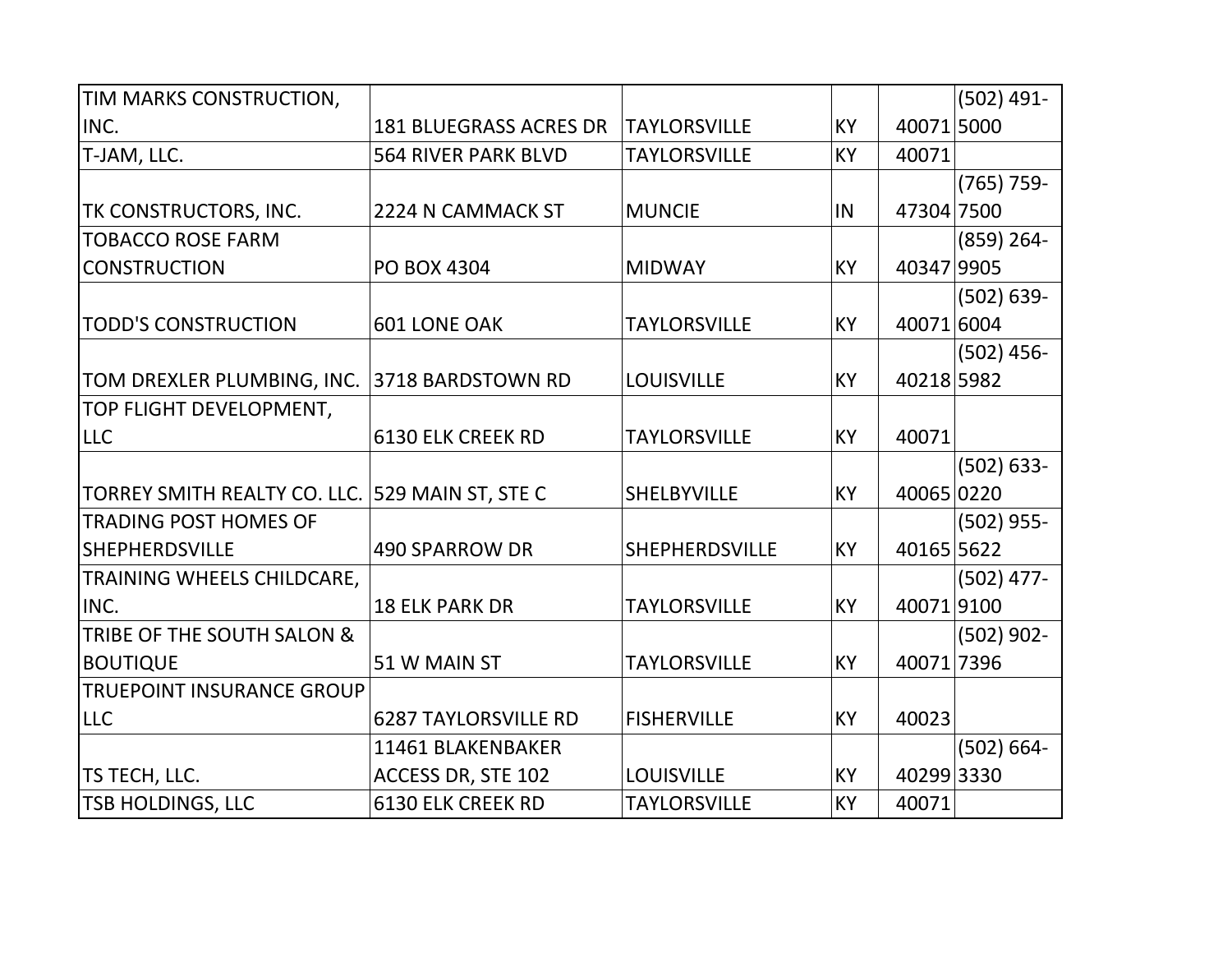|                                                |                            |                       |           |            | $(502) 718 -$ |
|------------------------------------------------|----------------------------|-----------------------|-----------|------------|---------------|
| <b>TUNERZ</b>                                  | <b>300 SHAWNEE RUN</b>     | <b>TAYLORSVILLE</b>   | <b>KY</b> | 40071 1700 |               |
|                                                |                            |                       |           |            | $(502) 261 -$ |
| <b>TVILLE SUBS, LLC.</b>                       | <b>851 TAYLORSVILLE RD</b> | <b>TAYLORSVILLE</b>   | <b>KY</b> | 400718002  |               |
| TWEED-HARDESTY, LLC/AUNTIE                     |                            |                       |           |            |               |
| <b>ANNIE</b>                                   | 10 HILLWOOD CIR            | <b>ELIZABETHTOWN</b>  | <b>KY</b> | 42701      |               |
|                                                |                            |                       |           |            | $(502)$ 773-  |
| TWO DOGS PRODUCTIONS, LLC. 146 WOODED CREEK CT |                            | <b>TAYLORSVILLE</b>   | <b>KY</b> | 400719832  |               |
|                                                | 119 S SHERRIN AVE, STE     |                       |           |            | $(502)$ 420-  |
| UBUILDIT/MB SERVICES, INC                      | 130                        | <b>LOUISVILLE</b>     | <b>KY</b> | 40207 7999 |               |
|                                                |                            |                       |           |            | $(502)$ 477-  |
| UJP, LLC - MCDONALDS                           | <b>555 TAYLORSVILLE RD</b> | <b>TAYLORSVILLE</b>   | <b>KY</b> | 40071 7919 |               |
|                                                |                            |                       |           |            | $(812)$ 282-  |
| UNITED DYNAMICS, INC.                          | 2555 CANNON ST             | <b>NEW ALBANY</b>     | IN        | 47150 2222 |               |
|                                                |                            |                       |           |            | $(502)$ 387-  |
| UNLIMITED RESTORATIONS INC 8407 WINNIEPEG WAY  |                            | <b>LOUISVILLE</b>     | <b>KY</b> | 40228 2756 |               |
| UNSHACKLED COUNSELING                          | <b>132 SARAH ELIZABETH</b> |                       |           |            | $(606)$ 207-  |
| <b>SERVICES, LLC</b>                           | <b>WAY</b>                 | <b>TAYLORSVILLE</b>   | <b>KY</b> | 40071 5235 |               |
|                                                |                            |                       |           |            | $(502) 593 -$ |
| UTMOST, LLC                                    | <b>133 SCARSDALE LN</b>    | <b>FISHERVILLE</b>    | <b>KY</b> |            | 4023 1264     |
|                                                |                            |                       |           |            | $(502)$ 477-  |
| <b>VALLEY APPAREL</b>                          | 1353 PLUM CREEK RD         | <b>TAYLORSVILLE</b>   | <b>KY</b> | 40071 2508 |               |
|                                                |                            |                       |           |            | $(502)$ 477-  |
| VEECH FARM PROPERTIES, LLC.                    | 1489 DELTA RD              | <b>TAYLORSVILLE</b>   | <b>KY</b> | 400718669  |               |
|                                                |                            |                       |           |            | $(502) 807 -$ |
| VERTICAL ELECTRIC, LLC                         | <b>606 CRUMBACKER LN</b>   | <b>SHEPHERDSVILLE</b> | KY        | 40065 5155 |               |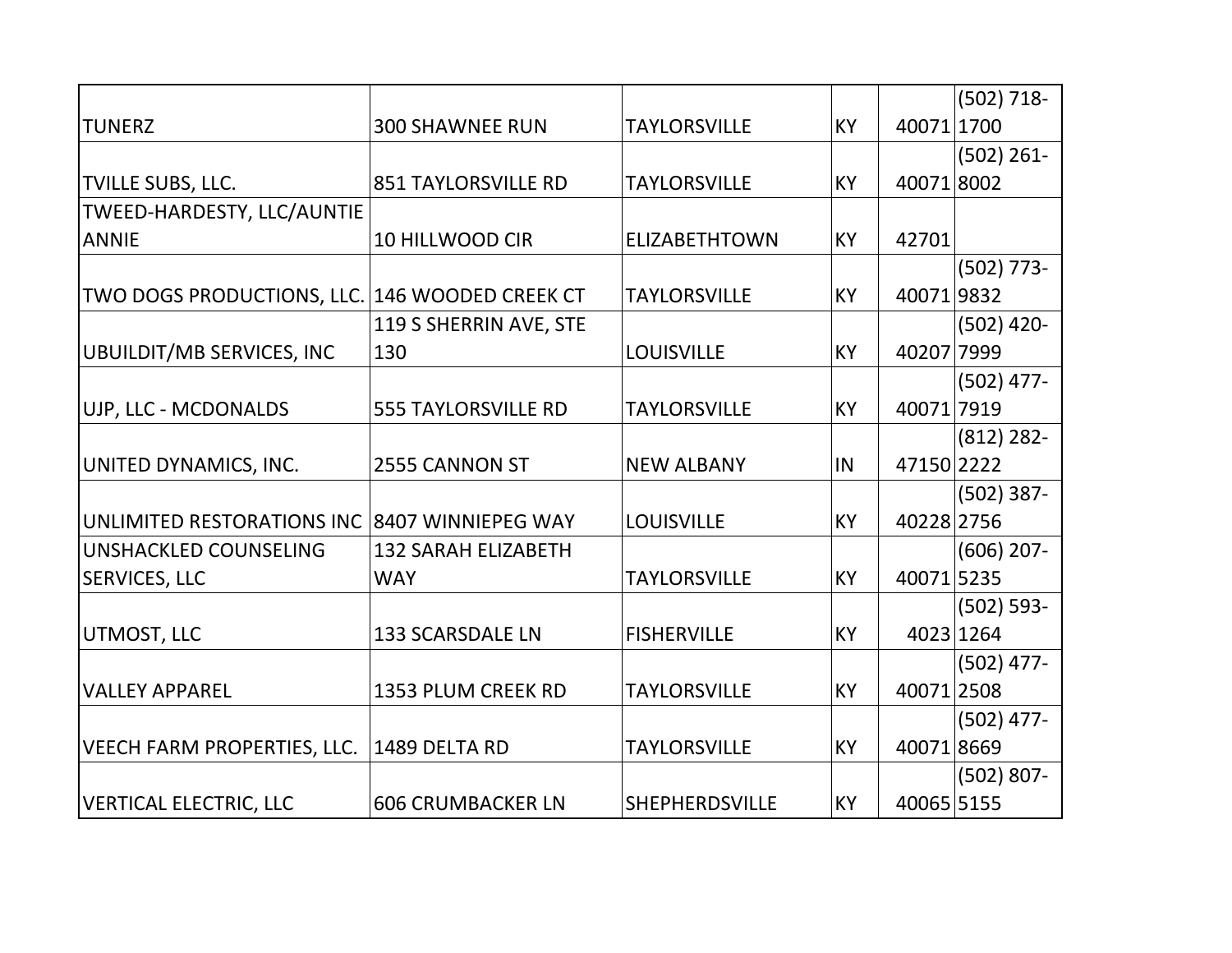| VETCOR MANAGEMENT               |                             |                      |           |            |               |
|---------------------------------|-----------------------------|----------------------|-----------|------------|---------------|
| COMPANY, LLC./ELK CREEK         |                             |                      |           |            | $(502)$ 477-  |
| <b>ANIMAL HOSPITAL</b>          | <b>57 COMMERCE DR</b>       | <b>FISHERVILLE</b>   | KY        | 40023 1477 |               |
| <b>VIDHORSE, LLC</b>            | 298 VEECH RD                | <b>FISHERVILLE</b>   | KY        | 40023      |               |
| VITTITOW BASEMENT WALLS,        |                             |                      |           |            | $(502) 538 -$ |
| INC.                            | 850 LANDIS LN               | MT. WASHINGTON       | KY        | 40047 6840 |               |
|                                 |                             |                      |           |            | $(502) 549 -$ |
| VITTITOW CABINET SHOP, INC.     | 11145 NEW HAVEN RD          | <b>NEW HAVEN</b>     | KY        | 400513128  |               |
| VOLZ EXCAVATING &               |                             |                      |           |            | $(502)$ 445-  |
| CONSTRUCTION, INC.              | <b>141 CHEROKEE TER</b>     | <b>FISHERVILLE</b>   | KY        | 40023 0260 |               |
|                                 |                             |                      |           |            | $(502) 645 -$ |
| <b>VORTEXSIX ALLIANCE</b>       | <b>349 BEACON HILL</b>      | <b>FISHERVILLE</b>   | KY        | 40023 7688 |               |
|                                 |                             |                      |           |            | $(502)$ 266-  |
| W.A. JOHNSON, INC.              | <b>339 PARDNER LN</b>       | <b>TAYLORSVILLE</b>  | <b>KY</b> | 40071 7177 |               |
| <b>WAGGS 2 WHISKERS LLC</b>     | <b>5895 VIGO RD</b>         | <b>BAGDAD</b>        | <b>KY</b> | 40003      |               |
| <b>WATER ART OF LOUISVILLE,</b> |                             |                      |           |            | $(502)$ 429-  |
| LLC.                            | 10630 WATTERSON TRL         | <b>JEFFERSONTOWN</b> | KY        | 402998187  |               |
| WATERFORD HOLDING               |                             |                      |           |            |               |
| COMPANY, LLC.                   | <b>311 DAY RD</b>           | <b>TAYLORSVILLE</b>  | KY        | 40071      |               |
|                                 |                             |                      |           |            | $(502)$ 354-  |
| WATSON'S AUTO REPAIR            | <b>16 JEFFERSON ST</b>      | <b>TAYLORSVILLE</b>  | KY        | 40071 0506 |               |
| <b>WAYNE/ROLLA TRAVIS</b>       | 939 TRAVIS RD               | <b>TAYLORSVILLE</b>  | <b>KY</b> | 40071      |               |
|                                 |                             |                      |           |            | $(502)$ 477-  |
| WAYNE'S FARM MACHINERY          | <b>4804 TAYLORSVILLE RD</b> | <b>TAYLORSVILLE</b>  | KY        | 40071 2561 |               |
|                                 |                             |                      |           |            | $(502) 633 -$ |
| <b>WESLEY HOMES</b>             | 1020 WASHINGTON ST          | <b>SHELBYVILLE</b>   | KY        | 40065 4998 |               |
| <b>WILLIAM R/JANET COX</b>      | <b>212 VALLEY VIEW DR</b>   | <b>FISHERVILLE</b>   | <b>KY</b> | 40023      |               |